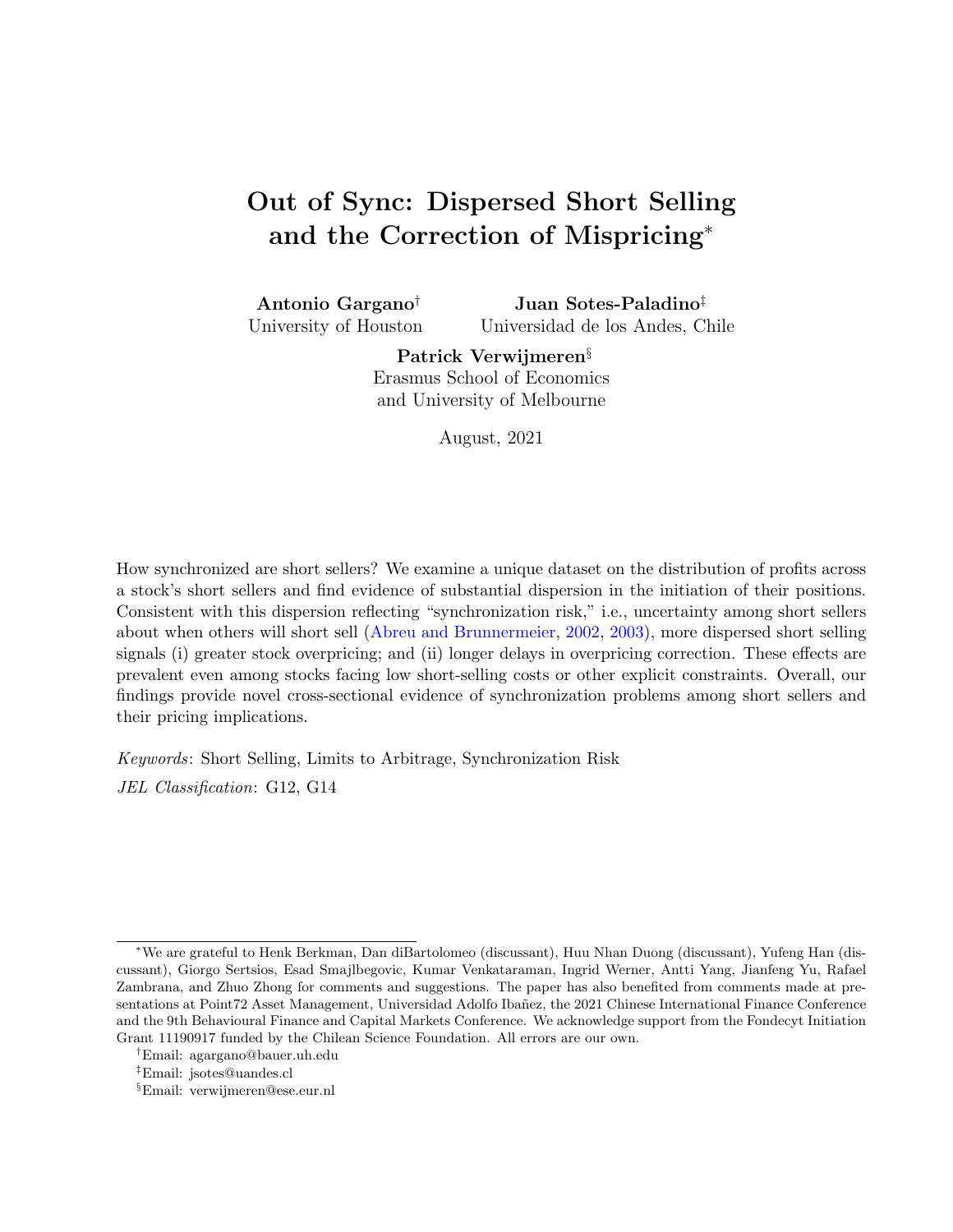# 1 Introduction

A recent and growing literature uncovers the role of financial frictions facing arbitrageurs in explaining asset mispricing. However, mispricing, and in particular overpricing, has been substantial in situations of low or no frictions.[1](#page-0-0) Why can overpricing persist in these cases? In this paper, we take on this question to the observed cross-section by investigating whether coordination problems among short sellers explain differences across stocks in the level and persistence of overpricing.

The notion that coordination problems among arbitrageurs might limit arbitrage originates from [Abreu and Brunnermeier](#page-32-0) [\(2002,](#page-32-0) [2003\)](#page-32-1). They propose a model of dispersed opinions where the aggregate resources of all arbitrageurs are sufficient to correct asset mispricing, yet the correction takes place only with a delay. The dispersion of opinions creates uncertainty among the arbitrageurs about the timing decisions of other rational arbitrageurs. Crucially, it results in a synchronization problem that renders arbitrageurs temporarily unable to coordinate their strategies and eliminate the mispricing.

To shed light on the empirical validity of this argument, we look into synchronization problems within a prototypical group of arbitrageurs, namely short sellers. For approximately 4,000 U.S. stocks, our data contain previously unavailable information on the distribution of the mark-to-market profits of all short positions in a stock at daily frequency. For each stock, we use the dispersion in these profits as a proxy for lack of synchronization, or "desynchronization," in short selling. Our approach is based on the observation that, whereas all short positions in the stock experience the same daily return, observed differences in cumulated returns across them must map back to differences in when they were established. Thus, dispersed mark-to-market profits reflect a desynchronization in short sellers' trades.

We first provide support for the use of short sellers' profit dispersion as a valid empirical proxy for disagreement-related "desynchronization" in their positions. The asset pricing implications of the synchronization-risk argument rely on the premise that coordination issues among arbitrageurs are driven by differences in their opinions ("disagreement") rather than by non-fundamental reasons such as differences in hedging motives. In line with this premise, we find that our proxy is positively associated in the cross-section with standard variables capturing disagreement around a stock such as

<sup>&</sup>lt;sup>1</sup>See, e.g., [Lamont and Stein](#page-36-0)  $(2004)$ .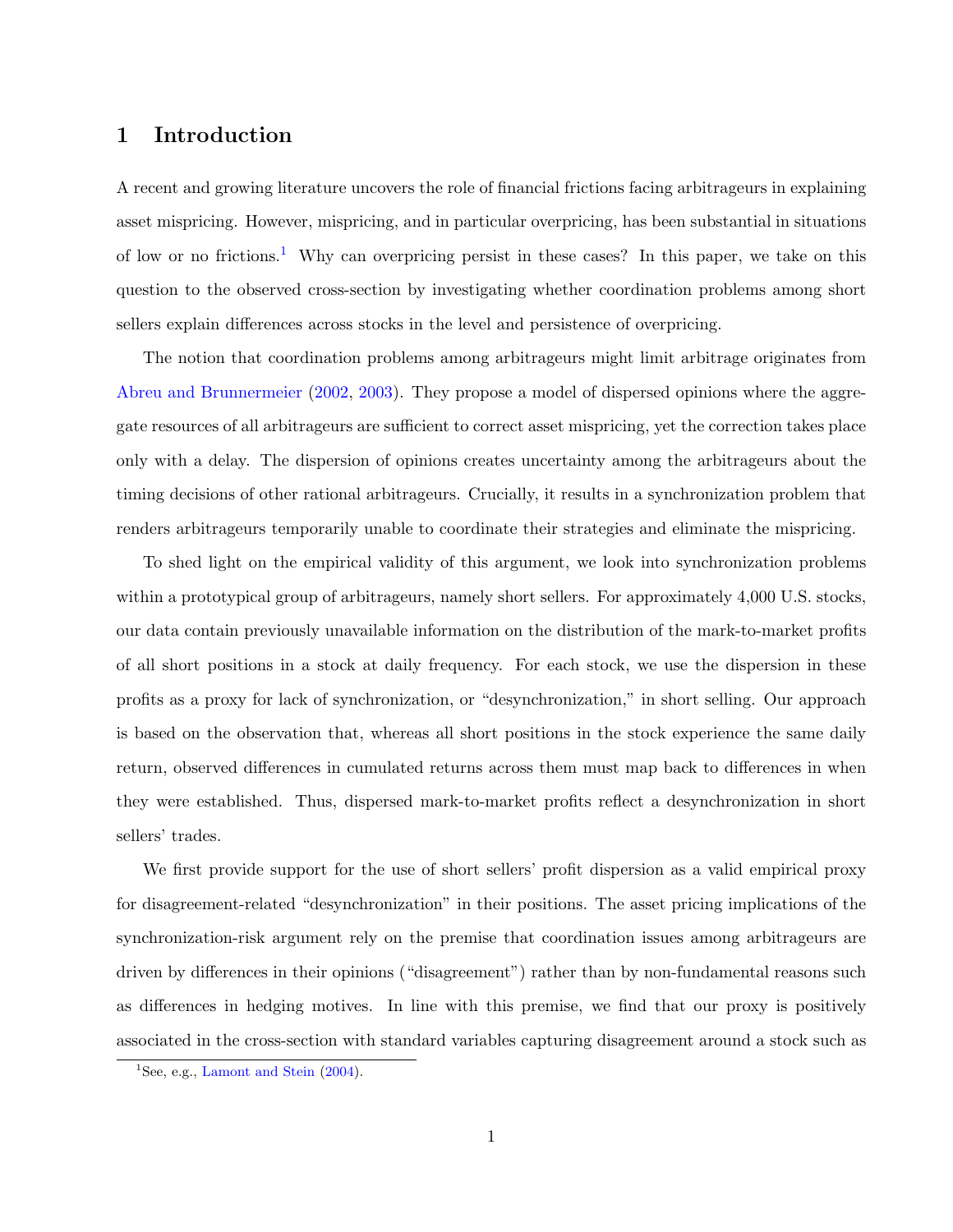turnover, dispersion in analysts' forecasts and bid-ask spreads. These relations remain strong after controlling for differences in hedging needs across a stock's traders and other stock characteristics such as return volatility. Our proxy for desynchronization also drops after the release of negative public news about a firm or analyst downgrades, consistent with the theory's implication that "synchronizing events" should facilitate the coordination of arbitrageurs.

Using this proxy, we next examine whether stocks with more desynchronized short selling are more overpriced, in line with the insight of [Abreu and Brunnermeier](#page-32-1) [\(2003\)](#page-32-1). Following the standard approach in the literature, we first associate overpricing with inferior future abnormal returns, i.e. lower alphas relative to a standard factor pricing model. Sorting stocks by short sellers' desynchronization, we document a decreasing pattern in future abnormal returns and a statistically significant spread between high- and low-desynchronization portfolios of −7.6% per annum. This result holds strongly in double-sorted portfolios that first condition on short interest or other well-known cross-sectional determinants of returns. Consistent with the theory that synchronization problems are more prevalent in firms with a poorer information environment, the desynchronization effect on returns almost doubles among stocks subject to greater differences in beliefs or information asymmetries. We confirm these results using Fama-MacBeth regressions that simultaneously control for stock characteristics and equity lending market conditions. As an alternative proxy for overpricing, we adopt the relative mispricing score (MISP) of [Stambaugh, Yu, and Yuan](#page-37-0) [\(2015\)](#page-37-0). In further support for the synchronization-risk hypothesis, we find that stocks in the top tercile of our desynchronization proxy are 16% more likely than stocks in the bottom tercile to become overpriced in the next month.

We differentiate our results from other mechanisms that have been shown in prior studies to limit arbitrage activity and affect stock mispricing. First, in presence of disagreement between the traders in a stock, [Miller](#page-36-1) [\(1977\)](#page-36-1) conjectures that short-selling constraints can induce overpricing by curtailing the activity of the pessimists. Empirically, his hypothesis implies a negative relation between disagreement and future abnormal returns *only* among stocks with *both* tight short-sale constraints and high dispersion in opinions [\(Boehme, Danielsen, and Sorescu,](#page-33-0) [2006\)](#page-33-0). In contrast, the positive relation between desynchronization and overpricing that we document holds strongly even for stocks for which either or both of these conditions are not met. Second, the failure of short sellers to correct overpricing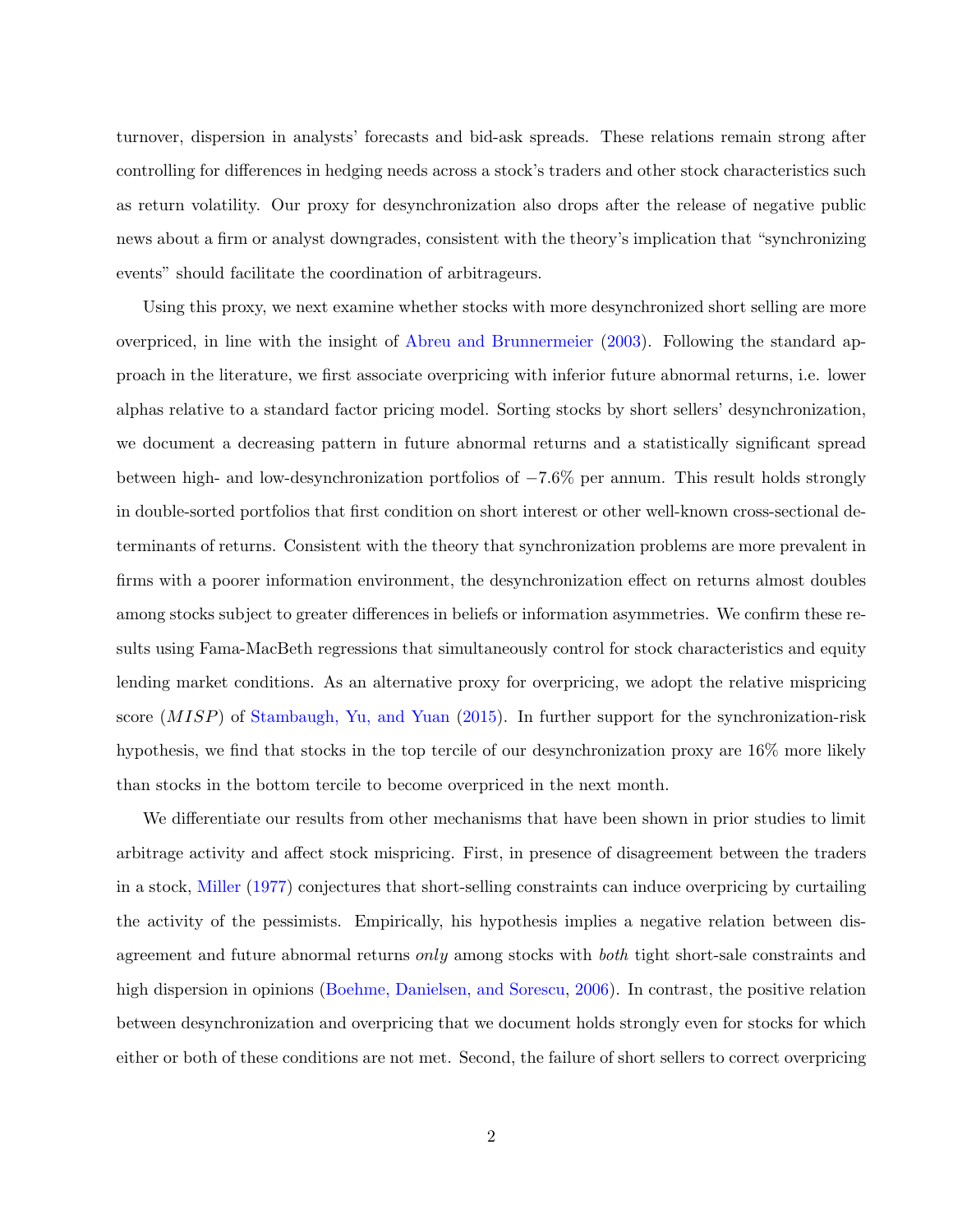could respond to the risks associated with sentiment-driven traders exacerbating overpricing [\(De Long](#page-34-0) [et al.,](#page-34-0) [1990,](#page-34-0) and [Shleifer and Vishny,](#page-37-1) [1997\)](#page-37-1). Against this possibility, we find a strong negative impact of desynchronization on risk-adjusted returns in both high- and low-sentiment periods. Third, following [D'Avolio](#page-34-1) [\(2002\)](#page-34-1), the dispersion of opinions about a stock could be positively associated with uncertainty about future shorting fees, in which case our results could just mirror the effect of fee volatility ("short-selling risk") on future returns documented by [Engelberg, Reed, and Ringgenberg](#page-34-2) [\(2018\)](#page-34-2). By contrast, the desynchronization effect prevails across different levels of short-selling risk and, importantly, generates economically significant return spreads among stocks displaying either low or high fee volatility. Fourth, synchronization problems might just arise among stocks that are more costly to arbitrage, in which case our results could reflect the effect of arbitrage asymmetries and idiosyncratic volatility on mispricing highlighted by [Stambaugh, Yu, and Yuan](#page-37-0) [\(2015\)](#page-37-0). Against this possibility, the effect of desynchronization on overpricing is robust to controlling for idiosyncratic volatility and is present when we orthogonalize our desynchronization proxy with respect to idiosyncratic volatility. Moreover, the high-minus-low desynchronization portfolios generate negative spreads also in stocks with low idiosyncratic volatility, which are arguably less costly to arbitrage.

We find evidence that short-selling desynchronization affects also the *duration* of overpricing. [Abreu and Brunnermeier](#page-32-0) [\(2002\)](#page-32-0) note that, in deciding when to short an overpriced asset, short sellers trade off the benefits of selling early and secure the profits of the eventual correction versus the costs of holding the position for too long. In these conditions, they delay acting on their information to correct a given level of overpricing, with the delay increasing with their desynchronization. To quantify this delay empirically, we first count the number of consecutive months over which a stock remains relatively overpriced according to the mispricing score MISP. An advantage of this approach is that it focuses on relatively long-lived overpricing events around which there is arguably more uncertainty and thus room for desynchronization among traders. Consistent with the theory, desynchronization is strongly positively associated to the duration of overpricing in the cross-section, and remains so after controlling for the level of overpricing, shorting fees, short interest, and various stock characteristics. The effect is economically meaningful, as a one standard deviation increase in the desynchronization proxy requires 16 additional days for the overpricing to disappear.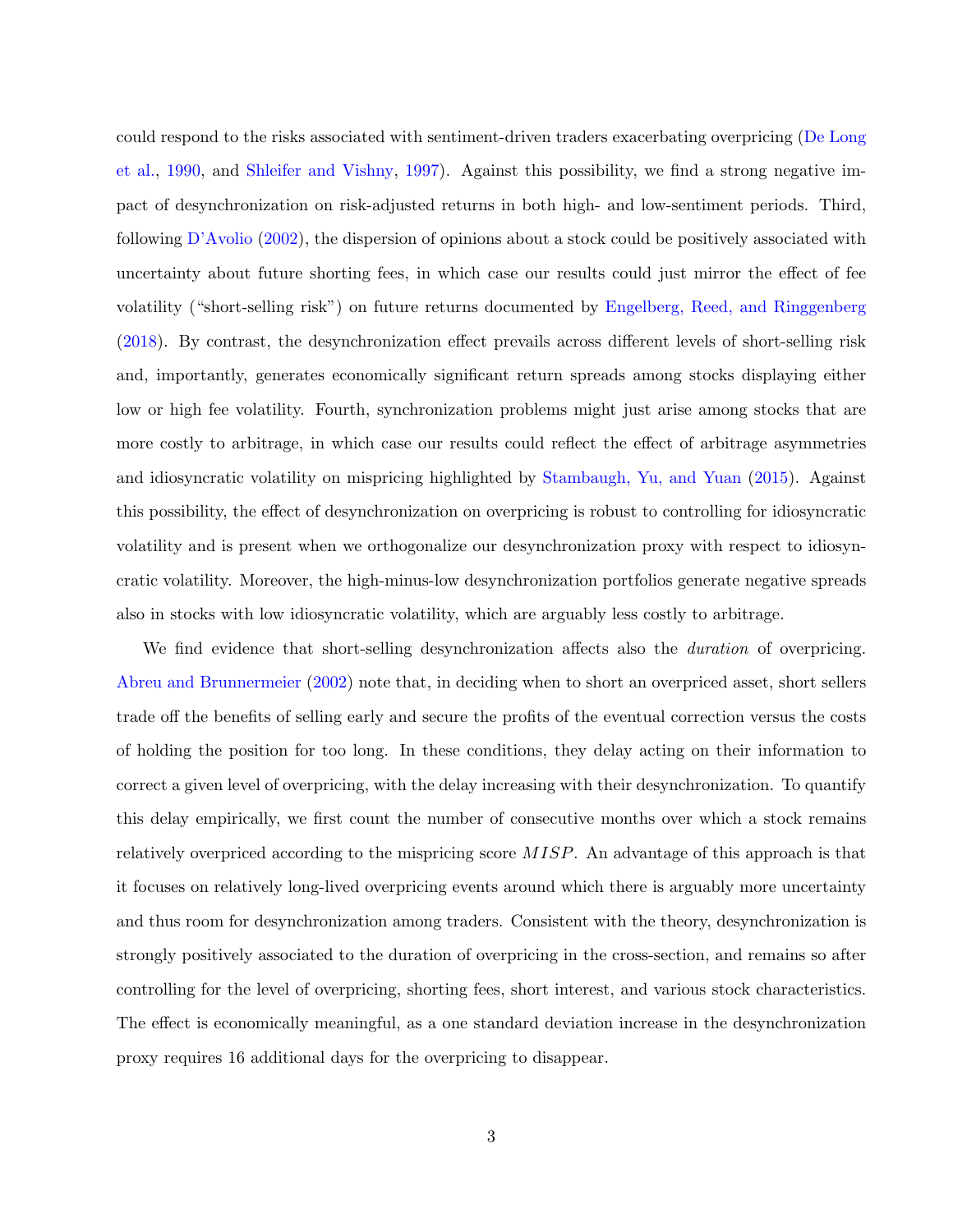In a second approach, we document delayed mispricing correction also among the shorter-lived failures of the put-call parity no-arbitrage relation in the stock option market [\(Ofek, Richardson, and](#page-36-2) [Whitelaw,](#page-36-2) [2004;](#page-36-2) [Engelberg, Reed, and Ringgenberg,](#page-34-2) [2018\)](#page-34-2). For each stock, we compare observed prices with their synthetic counterparts as implied by this parity. Accounting for transaction costs in the options market, we associate stock overpricing with a positive difference between the observed and synthetic prices. Following this approach, we find that the duration of put-call parity-related overpricing is positively associated with our desynchronization proxy, with a one standard deviation increase in desynchronization requiring 1.4 additional days, or a 16% increase relative to the mean, for the overpricing to disappear. Taken jointly, our evidence around short- and longer-lived mispricing events offers strong additional support to the synchronization-risk hypothesis.

Lastly, we subject our findings to a number of additional tests. First, we find that, as expected from the theory, the delay in price correction is greater among stocks with fewer synchronizing news events. Second, we show that the effect of short sellers' desynchronization on the extent and duration of stock overpricing does not depend on the specific desynchronization proxy that we adopt. Finally, consistent with desynchronization among short sellers affecting overpricing but not underpricing we find, in placebo tests, no relation between our desynchronization proxy and the delay with which stock underpricing is corrected.

Our paper contributes to two main strands of the literature. First, it contributes to the growing literature on limits to arbitrage. Several seminal theoretical studies identify frictions that can limit arbitrage activity and hinder the correction of mispricing in financial markets. These include noise trader risk [\(De Long et al.,](#page-34-0) [1990\)](#page-34-0), outflow risk [\(Shleifer and Vishny,](#page-37-1) [1997\)](#page-37-1), search and monetary costs [\(Diamond and Verrecchia,](#page-34-3) [1987,](#page-34-3) and [Duffie, Garleanu, and Pedersen,](#page-34-4) [2002\)](#page-34-4), capital constraints [\(Gromb and Vayanos,](#page-35-0) [2002,](#page-35-0) [Brunnermeier and Pedersen,](#page-33-1) [2009,](#page-33-1) [Garleau and Pedersen,](#page-35-1) [2011\)](#page-35-1), and fee-volatility risk [\(D'Avolio,](#page-34-1) [2002\)](#page-34-1). While extensive empirical evidence supports the relevance of these limits to arbitrage, the impact of synchronization risk has been documented to a much lesser extent.<sup>[2](#page-0-0)</sup> Indeed, the existing studies examining synchronization risk are confined to specific episodes

<sup>2</sup>See [Jones and Lamont](#page-35-2) [\(2002\)](#page-35-2), [Nagel](#page-36-3) [\(2005\)](#page-36-3), [Saffi and Sigurdsson](#page-37-2) [\(2011\)](#page-37-2), and [Prado, Saffi, and Sturgess](#page-37-3) [\(2016\)](#page-37-3) for evidence on the role of short-selling constraints related to lending supply and shorting costs, [Kolasinksi, Reed, and](#page-36-4) [Ringgenberg](#page-36-4) [\(2013\)](#page-36-4) and [Chague et al.](#page-33-2) [\(2017\)](#page-33-2) for search costs, [Liu and Mello](#page-36-5) [\(2011\)](#page-36-5) and [Giannetti and Kahraman](#page-35-3) [\(2018\)](#page-35-3) for outflow risk, [Duan, Hu, and McLean](#page-34-5) [\(2010\)](#page-34-5) for arbitrage risk, [Engelberg, Reed, and Ringgenberg](#page-34-2) [\(2018\)](#page-34-2) for fee-volatility risk, and [Gargano, Sotes-Paladino, and Verwijmeren](#page-35-4) [\(2019\)](#page-35-4) for margin constraints.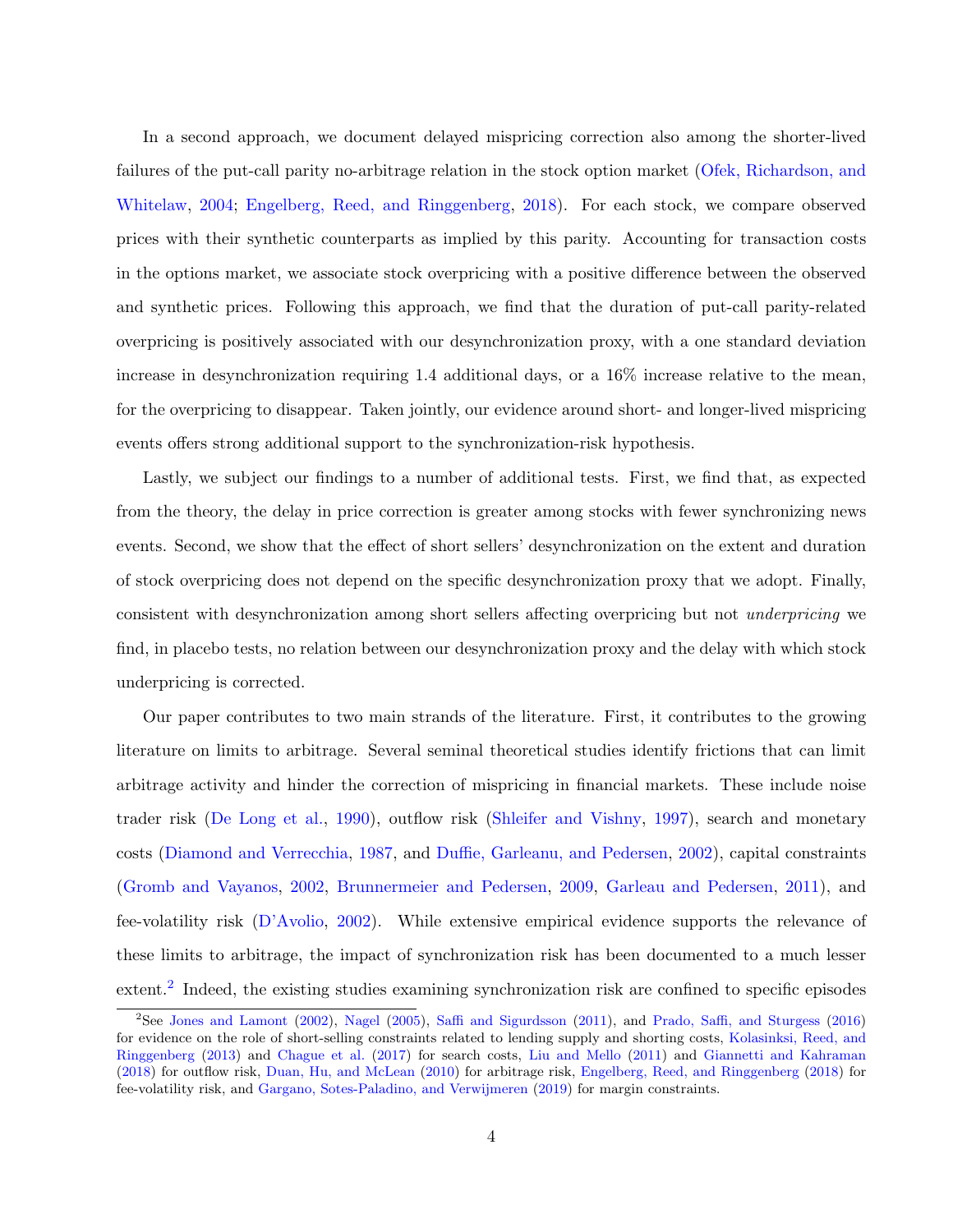of severe overpricing, as reflected in the emergence and burst of bubbles [\(Brunnermeier and Nagel,](#page-33-3) [2004;](#page-33-3) [Temin and Voth,](#page-37-4) [2004\)](#page-37-4). The implications of synchronization risk are further reaching, though. Following [Abreu and Brunnermeier](#page-32-0) [\(2002\)](#page-32-0), it could affect not only specific assets and market times, but also the whole cross-section of stocks during normal times. Due to the lack of a stock-level proxy for coordination problems, the impact of this type of risk on the cross-section has remained unexplored. To our best knowledge, we are the first to propose a daily measure of desynchronization among arbitrageurs based on short-selling data to directly examine the prevalence and asset pricing implications of synchronization risk within a large cross-section of stocks. [Ljungqvist and Qian](#page-36-6) [\(2016\)](#page-36-6) offer an opposing view on the effective impact of limits to arbitrage, according to which short sellers in the subset of stocks with the tightest short-selling constraints can circumvent these restrictions by disclosing their positions ("short and disclose"). By doing so, they induce the long shareholders to sell and precipitate a price correction. Complementing their findings, our results indicate that for the majority of the stocks in the cross section, for which the short-and-disclose strategy is not prevalent, synchronization risk can be an economically relevant limit to arbitrage.<sup>[3](#page-0-0)</sup>

Second, our work contributes to the recent literature that highlights differences across short sellers and their market implications. Consistent with short sellers being capable of identifying overpricing, several papers have shown that short-selling measures anticipate future stock return declines in the cross-section.<sup>[4](#page-0-0)</sup> A common feature of this literature is that short sellers are implicitly regarded as a relatively homogeneous group of traders with presumably similar information. However, [Boehmer,](#page-33-4) [Jones, and Zhang](#page-33-4) [\(2008\)](#page-33-4) document different trading abilities among short sellers, with institutional nonprogram short sales being the most informative. [Comerton-Forde, Jones, and Putnins](#page-34-6) [\(2016\)](#page-34-6) show that short sellers are heterogeneous in their trading style, with short sellers providing liquidity being

<sup>&</sup>lt;sup>3</sup>In this sense, our findings can be seen as related to the more prevalent "short-and-mum" strategy of shorting and waiting for the stock price to fall, for which desynchronization problems are more likely. Indeed, the short-and-disclose strategy has been documented on a small subset of firms in the cross section (e.g., the sample of [Ljungqvist and Qian](#page-36-6) [\(2016\)](#page-36-6) is composed of 124 stocks), consistent with the potential unprofitability of this strategy in presence of noise trading [\(Kovbasyuk and Pagano,](#page-36-7) [2020\)](#page-36-7). Importantly, the tight constraints on these stocks imply little scope for short-selling desynchronization.

<sup>&</sup>lt;sup>4</sup>The forecasting power of short selling in the cross-section has been documented using intraday (e.g., [Aitken et al.,](#page-32-2) [1998\)](#page-32-2), daily (e.g., [Boehmer, Jones, and Zhang,](#page-33-4) [2008,](#page-33-4) [Diether, Lee, and Werner,](#page-34-7) [2009\)](#page-34-7) and monthly (e.g., [Desai et al.,](#page-34-8) [2002,](#page-34-8) [Asquith, Pathak, and Ritter,](#page-32-3) [2005,](#page-32-3) [Cohen, Diether, and Malloy,](#page-34-9) [2007,](#page-34-9) [Saffi and Sigurdsson,](#page-37-2) [2011\)](#page-37-2) short-selling activity. [Rapach, Ringgenberg, and Zhou](#page-37-5) [\(2016\)](#page-37-5) exploit monthly data over a 42-year period to show that short interest is also a strong predictor of stock returns on the aggregate market. More recently, [Wang, Xuemin, and Zheng](#page-37-6) [\(2019\)](#page-37-6) show that shorting flows remain a significant predictor of negative future stock returns during the 2010-2015 period, when daily short-sale volume data are published in real time.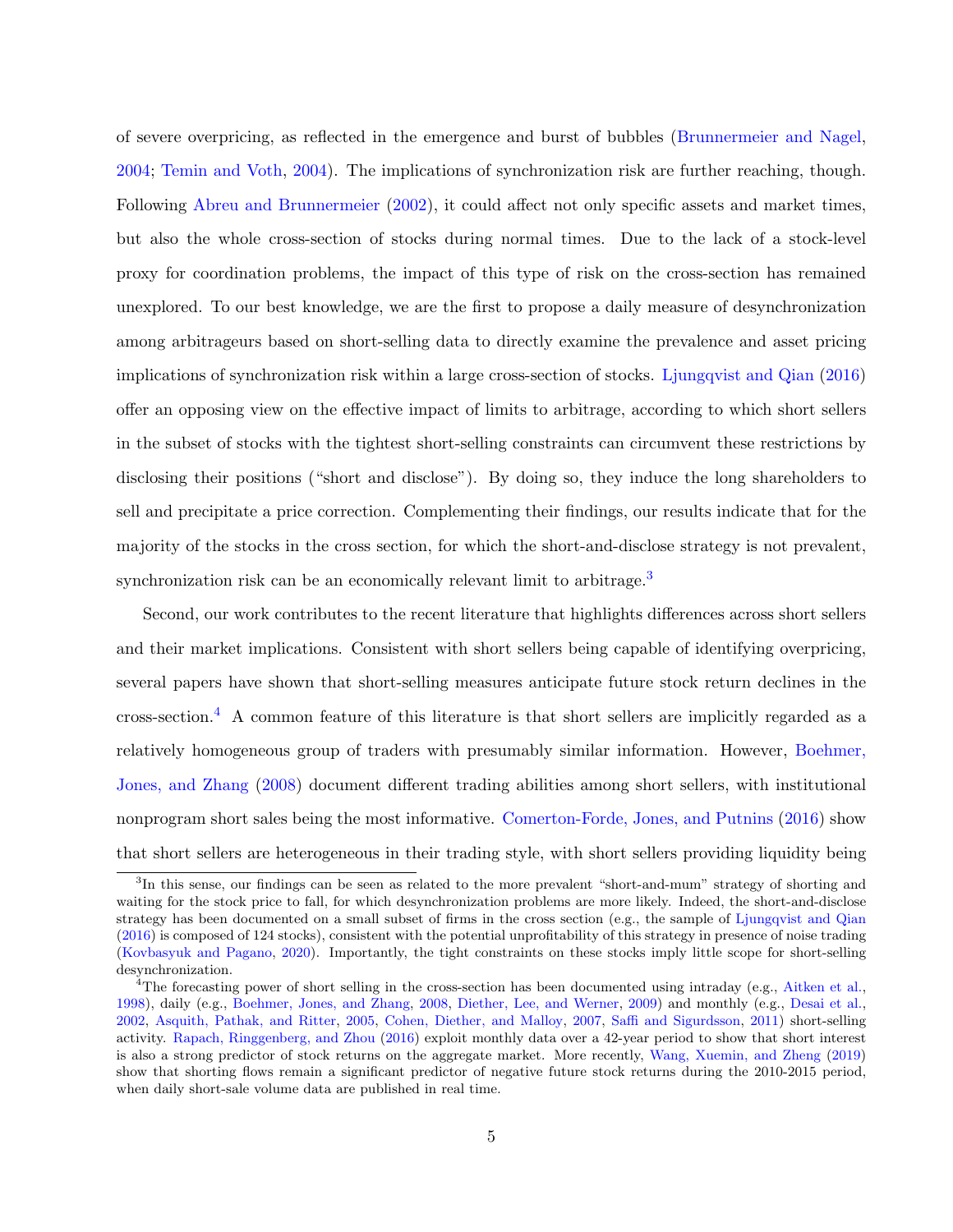different from those demanding it. A contribution of our paper is to document a previously unexplored type of heterogeneity, as captured by the dispersion in the timing of positions, among short sellers. We provide evidence that this heterogeneity can reflect their inability to synchronize their trades to correct overvaluation.

The rest of the paper is organized as follows. In Section [2](#page-6-0) we introduce the conceptual framework and hypotheses. In Section [3](#page-7-0) we describe our dataset and our proxy for desynchronization among short sellers, and present summary statistics. In Section [4](#page-12-0) we relate short sellers' desynchronization to firms' information environment. In Sections [5](#page-16-0) and [6](#page-25-0) we examine the relation between short sellers' desynchronization and, respectively, the level and duration of stock overpricing. We present additional results and robustness analyses in Section [7,](#page-28-0) and our conclusions in Section [8.](#page-31-0)

# <span id="page-6-0"></span>2 Hypotheses Development

Our main goal is to relate the degree of synchronization across the short sellers of a stock to the level and duration of the stock's overpricing, and is motivated by the theoretical work of [Abreu](#page-32-0) [and Brunnermeier](#page-32-0) [\(2002,](#page-32-0) [2003\)](#page-32-1). In particular, [Abreu and Brunnermeier](#page-32-1) [\(2003\)](#page-32-1) introduce a model of dispersed opinions where arbitrageurs become sequentially aware of a common overpricing opportunity and a critical mass of the arbitrageurs is needed to correct it. In presence of growing overpricing, arbitrageurs who short the asset too early forgo much of the profits of shorting it at an even higher price just before the correction. Arbitrageurs who delay their shorting decisions too long miss exploiting the opportunity altogether. The dispersion of opinions creates uncertainty among the arbitrageurs about the timing decisions of other rational arbitrageurs. Crucially, it results in a "synchronization problem" that renders arbitrageurs temporarily unable to coordinate their selling strategies and correct the overpricing even when they have the collective ability, i.e., the aggregate capital, to do it. This motivates our first hypothesis:

<span id="page-6-1"></span>Hypothesis 1: Stocks with less synchronized short selling are more overpriced even if they are relatively easy to short.

Besides the level of overvaluation, synchronization problems can affect the duration of overpricing.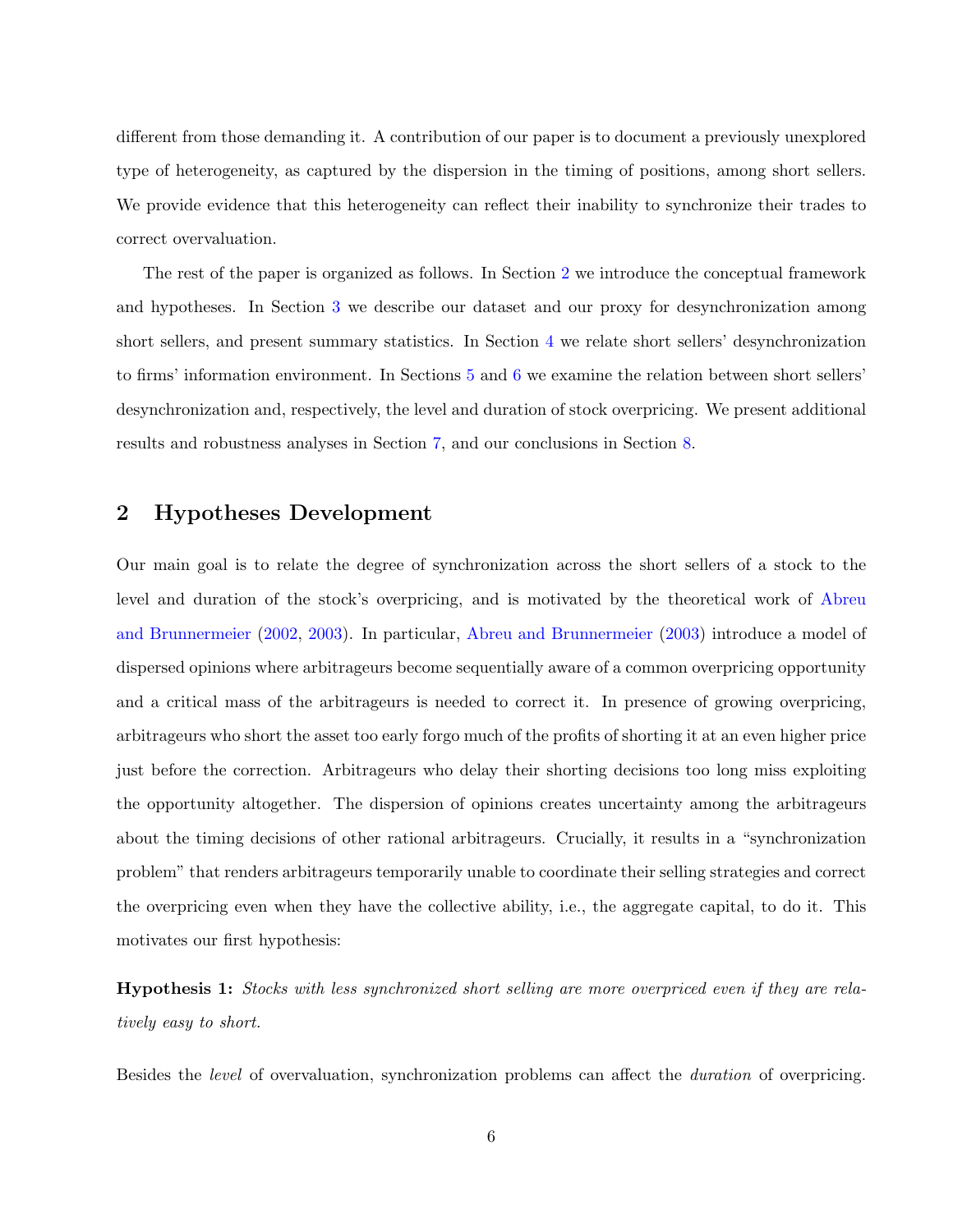[Abreu and Brunnermeier](#page-32-0) [\(2002\)](#page-32-0) note that arbitrageurs not only face uncertainty about when other arbitrageurs will start exploiting a common arbitrage opportunity, but also incur holding costs when exploiting it. This is especially the case for short sellers, who have to pay lending fees and tie up capital in margin accounts. In deciding when to short an overpriced asset, short sellers then trade off the benefits of selling early to secure the profits of the eventual correction versus the costs of holding the short position for too long. In this setting, short sellers delay acting on their information and, keeping the size of holding costs fixed, take longer to correct a given level of overpricing the less synchronized they are. This implication motivates our second hypothesis:

<span id="page-7-1"></span>Hypothesis 2: For a given level of overpricing and keeping holding costs fixed, less synchronized short selling is associated with longer delays in the correction of overpricing.

Hypotheses [1](#page-6-1) and [2](#page-7-1) guide our empirical analysis in the remainder of the paper. We note that the extent of both desynchronization in short sellers' trades and mispricing (duration) are endogenously determined, in equilibrium, in these models. Accordingly, our tests do not aim to establish causality but the extent to which these variables are associated, following these hypotheses, in the cross-section of stocks.

# <span id="page-7-0"></span>3 Data and Desynchronization Proxy

For our empirical tests we extract a measure of short-selling desynchronization from a novel dataset on the mark-to-market profits of the short positions in a stock. We combine these data with equity lending data, as well with other firm and stock characteristics.

### <span id="page-7-2"></span>3.1 Short-Selling Datasets

Our source of short-selling data is IHS Markit, from which we obtain two datasets. The first, the Securities Finance Buyside Analytics Datafeed (MSF), contains information on stock borrowing and lending activity. Since U.S. equity short sellers need to borrow the stocks they sell, this information has been used extensively in the literature to infer short-selling activity (for recent references see, e.g., [Engelberg, Reed, and Ringgenberg,](#page-34-2) [2018;](#page-34-2) [Boehmer et al.,](#page-33-5) [2020a;](#page-33-5) [Muravyev, Pearson, and Pollet,](#page-36-8)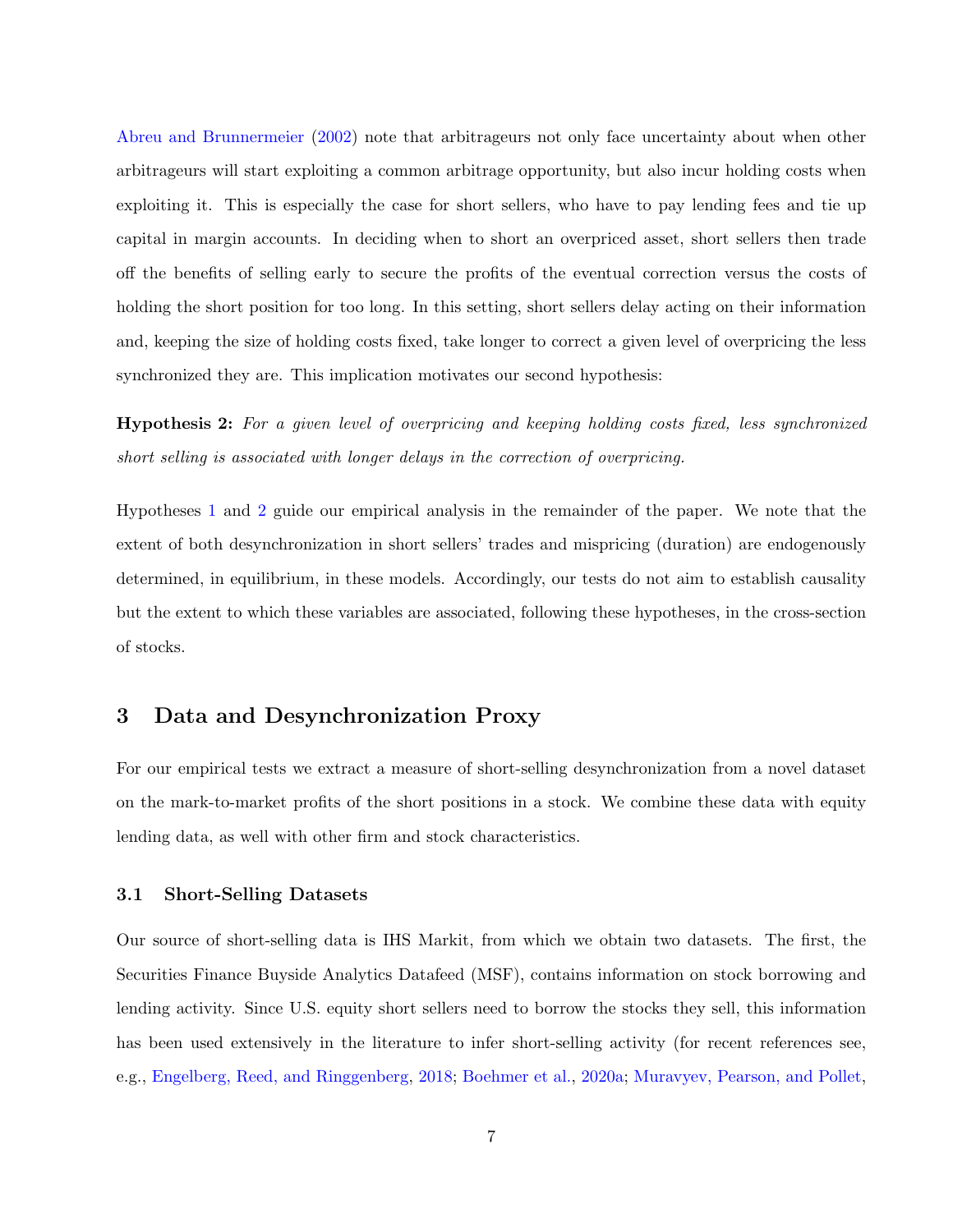[2021\)](#page-36-8).[5](#page-0-0) The second dataset is novel and complements MSF with information on the profits of short sellers on their open short positions. Since the equity lending market is over-the-counter (OTC), IHS Markit collects the information for both datasets at the transactions level directly from a variety of participants. These include prime brokers, custodians, asset managers and hedge funds, who together account for about 90% of the securities lending market in developed countries. We focus on the U.S. market, for which IHS Markit databases cover a broad cross-section of 4,000 stocks for a total of approximately 5.7 million stock-day observations over the period spanned between January 2011 and December 2017.

From the profits database we observe, for each stock  $i$  and day  $t$ , the distribution of gross-offees mark-to-market (cumulated) returns being experienced by the short sellers of i from the start date of their transactions until  $t$ . Short sellers can keep their positions open over a given time span by renewing shorter-term stock loans, possibly from different lenders. To account for this, IHS Markit defines the start date of a short position as the initiation date for new transactions and the original start date for renewing transactions.<sup>[6](#page-0-0)</sup> Returns on short positions are tabulated over 19 bins,  $\sin\left(\frac{n}{i,t}\right)$   $(n = 1, \ldots, 19)$ , representing the fraction of shares on loan for stock i whose cumulated returns fall in the nth return interval, with left and right boundaries '|' and '|', at time t. The first 10 intervals  $(n = 1, \ldots, 10)$  contain the fraction of shares on loan experiencing losses in the  $(-\infty, -100\%]$ ,  $(-100\%, -75\%]$ ,  $(-75\%, -50\%]$ ,  $(-50\%, -40\%]$ ,  $(-40\%, -30\%]$ ,  $(-30\%, -20\%]$ ,  $(-20\%, -15\%, (-15\%, -10\%, (-10\%, -5\%, \text{and } (-5\%, 0\%])$  ranges. The remaining 9 positive-return intervals  $(n = 11, \ldots, 19)$  are defined analogously  $(e.g., (0\%, 5\%], (5\%, 10\%], \ldots, (75\%, 100\%])$ . Existing data allows researchers to observe only the aggregate level of short interest. Thus, our data contribute disaggregated information on the mark-to-market profits experienced by different subsets of short sellers to existing aggregate data.[7](#page-0-0)

Figure [1](#page-38-0) displays an instance of the data for Tesla as of September 11, 2015. The top panel high-

 ${}^{5}$ Earlier references using IHS Markit data are [Saffi and Sigurdsson](#page-37-2) [\(2011\)](#page-37-2), [Beneish, Lee, and Nichols](#page-32-4) [\(2015\)](#page-32-4), [Prado](#page-36-9) [\(2015\)](#page-36-9) and [Aggarwal, Saffi, and Sturgess](#page-32-5) [\(2016\)](#page-32-5).

<sup>&</sup>lt;sup>6</sup>To determine the date on which the initial short was placed with the broker, IHS Markit uses  $T-3$  from the stock lending start date assuming a 3-day settlement, unless the stock is experiencing relatively high borrowing costs, in which case they use same-day pricing assuming high demand to short the stock.

<sup>7</sup>Previously available equity lending information is consolidated across all short positions in the stock. To assess differences across the short positions in a stock, [Jank and Smajlbegovic](#page-35-5) [\(2017\)](#page-35-5) and [Boehmer, Duong, and Huzar](#page-33-6) [\(2018\)](#page-33-6) examine mandatory disclosures of large short positions in Europe and Japan, respectively, while [von Beschwitz, Lunghi,](#page-37-7) [and Schmidt](#page-37-7) [\(2017\)](#page-37-7) and [Choi et al.](#page-33-7) [\(2017\)](#page-33-7) study hedge fund trades.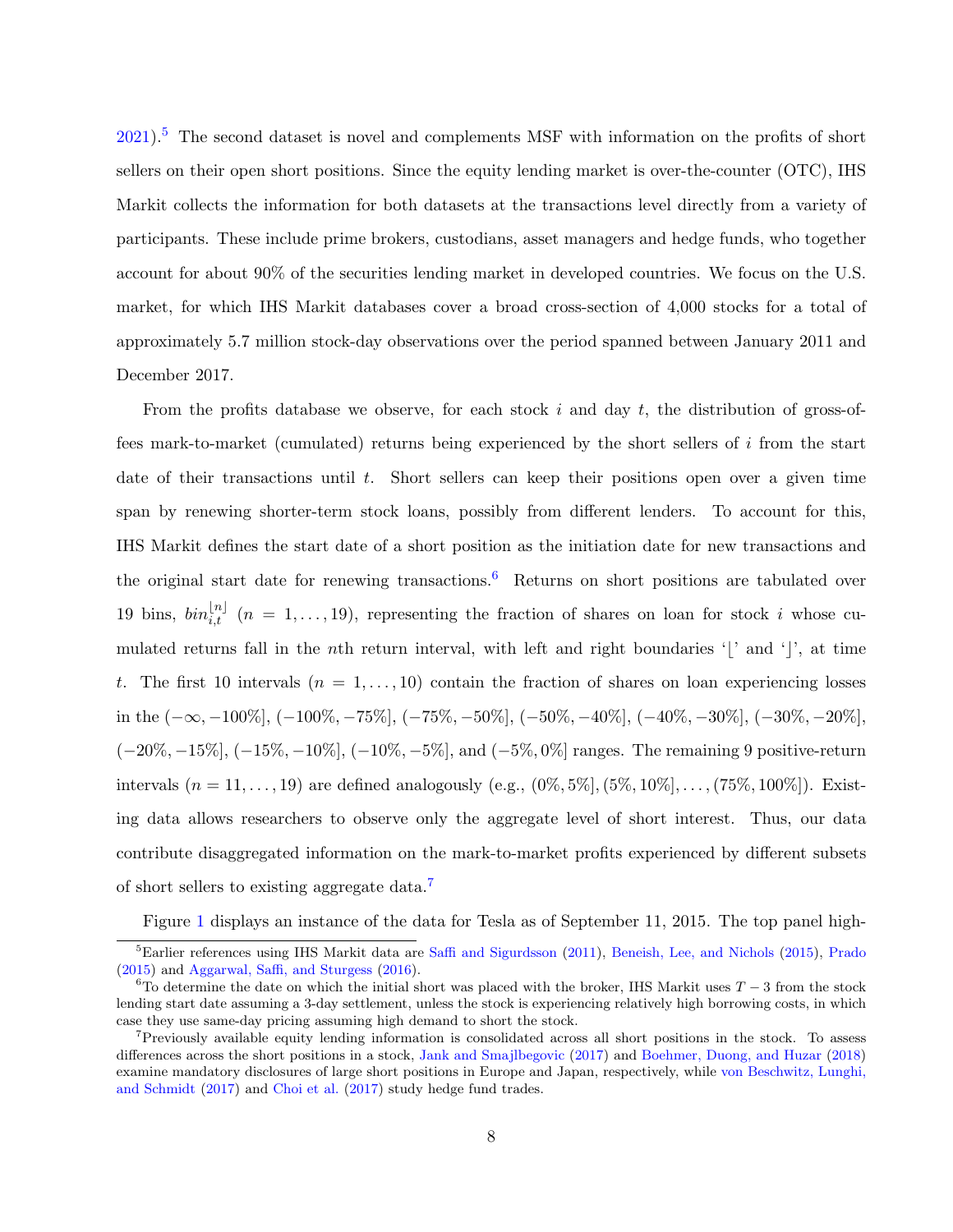lights a wide dispersion in the profits that the short sellers of Tesla were experiencing at that point in time. Losing positions (54.1% of the outstanding short interest) were experiencing cumulative returns in the range of  $-40\%$  to  $0\%$ , while winning positions (45.9% of the short interest) were accumulating gains between 0% and 15%. The high volatility of the stock price since July 2015 shown in the bottom panel suggests a high uncertainty about Tesla around the time. In Section 4, we assess the strength of the cross-sectional relationship between this type of profit dispersion, as a proxy for short-selling desynchronization, and the uncertainty surrounding a stock.

### 3.2 Auxiliary Data Sources

We use the stock's CUSIP identifier in our short-selling profits database to merge it with an array of standard datasets. We obtain stock market prices and other stock characteristics from CRSP and compute various financial accounting ratios using information from COMPUSTAT. We calculate the dispersion in stock analysts' forecasts from the  $I/B/E/S$  database. We obtain corporate news from RavenPack News Analytics database. Finally, we source options data from the Option Metrics database. We drop stocks with market capitalization below \$10 million or prices below \$1. In our subsequent analysis, we describe the variables that we create from these datasets in more detail.

### <span id="page-9-0"></span>3.3 Measuring Desynchronization in Short Selling

In [Abreu and Brunnermeier](#page-32-0) [\(2002,](#page-32-0) [2003\)](#page-32-1), the synchronization problems in arbitrageurs' trades follow from a disagreement about the stock's prospects. The models are agnostic about whether such (unobservable) disagreement stems from fundamental differences in the arbitrageurs' beliefs (e.g., different interpretations of a common signal) or in their information sets (e.g., information asymmetries), as long as it ultimately translates into a temporal miscoordination, or "desynchronization," in their decisions. It is this desynchronization within a group of prototypical arbitrageurs, namely equity short sellers, that we aim to capture in this study.

Existing short interest data in a stock are consolidated across all of its short positions, so measuring short-selling desynchronization from these data is challenging, if not impossible. To overcome this problem, we take advantage of the particular level of disaggregation across the short positions in the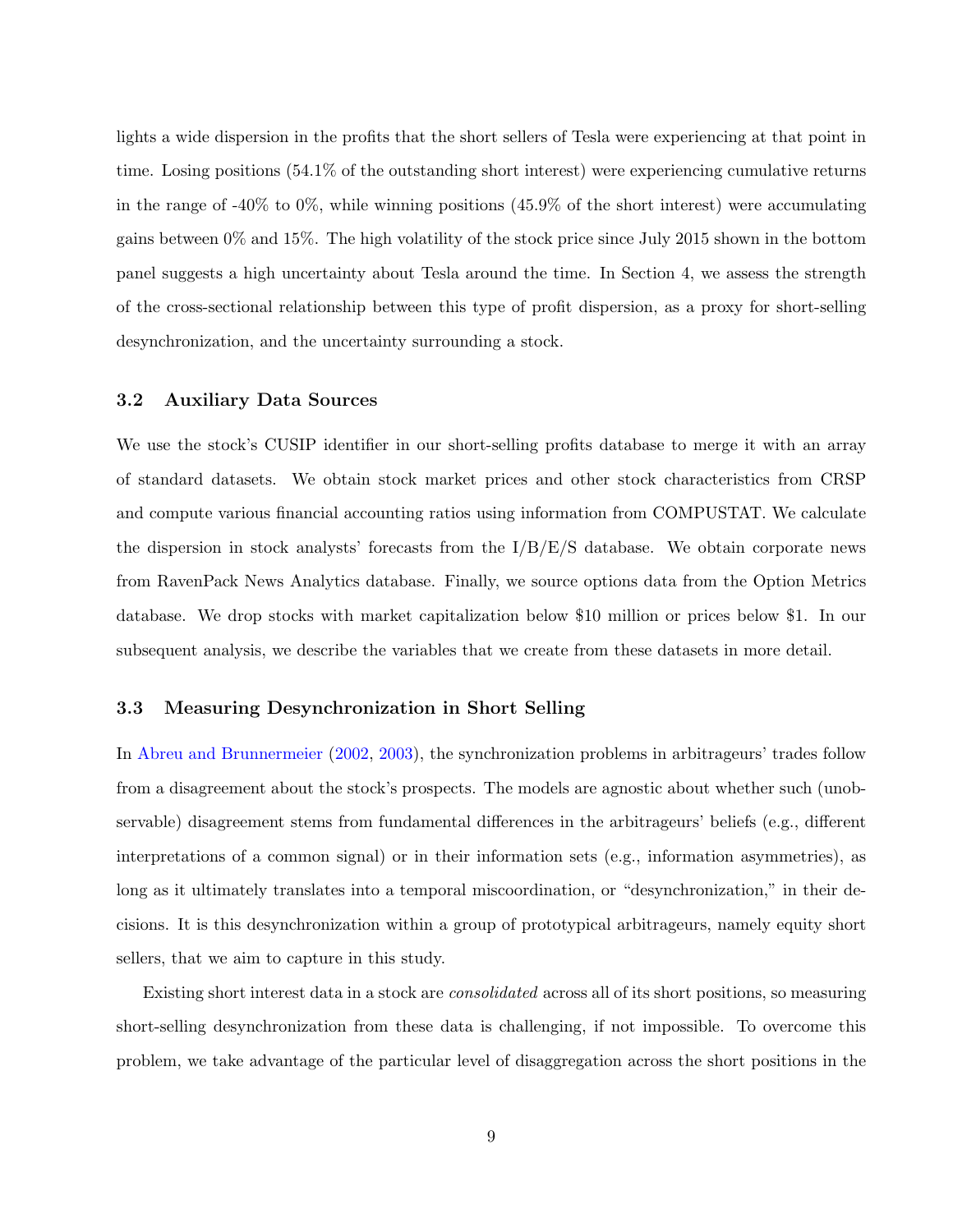stock, in terms of their mark-to-market cumulated returns, that our short-selling profits dataset offers. Specifically, we note that since all the positions that remain open throughout a day experience the same daily return, differences in their cumulated returns must map back to differences in prices, hence in the timing, at which they were initiated.<sup>[8](#page-0-0)</sup> This observation suggests using the *dispersion* in the cumulated returns of a stock's short positions as a proxy for the degree of desynchronization in its short selling.

For each stock  $i$  and date  $t$ , the short-selling profits data contain the fraction of shares shorted within each return interval (the variable  $bin_{i,t}^{[n]}$  defined in Section [3.1\)](#page-7-2). A natural measure of dispersion in these returns, hence of desynchronization in short selling, is the lack of concentration in the associated distribution:

<span id="page-10-1"></span><span id="page-10-0"></span>
$$
Desync_{i,t} = 1 - \sum_{n=1}^{19} \left( bin_{i,t}^{|n|} \right)^2.
$$
 (1)

The *Desync* measure defined in Equation [\(1\)](#page-10-0) subtracts from one the Herfindahl-Hirschman index (a commonly used measure of concentration) of the return bins. Higher values of  $Desync$  are associated with greater desynchronization in short sellers' trades. Desync is bounded below by zero, when all of the stock's shorted shares experience a common level of profits, and above by 0.947, when the cumulated returns of the stock's shorted shares are uniformly distributed across all bins.[9](#page-0-0)

Clearly, measuring lack of concentration is not the only way to assess the dispersion of a distribu-tion. In particular, in Section [7](#page-28-0) we examine an alternative dispersion measure, *Desync\_SD*, based on the estimated standard deviation of the cumulated returns on the short positions in a stock.

Desynchronization and Return Volatility. The desynchronization in a stock's short selling should be closely related to the volatility in the stock's returns. On the one hand, stocks with more uncertain prospects should exhibit both higher disagreement among their short sellers, hence desynchronization in their positions, and—following [Harris and Raviv](#page-35-6) [\(1993\)](#page-35-6)—greater return volatility. Because this desynchronization is of the fundamental (information-related) type underlying the

<sup>8</sup>Of course, the converse is not true: outstanding short positions in a stock with different durations will experience the same cumulated return as long as the prices prevailing at the different initiation times are identical.

<sup>&</sup>lt;sup>9</sup>This corresponds to the scenario where all bins contain the same fraction of shares  $(1/19)$  and  $Desync$  is equal to  $1 - 19(1/19)^2 = 0.947.$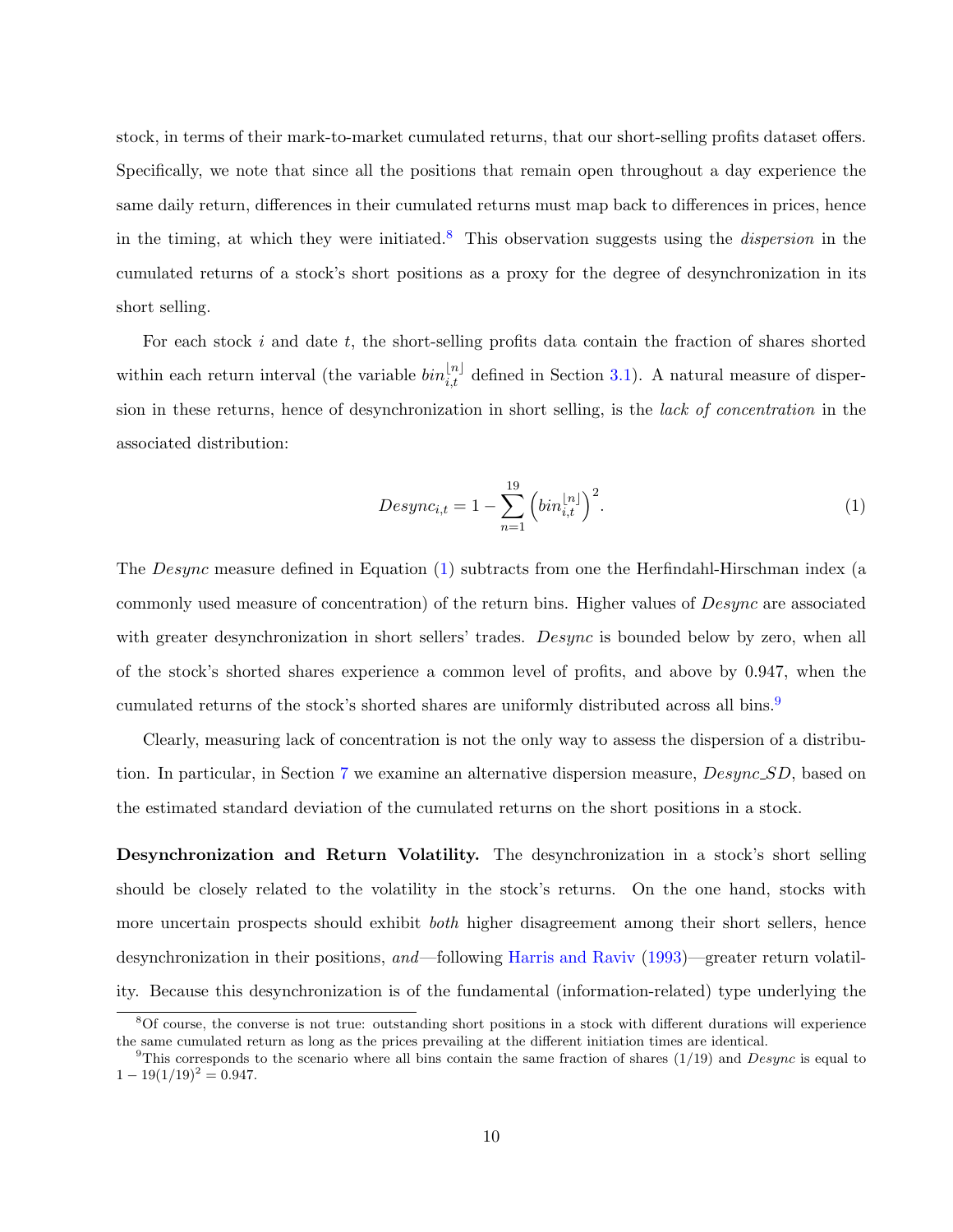synchronization-risk theory, a desirable attribute of *Desync* is that it is positively associated with returns volatility. On the other hand, the dispersion in short-selling profits upon which Desync is based can mechanically increase with the volatility of the stock's returns even if the fundamental desynchronization across the short positions does not change.<sup>[10](#page-0-0)</sup>

To exclude a (mechanical) effect driven by return volatility, we explicitly control for return volatility in all of our subsequent analyses. In addition, we confirm that our main results hold when we repeat our analysis replacing Desync by an orthogonalized version with respect to return volatility (see Section [5.3.4\)](#page-24-0).

### 3.4 Summary Statistics

Table [1](#page-40-0) displays summary statistics for *Desync* (Panel A), stock and firm fundamental variables (Panel B), equity lending market characteristics (Panel C), and pairwise correlations (Panel D). For each variable, we present the time-series averages of the daily cross-sectional summary statistics.

If the short sellers of a stock acted on their information at similar points in time we would expect the initiations of their positions to be highly synchronized and the stock's *Desync*, consequently, to be low. The summary statistics in Panel A indicate, on the contrary, that for the typical stock in our sample *Desync* is high (its mean and median are, respectively, 0.63 and 0.68) and significantly above zero (the 5th and 25th percentiles of its distribution are, respectively, 0.23 and 0.55).

Panel B shows summary statistics at the stock and firm levels. The average (median) market capitalization of a firm in our sample is \$6,847 (\$1,377) million. The average (median) monthly stock return is 1.08% (0.43%), consistent with a positive and sizable risk premium during the period. We display also summary statistics for the different proxies of the information environment surrounding a firm that we examine in Section [4;](#page-12-0) namely, stock return volatility, bid-ask spread, turnover and analysts' forecast dispersion.

Panel C displays summary statistics for our equity lending variables. In line with previous studies (e.g. [D'Avolio,](#page-34-1) [2002\)](#page-34-1), the mean fraction of shares available for lending is 21.6% of the total market capitalization, the mean short interest is  $3.9\%$ , and the mean borrowing fee is  $1.24\%$  per annum.<sup>[11](#page-0-0)</sup>

 $10$ To see this, note that keeping the dispersion in the initiations of their positions constant, the profit dispersion of a stock's short sellers will generally increase with the stock's return volatility.

 $11\text{As}$  is standard in the literature (see, e.g., [Boehmer et al.,](#page-33-5) [2020a\)](#page-33-5), we approximate total open short positions in a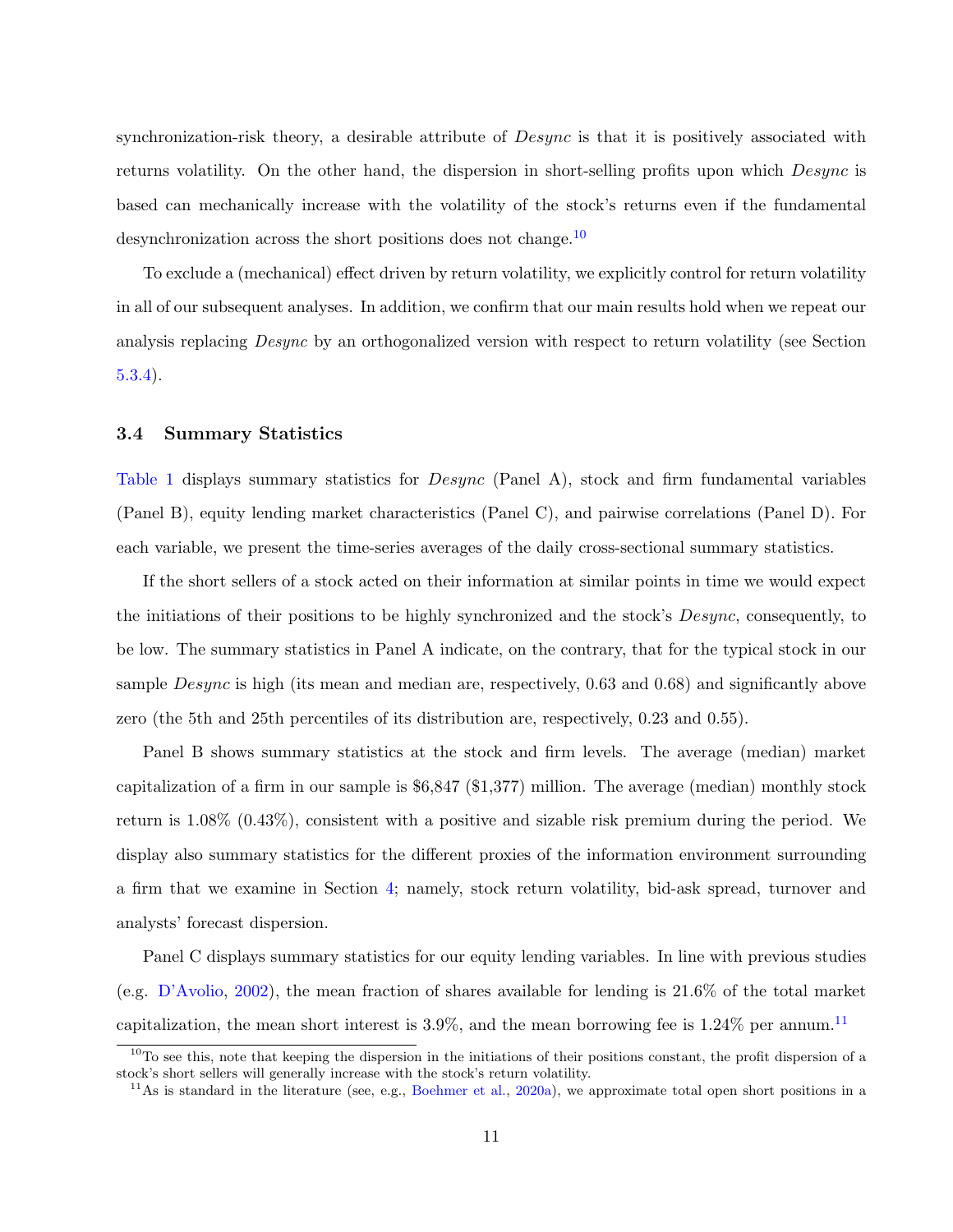Finally, Panel D reports the correlation matrix for the main variables in our subsequent analysis. Desync presents a fairly low correlation (in absolute value) with all variables, suggesting that it contains information not already reflected in any of the other variables. It is positively correlated with Short Interest and, to a lesser extent, with Idio Vol and Turnover. It is negatively correlated with firm size, and exhibits close to zero correlation with the other variables considered. The pairwise correlations across variables other than  $Desync$  in our sample are largely as expected.<sup>[12](#page-0-0)</sup> Since the summary statistics for stock, firm and equity lending market characteristics displayed in Panels B and C are also consistent with prior studies, we conclude that our sample of stocks is comparable with those examined in the related literature.

# <span id="page-12-0"></span>4 Short Sellers' Desynchronization in the Cross-Section of Stocks

Our hypotheses do not depend on the specific source of disagreement driving desynchronization. However, the empirical validity of Desync as a proxy for disagreement-driven synchronization problems depends on the extent to which it reflects information-related, as opposed to non-fundamental, discrepancies across short positions.

We follow two approaches to link *Desync* to information-related discrepancies. In Section [4.1,](#page-12-1) we test the strength of the cross-sectional relationship between Desync and a set of information- and noninformation-related variables. In Section [4.2,](#page-14-0) we examine whether Desync falls after "synchronizing events" that facilitate the coordination among short sellers.

### <span id="page-12-1"></span>4.1 Desynchronization and Firms' Information Environment

In principle, the dispersion in timing decisions underlying *Desync* can reflect fundamental reasons such as a disagreement about the stock's degree of overvaluation, or non-fundamental reasons such as the hedging of options or relative-value (e.g., convertible arbitrage) positions on the stock [\(Battalio](#page-32-6) [and Schultz,](#page-32-6) [2011;](#page-32-6) [Brown et al.,](#page-33-8) [2012;](#page-33-8) [Berkman, McKenzie, and Verwijmeren,](#page-32-7) [2017\)](#page-32-7).

stock, or "short interest," by the number of shares of the stock borrowed in the lending market. To avoid conditioning on an unobservable variable, we follow [Richardson, Saffi, and Sigurdsson](#page-37-8)  $(2017)$  in using the shares borrowed on date t to estimate the short interest at  $t$  that we use in our subsequent regression and portfolio analyses.

 $12$ For instance, bid-ask spreads and idiosyncratic volatility are negatively correlated with size, while borrowing fees are positively correlated with short interest but negatively correlated with the supply of lendable shares.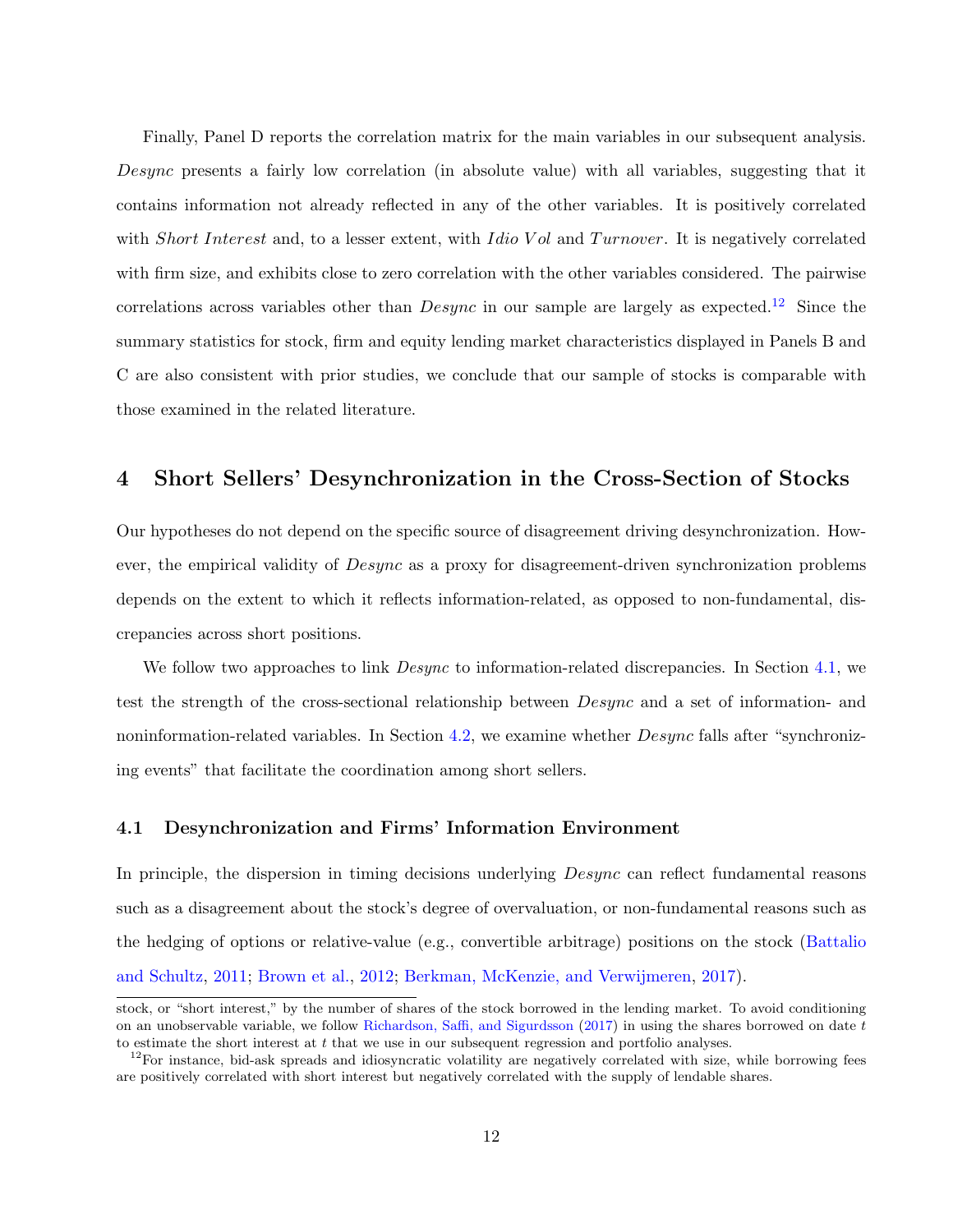To assess the explanatory power of its fundamental and non-fundamental drivers, we regress Desync on a set of proxies for the information environment surrounding a stock while simultaneously controlling for non-fundamental sources of dispersion in the timing of short sales. More precisely, we run the following panel regression:

$$
Desync_{i,t} = \alpha_i + \tau_t + \beta' \mathbf{x_{i,t}} + \epsilon_{i,t},
$$

where  $\alpha_i$  and  $\tau_t$  are stock- and time-fixed effects, and  $x_{i,t}$  represents the set of regressors, split into two groups.

The first group consists of fundamental drivers. Given that the theory is agnostic about whether the disagreement driving desynchronization stems from differences in the arbitrageurs' beliefs or in information asymmetries, we include both sets of proxies for the firm's information environment. Our proxies for difference in beliefs are Turnover and Dispersion in analysts' forecast. [Shalen](#page-37-9) [\(1993\)](#page-37-9), [Harris](#page-35-6) [and Raviv](#page-35-6) [\(1993\)](#page-35-6) and [Kandel and Pearson](#page-36-10) [\(1995\)](#page-36-10) introduce theoretical models in which differences in the way that traders interpret common information generate a positive relation between belief dispersion and stock turnover. The use of dispersion in forecasts across a stock's analysts follows [Diether,](#page-34-10) [Malloy, and Scherbina](#page-34-10) [\(2002\)](#page-34-10), who propose using this measure as a proxy for differences in beliefs about a stock. Our proxies for information asymmetry, are Bid-ask spread and Firm size. [Glosten](#page-35-7) [and Milgrom](#page-35-7) [\(1985\)](#page-35-7) and [Easley and O'Hara](#page-34-11) [\(1986\)](#page-34-11), among others, argue theoretically that market makers should set wider bid-ask spreads when they expect higher levels of information asymmetry. The choice of size follows the simple intuition, used by prior studies (e.g., [Chae,](#page-33-9) [2005;](#page-33-9) [Zhang,](#page-37-10) [2006\)](#page-37-10), that more information is available for larger firms.

The second group aims to control for non-fundamental sources of short-selling desynchronization. These include Total open interest of options on the stock, Amount of convertible debt, Short interest, Supply, and Borrowing (Shorting) fee. Options hedging and the implementation of convertible arbitrage strategies could require shorting a stocks [\(Battalio and Schultz,](#page-32-6) [2011;](#page-32-6) [Brown et al.,](#page-33-8) [2012;](#page-33-8) [Berkman, McKenzie, and Verwijmeren,](#page-32-7) [2017\)](#page-32-7) despite having no fundamental view on its overpricing. More option hedging or convertible arbitrage activities could then affect *Desync* for reasons unrelated to disagreement. Similarly, lower supply or demand of lendable shares, as well as higher borrowing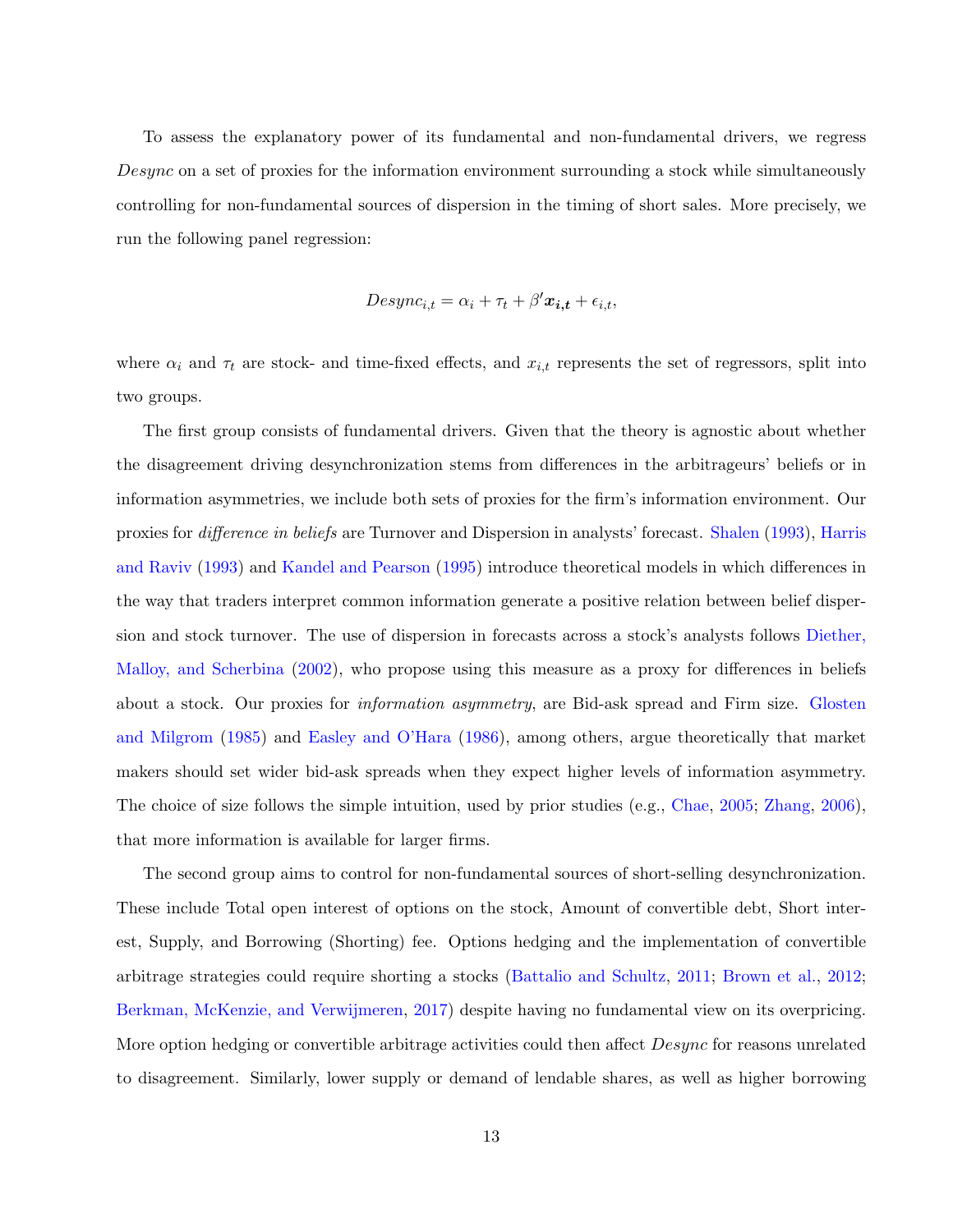fees, could mechanically reduce Desync by limiting the number of traders able or willing to take short positions. To assess the strength of the relationship between return volatility and Desync following our argument in Section [3.3,](#page-9-0) we include idiosyncratic volatility as an additional control within this group.

Table [2](#page-42-0) reports our regression results. Column (1) includes the proxies for difference in beliefs among the stock market participants, while column (2) includes the proxies for information asymmetry, as the only explanatory variables. Column (3) includes both types of proxies. Finally, column (4) presents results for the model in column (3) augmented with the full set of controls. To facilitate the comparison across coefficients, we standardize regressors to have zero mean and unit variance. Across models, standard errors are double-clustered in the stock and time dimension.

The results broadly support the validity of *Desync* as a proxy for information-driven desynchronization. First, *Desync* is strongly positively associated with both proxies for difference in beliefs, namely Turnover and Analysts' Forecast Dispersion, in models (1) and (3). Second, *Desync* is higher for smallcaps and for stocks with larger bid-ask spreads in models (2) and (3), highlighting a strong and positive relation with the degree of information asymmetry surrounding a stock. The adjusted R-squared of 38% in models (1) and (2) indicates that the set of proxies for difference in beliefs and information asymmetry explain a similar fraction of the variation of Desync. With the exception of Turnover, these relations preserve their sign and significance, indicating that *Desync* remains significantly related to proxies for disagreement in short selling, when we account for all controls in model  $(4).$ <sup>[13](#page-0-0)</sup> The adjusted R-squared is less than  $40\%$  in all cases, implying that a substantial fraction of the information conveyed by Desync about short-selling desynchronization is not already contained in existing proxies.

## <span id="page-14-0"></span>4.2 Desync Around Synchronizing Events

[Abreu and Brunnermeier](#page-32-1) [\(2003\)](#page-32-1) consider the possibility that unanticipated "synchronizing events" facilitate the coordination of arbitrageurs and accelerate the correction of mispricing. Synchronizing

 $13$ The change in sign for turnover in model (4) likely responds to the inclusion of idiosyncratic volatility, another theoretically [\(Shalen,](#page-37-9) [1993](#page-37-9) and [Harris and Raviv,](#page-35-6) [1993\)](#page-35-6) and empirically [\(Boehme, Danielsen, and Sorescu,](#page-33-0) [2006\)](#page-33-0) motivated proxy for dispersion of opinions. As Panel D of Table [1](#page-40-0) shows, idiosyncratic volatility and turnover are closely related in our sample.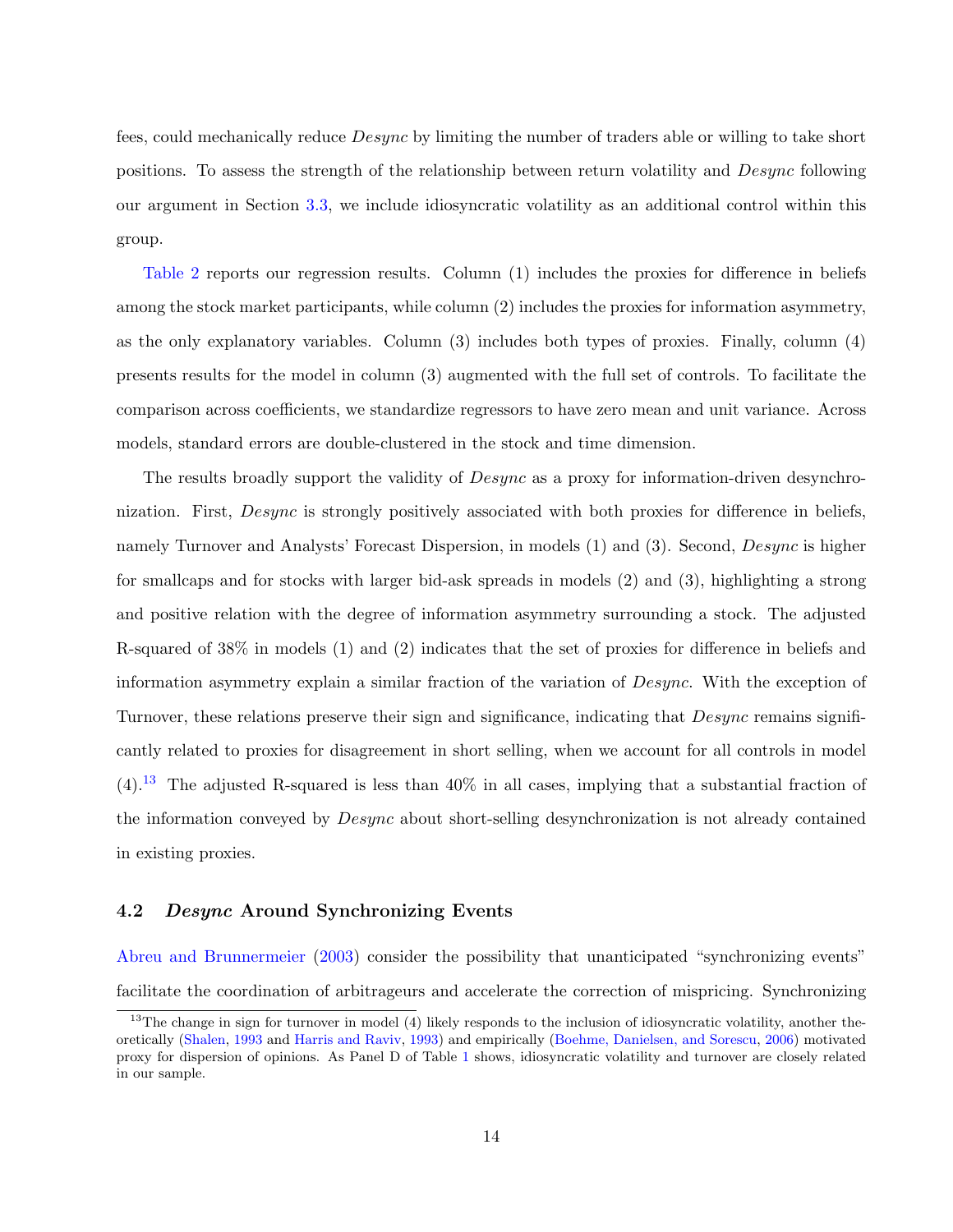events include news and, more generally, any public signal that can help reduce the disagreement underlying the arbitrageurs' lack of coordination. The observation suggests assessing the empirical validity of Desync as a proxy for desynchronization by examining whether it falls following such events.

We consider two types of synchronizing events. The first is the release of negative public news concerning a firm.<sup>[14](#page-0-0)</sup> News events represent not only an intuitive coordination device, but have been related to the short selling in a stock [\(Engelberg, Reed, and Ringgenberg,](#page-34-12) [2012\)](#page-34-12). The second type of events is analyst downgrades of a firm's stock,  $15$  which extensive evidence identifies as an important trading signal for short sellers [\(Christophe, Ferri, and Hsieh,](#page-33-10) [2010;](#page-33-10) [Boehmer et al.,](#page-33-11) [2020b\)](#page-33-11). We employ the following first-difference specification for our analysis:

$$
Desync_{i,t} = \alpha_i + \beta Post_{i,t} + \epsilon_{i,t},
$$

where  $\alpha_i$  is a stock fixed-effect, and  $Post_{i,t}$  is a dummy variable equal to 1 (0) during the fifty days following (preceding) the information event. The coefficient of interest,  $\beta$ , captures the change in Desync across the two periods.

The results, displayed in Table [3,](#page-43-0) further support the validity of *Desync* as proxy for short-selling desynchronization. Following both analysts' downgrades (column (1)) and the release of negative news (column  $(2)$ ), *Desync* drops significantly relative to the days preceding the event.

Finally, we examine the behavior of *Desync* around the release of reports by activist short sellers. [Ljungqvist and Qian](#page-36-6) [\(2016\)](#page-36-6) document a "short-and-disclose" strategy according to which arbitrageurs in overpriced but hard-to-short stocks publicly reveal their information to induce the target's shareholders to sell and accelerate the price correction. Despite potentially inducing synchronized selling among *long* investors, the strategy should have little impact, precisely because of the existence of tight shorting constraints, on the coordination among the stock's *short* sellers. Accordingly, Desync should not exhibit systematically different behavior before and after this type of events. The insignif-

<sup>&</sup>lt;sup>14</sup>Using data from RavenPack, we identify a news event as the release of negative news about a firm (i.e., news with a sentiment score lower than 50). To ensure we include only news relevant enough to facilitate coordination among short sellers, we consider only news with a relevance score larger than 80.

<sup>&</sup>lt;sup>15</sup>Using data from  $I/B/E/S$ , we identify analyst downgrade events with days when the average recommendation among analysts drops to either "sell" or "strong sell".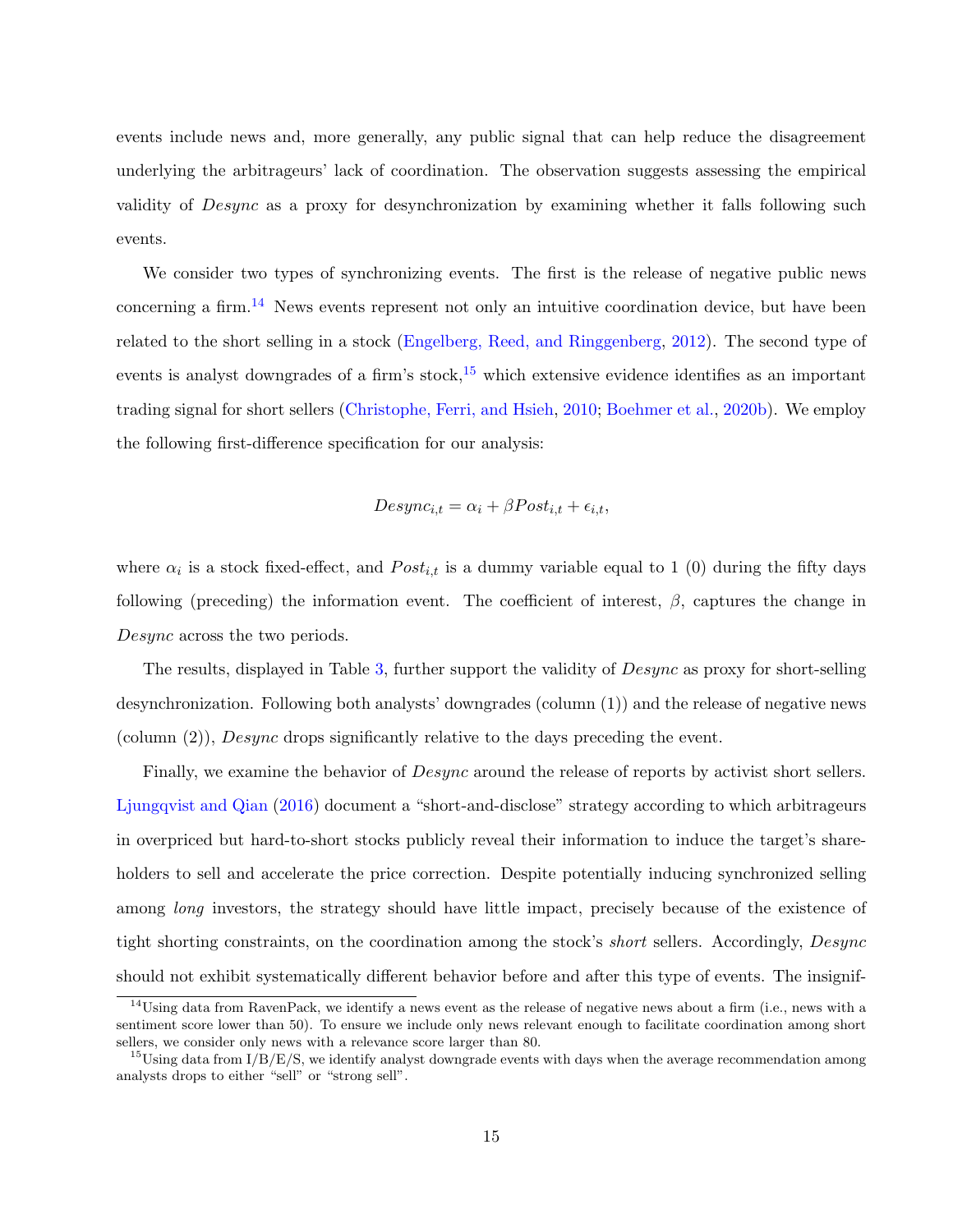icant coefficient of Post in the last column of Table [3](#page-43-0) corroborates that this is indeed the case in our sample.<sup>[16](#page-0-0)</sup>

Summing up, we conclude that the evidence in this subsection, along with our results in the previous one, support the use of Desync to test the hypotheses in Section [2](#page-6-0) on the relation between short-selling desynchronization and mispricing.

# <span id="page-16-0"></span>5 Short Sellers' Desynchronization and Stock Overpricing

Following Hypothesis [1,](#page-6-1) in this Section we investigate the relation between short sellers' desynchronization and the extent of overpricing in the cross-section of stocks. We adopt two measures of overpricing. In Section [5.1,](#page-16-1) we follow the standard approach of associating overpricing with negative future abnormal returns. In Section [5.2,](#page-20-0) we proxy for overpricing using the composite-rank mispricing measure proposed by [Stambaugh, Yu, and Yuan](#page-37-0) [\(2015\)](#page-37-0). In Section [5.3](#page-21-0) we assess the merits of explanations other than synchronization problems to account for our findings.

## <span id="page-16-1"></span>5.1 Future returns

Overpriced stocks should subsequently exhibit inferior average benchmark-adjusted performance, as measured by their abnormal returns relative to a standard pricing model. This reasoning motivates the predominant approach in the literature of associating overpricing with subsequent returns.<sup>[17](#page-0-0)</sup> To preview the relationship between Desync and future returns in our sample, in Figure [2](#page-39-0) we plot the means of Desync across 100 equally sized bins against their next-month Fama-French-Carhart factoradjusted returns.

Consistent with Hypothesis [1,](#page-6-1) a well-defined negative pattern is evident. While stocks in the bottom tercile of Desync earn positive abnormal returns, stocks in the top decile earn abnormal returns of less than -0.5% per month. The result is an annualized spread of around -9.0% between the top and bottom deciles of *Desync*. In the next two subsections we analyze, using calendar portfolios

<sup>&</sup>lt;sup>16</sup>We thank Antonis [Kartapanis](#page-36-11) for generously facilitating these data to us. See Kartapanis [\(2020\)](#page-36-11) for a detailed description of the data.

 $17A$  prominent example of this approach is [Baker and Wurgler](#page-32-8) [\(2006\)](#page-32-8). On the basis that mispricing is hard to identify directly, they look for systematic patterns of mispricing correction via stocks' subsequent returns.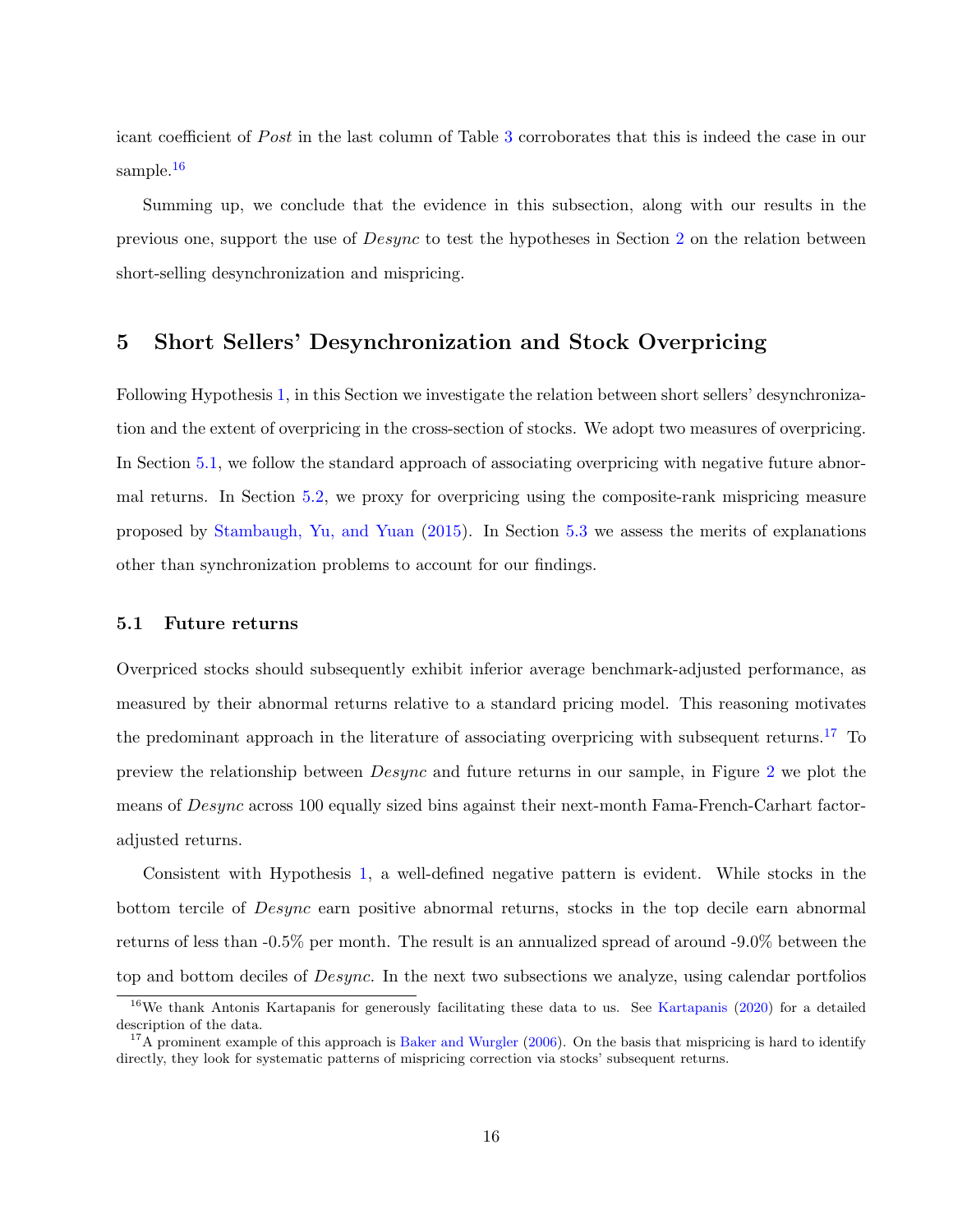and multivariate regressions, the economic and statistical significance of this relation and its robustness to controlling for the influence of other variables.

#### <span id="page-17-0"></span>5.1.1 Portfolio Analysis

To assess the link between short sellers' desynchronization and stock overpricing without imposing a parametric relationship, we first examine single portfolio sorts. On each day  $t$ , we allocate stocks into five groups determined by the quintiles of Desync. Intuition suggests, and inspection of Table [2](#page-42-0) confirms, that the uncertainty potentially creating synchronization problems is higher among smaller firms. In this case, while value weighting the stocks in each group makes the results comparable with other studies, it also tends to conceal the underlying patterns. We thus compute both the equalweighted (EW) and value-weighted (VW) monthly average returns to each buy-and-hold portfolio for a 21-day holding period. We repeat this portfolio sorting approach each day, giving rise to a series of five portfolios of 21-day overlapping returns at any given point in time. We regress the returns to these portfolios on the four Fama-French-Carhart factors, and use [Newey and West](#page-36-12) [\(1987\)](#page-36-12) standard errors to correct for autocorrelation, with a number of lags equal to the length of the holding period. Panels A.1 and B.1 of Table [4](#page-44-0) present the resulting EW and VW alphas, respectively, of the portfolios corresponding to each Desync group.

The results confirm the negative relation between *Desync* and future alpha anticipated by Figure [2.](#page-39-0) Panels A.1 and B.1 evidence a strong decreasing pattern moving from the first (Q1) to the fifth  $(Q5)$  quintile. While the low-Desync portfolio generates a monthly EW alpha of 0.17% (significant at the 1% level) in Panel A.1, the high- $Desync$  portfolio generates a negative EW alpha of  $-0.46\%$ (also significant a the 1% level). As a result, the hedge portfolio long in high-Desync stocks and short in low-Desync stocks generates a statistically and economically significant EW alpha of -0.63% per month (-7.56% per annum). The effect is present and highly statistically significant in Panel B.1 (a VW alpha of -4.32% per annum), even if its economic magnitude falls as expected from the above-mentioned negative relation between Desync and firm size.

To control for other cross-sectional effects, Table [4](#page-44-0) also presents conditional double portfolio sorts. Each day t, we first allocate stocks into five groups based on different firm and stock characteristics.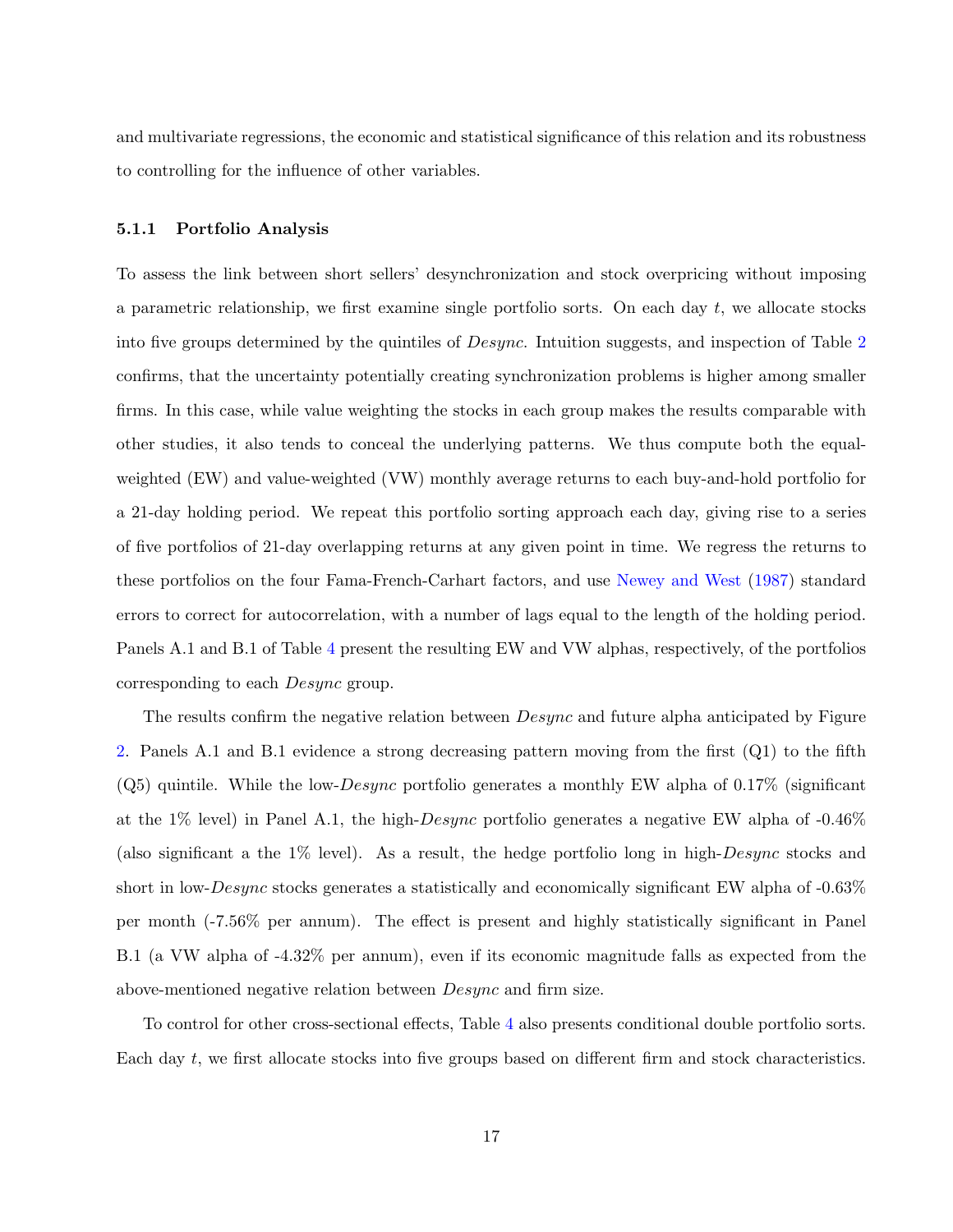These include size, market to book, past six-month returns, and short interest, to verify that the effect of *Desync* on returns is not driven by the size, market-to-book, or momentum effects [\(Fama and](#page-35-8) [French,](#page-35-8) [1992;](#page-35-8) [Jegadeesh and Titman,](#page-35-9) [1993\)](#page-35-9), or by the documented predictive power of short interest [\(Reed,](#page-37-11) [2013\)](#page-37-11), in the cross-section. The other two characteristics we consider, bid-ask spread and turnover, proxy for the general disagreement around the stock which, to the extent it translates into more desynchronized short selling, should result in greater stock overpricing. Within each of these groupings, we further allocate stocks into five sub-groups (from low to high) conditional on Desync for a total of twenty-five portfolios. We then compute the EW (Panel A.2) and VW (Panel B.2) alphas for the hedge portfolio long in high-Desync and short in low-Desync stocks for each quintile of the first sorting variable.

The results add strong support for Hypothesis [1.](#page-6-1) In the first three rows of Panels A.2 and B.2, the positive relation between Desync and overpricing is pervasive across size, market-to-book, momentum and short interest groupings, indicating that the effect of short sellers' desynchronization on returns is not subsumed by other well-known cross-sectional determinants. The effect is stronger among smallcaps, consistent with our above observation that *Desync* tends to be larger among firms with smaller capitalization, as well as among value stocks and past losers. Within these categories, the monthly EW and VW alphas on the long-short *Desync* portfolios (-1.33% and -1.09% for small stocks, -1.26% and -0.74% for value stocks, and -1.04% and -0.86%) double those reported in Panels A.1 and B.1, respectively.

Remarkably, *Desync* generates a negative alpha not only among heavily shorted stocks, as found in prior studies, but also among mildly and lightly shorted stocks. Conditioning on low levels of short interest, alpha is  $-0.32\%$  per month in column Q1-Q5 of Panel A.2 (significant at the 1% level), and -0.41% per month in column Q10-Q6 of Panel B.2 (significant at the 5% level). This suggests, as expected from synchronization risk limiting arbitrage, that the effect of Desync on returns is unrelated to the superior ability of short sellers—as reflected by heavy short selling—to identify overpricing.

In further support for Hypothesis [1,](#page-6-1) overpricing is greatest for the types of stocks for which we expect greater uncertainty about other short sellers' trades, hence greater synchronization risk. The high-minus-low *Desync* portfolio generates negative alphas in the bottom two rows of Panels A.2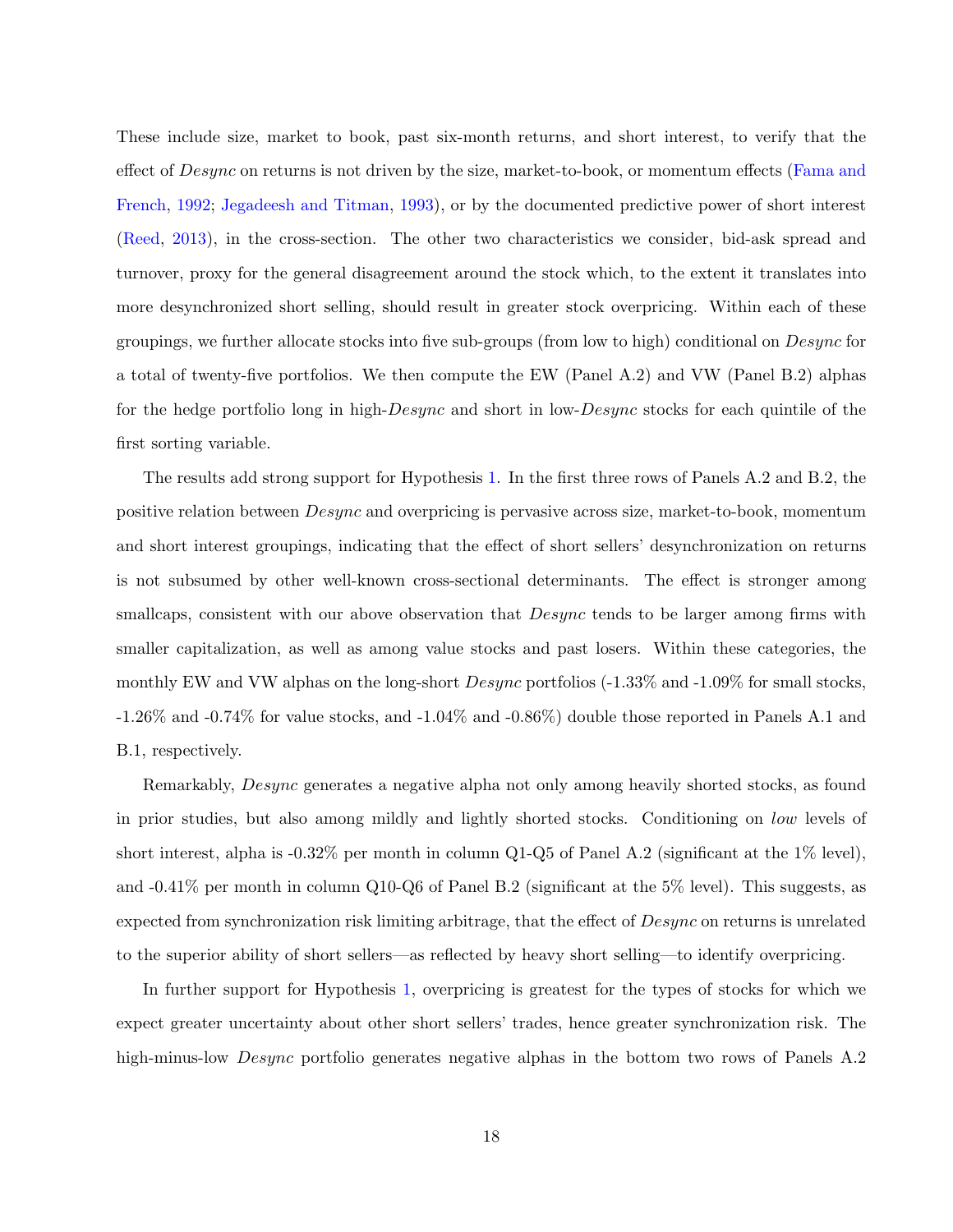and B.2, corresponding to the proxies for the information environment of the firm. These alphas are particularly large (in absolute value) and significant among stocks with higher information asymmetry or difference in beliefs, as reflected by larger values of bid-ask spread and turnover, respectively. The EW (VW) monthly alphas on the hedge portfolio Q25-Q21 of stocks with high bid-ask spreads and turnover are, respectively,  $-1.32\%$  and  $-0.97\%$  ( $-0.67\%$  and  $-0.60\%$ ) in Panel A.2 (B.2), significant at the  $1\%$  (5%) level or higher.

#### 5.1.2 Fama-MacBeth Regressions

To control for multiple covariates, in Table [5](#page-45-0) we examine the relation between desynchronization and overvaluation within a multivariate regression framework. Specifically, we run daily Fama-MacBeth return regressions of the form:

<span id="page-19-0"></span>
$$
adj\_ret_{i,t+21} = \alpha + \beta_1 \times Desync_{i,t} + \theta' \mathbf{x}_{i,t} + \epsilon_{i,t+21},
$$
\n<sup>(2)</sup>

where  $adj\_ret_{i,t+21}$  is the factor-adjusted future return of stock i cumulated over one month (21 days), Desync<sub>i.t</sub> is our short sellers' desynchronization measure for stock i at time t, and  $x_{i,t}$  is a vector of control variables, as described below. We compute factor-adjusted returns following the approach in [Boehmer et al.](#page-33-5) [\(2020a\)](#page-33-5), according to which the betas for each of the k factors in the model (where  $rf$ is the riskfree rate of return)

$$
E(r_{i,t}) - rf_t = \beta_i^{(1)} E(F_{1,t}) + \dots + \beta_i^{(k)} E(F_{k,t})
$$

are computed quarterly using daily data from the previous quarter, with the requirement that there are at least 21 non-missing daily observations. We calculate abnormal returns as the difference between the raw returns and the model-implied returns for the corresponding period, using the estimated betas for the previous quarter:

$$
ar_{i,t} = r_{i,t} - \left( rf_t + \hat{\beta}_{i,q(t)-1}^{(1)} F_{1,t} + \dots + \hat{\beta}_{i,q(t)-1}^{(k)} F_{k,t} \right).
$$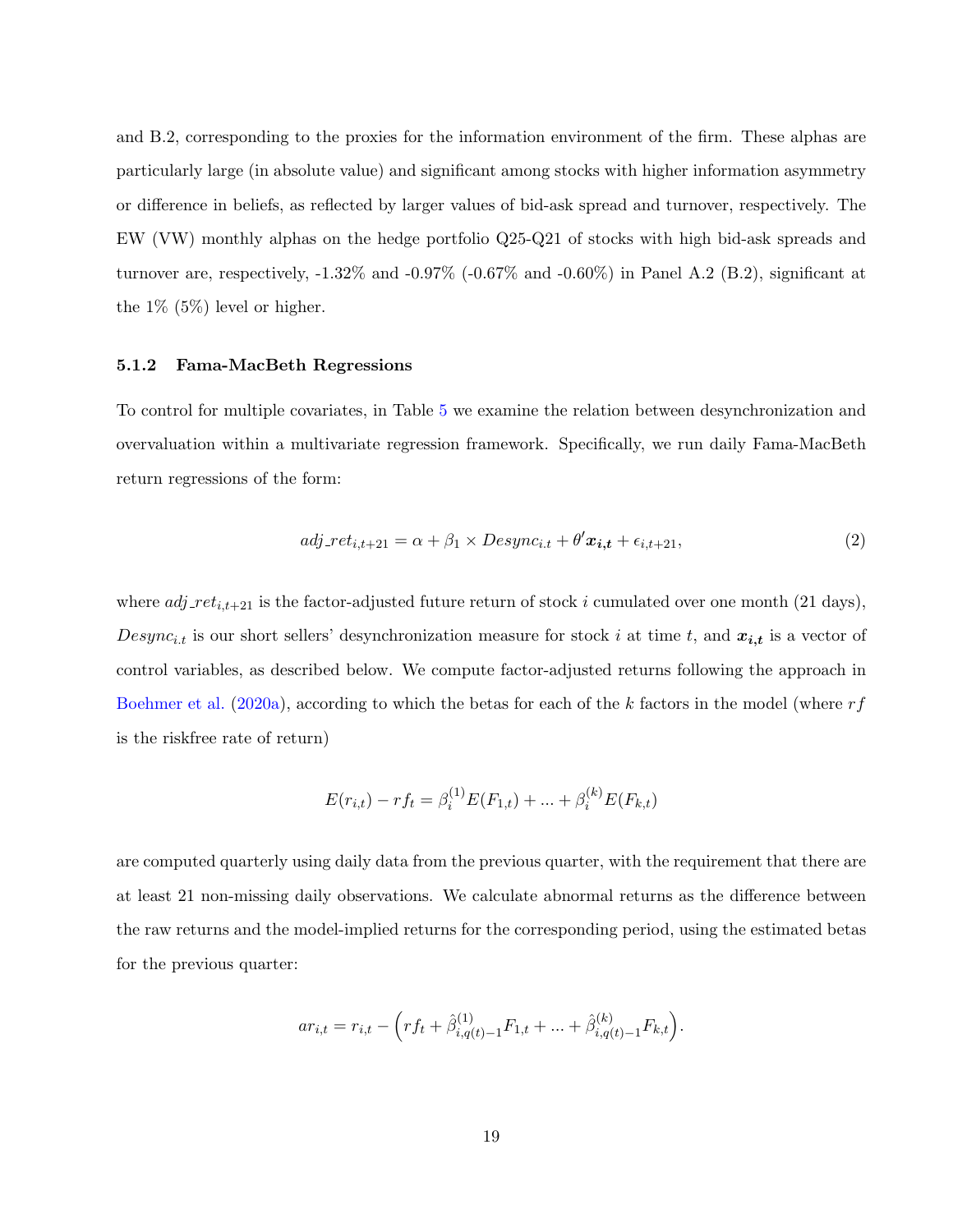Our set of controls follows from previous studies, and comprises the conditioning variables in the double-sorted portfolios of section [5.1.1,](#page-17-0) along with the stock returns cumulated over the previous month  $(Ret<sub>1M</sub>)$ , the active quantity of shares available to be borrowed expressed as a percentage of shares outstanding  $(Supply)$ , borrowing fees (Fee), as well as the variance of borrowing fees over the previous month (*VarianceFee*) as a proxy for short-selling risk [\(Engelberg, Reed, and Ringgenberg,](#page-34-2) [2018\)](#page-34-2). We adjust standard errors using the [Newey and West](#page-36-12) [\(1987\)](#page-36-12) methodology to correct for autocorrelation, with a number of lags equal to the length of the holding period.

According to Hypothesis [1,](#page-6-1) the sign of  $\beta_1$  in Equation [2](#page-19-0) should be negative, consistent with greater desynchronization leading to lower future abnormal returns as a result of more severe overpricing. In line with this hypothesis, Desync appears with a negative and significant (at the 1% level) coefficient across all specifications, with values ranging from a minimum of -0.74 (column 3) to a maximum of -0.53 (column 2). These coefficients imply that, holding other determinants constant, one standard deviation increase in Desync leads to annualized adjusted stock returns of between -1.20% and -1.68% in the following month. As expected, and in line with previous literature, short interest is a bearish signal in our sample. In the first and second specifications (where short interest is significant at the 1% level), a one standard deviation increase in short interest is followed (holding all else constant) by annualized adjusted returns of between -2.21% and -3.04% in the next month. However, the coefficient on short interest becomes statistically insignificant in the specification that controls for shorting fees (column 3), suggesting that fees subsume short interest for predicting future returns.<sup>[18](#page-0-0)</sup> Taken jointly, the results imply that *Desync* is a robust negative predictor of future abnormal returns in the crosssection, with similar economic significance as short interest.

#### <span id="page-20-0"></span>5.2 Relative Mispricing

[Stambaugh, Yu, and Yuan](#page-37-0) [\(2015\)](#page-37-0) propose a mispricing proxy, MISP, for the difference between a stock's observed price and the price that would otherwise prevail in the absence of arbitrage risk and other arbitrage impediments. MISP is constructed by averaging the stock's rankings across 11 anomalies, where a higher average rank proxies for a greater degree of relative overpricing, and is

<sup>&</sup>lt;sup>18</sup>This result is consistent with the role of lending fees in predicting returns in the cross-section as documented by [Jones and Lamont](#page-35-2) [\(2002\)](#page-35-2), [D'Avolio](#page-34-1) [\(2002\)](#page-34-1) and [Engelberg, Reed, and Ringgenberg](#page-34-2) [\(2018\)](#page-34-2).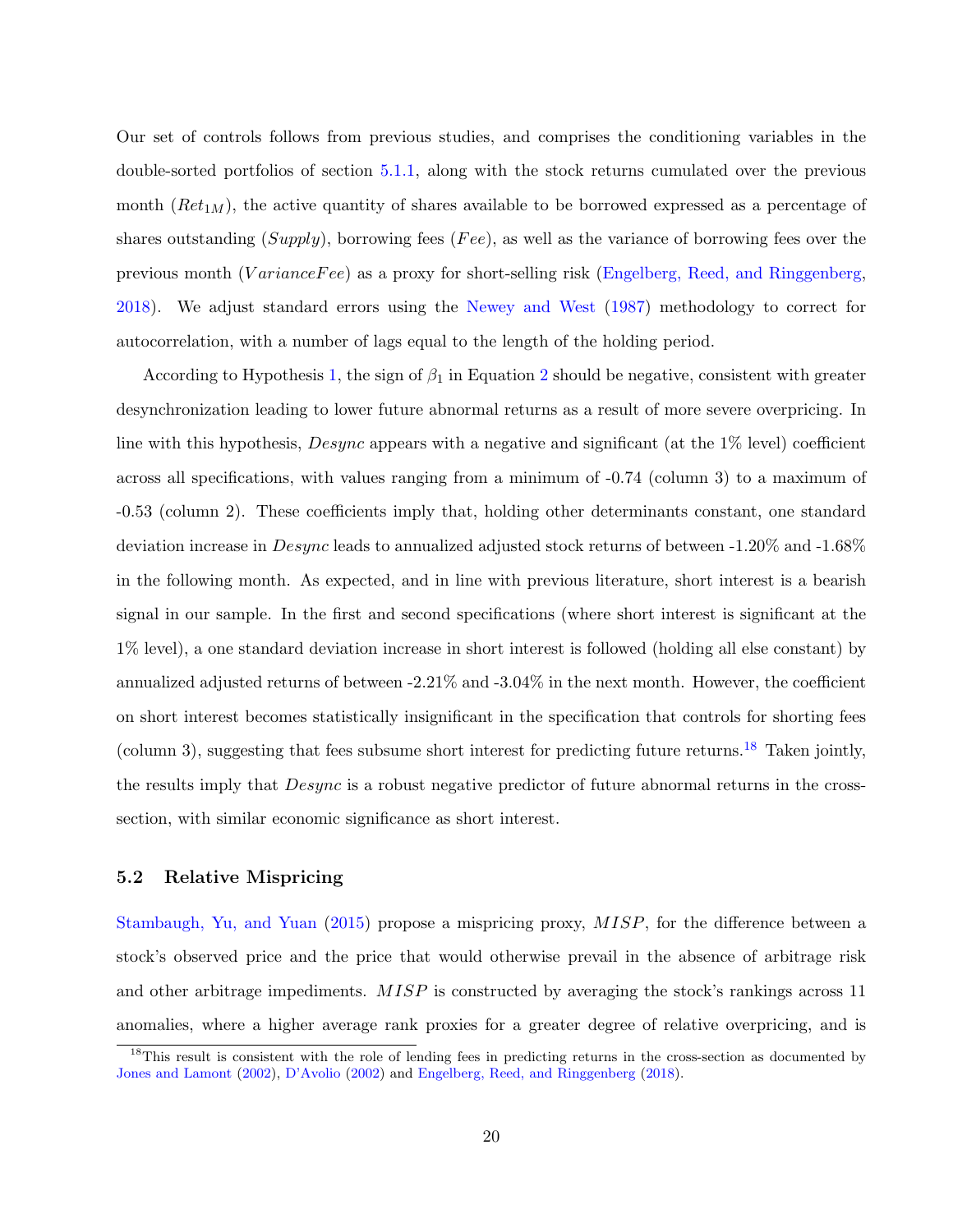available at monthly frequency from July [19](#page-0-0)65 until December  $2016<sup>19</sup>$  To determine the empirical relevance of synchronization risk as an arbitrage impediment, we next test whether short sellers' desynchronization and overpricing are positively associated in the cross-section.

We convert MISP into a categorical variable and employ a logit specification to model the probability that in month  $m$  stock  $i$  becomes overpriced, which we associate with the event that the stock rises to the top tercile of the  $MISP$  distribution.<sup>[20](#page-0-0)</sup> More formally, we estimate the following model:

<span id="page-21-1"></span>
$$
p_{i,m} = Pr(y_{i,m} = 1 | \bm{x}_{i,m-1}) = \frac{\exp\left(\bm{x}'_{i,m-1}\bm{\beta}\right)}{1 + \exp\left(\bm{x}'_{i,m-1}\bm{\beta}\right)},\tag{3}
$$

where  $\mathbf{x}_{i,m-1}$  contains Desync, a constant, and the same set of controls of Equation [\(2\)](#page-19-0). Table [6](#page-46-0) presents the results for two specifications, where the first has Desync as the sole regressor and the second includes all controls. The table reports also the marginal effects of Desync to facilitate the interpretation of economic magnitudes.

Consistent with our analysis of future returns, the desynchronization in the stock's short selling is strongly positively associated with its relative overpricing. Desync enters with a positive and statistically significant coefficient (at the one percent level) in both specifications, implying that greater desynchronization among the stock's short sellers raises the likelihood that the stock rises to the top tercile of MISP in the following month. The estimates in the first column indicate an economically relevant effect, whereby a stock that moves from the bottom  $(0.56)$  to the top tercile  $(0.91)$  of Desync increases the likelihood of becoming overpriced by  $16\%$  (=  $(0.91 - 0.56) \times 0.48$ ).

### <span id="page-21-0"></span>5.3 Alternative explanations

In principle, the positive relation between *Desync* and overpricing that we document could respond to limits of arbitrage unrelated to synchronization risk. To address this possibility, in this section we examine the extent to which [Miller](#page-36-1) [\(1977\)](#page-36-1)'s Hypothesis, noise-trader risk [\(De Long et al.,](#page-34-0) [1990\)](#page-34-0), shortselling risk [\(Engelberg, Reed, and Ringgenberg,](#page-34-2) [2018\)](#page-34-2), or arbitrage asymmetries and idiosyncratic

<sup>&</sup>lt;sup>19</sup>We thank the authors for making these data available from Robert F. Stambaugh's website. See the Appendix in [Stambaugh, Yu, and Yuan](#page-37-0) [\(2015\)](#page-37-0) for a description of the anomalies used to construct the score.

<sup>&</sup>lt;sup>20</sup>Our logit specification follows from the fact that  $MISP$  is discrete and bounded between 0 and 100, thus it is not well-suited for inclusion as dependent variable in a linear regression.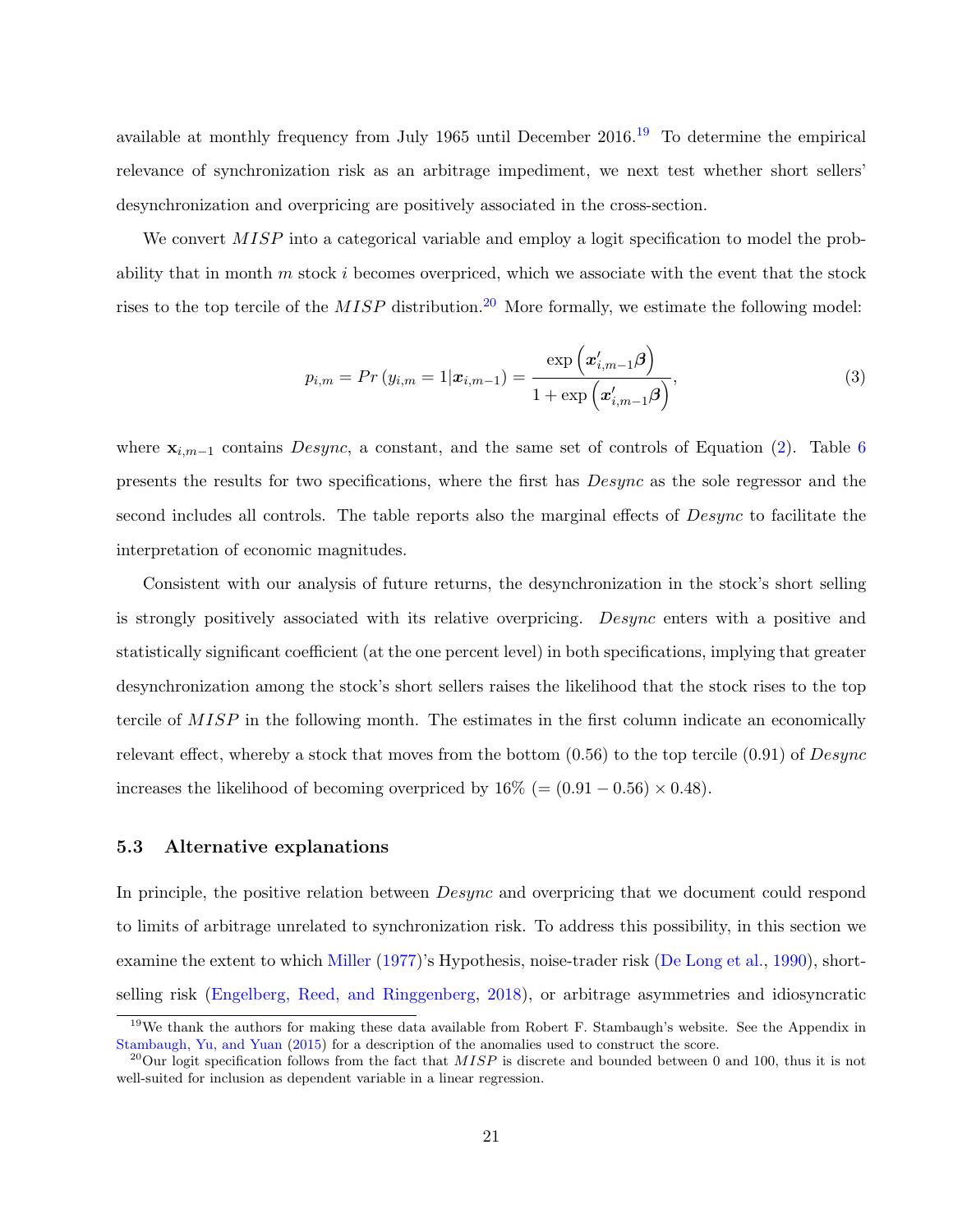volatility [\(Stambaugh, Yu, and Yuan,](#page-37-0) [2015\)](#page-37-0), relate to our findings.

#### 5.3.1 Miller's Hypothesis

[Miller](#page-36-1) [\(1977\)](#page-36-1) hypothesizes that, in the presence of disagreement among the traders in a stock, shortselling constraints can induce overpricing by curtailing the activity of the pessimists. This raises the concern that, to the extent that *Desync* captures the broader dispersion of opinions around a stock considered by Miller, our results just mirror the empirical confirmation of his hypothesis found by prior studies (e.g., [Boehme, Danielsen, and Sorescu,](#page-33-0) [2006;](#page-33-0) [Berkman et al.,](#page-32-9) [2009\)](#page-32-9).

While related, the Miller's and desynchronization channels on overpricing can be disentangled empirically via their contrasting implications for stocks with low or no short-selling constraints. Miller's hypothesis implies a negative relation between disagreement and future abnormal returns only among stocks with short-sale constraints. This is a main observation of [Boehme, Danielsen, and Sorescu](#page-33-0)  $(2006)$ , who find that portfolios of firms with *either* dispersed opinions or short-selling constraints, but not *both* of them, experience no apparent overvaluation. In contrast, the effect of *Desync* on mispricing in [Abreu and Brunnermeier](#page-32-0) [\(2002\)](#page-32-0) should be present also in easy-to-short stocks as reflected in our Hypothesis [1,](#page-6-1) even if likely to be stronger among stocks with tighter short-selling constraints.

To show that this is the case, in Table [7](#page-47-0) we repeat the double-sorted portfolio analysis of Table [4](#page-44-0) using either Fee or Supply as the first conditioning characteristic. Each of these variables has been shown by prior research (see [Geczy, Musto, and Reed,](#page-35-10) [2002](#page-35-10) and [Saffi and Sigurdsson,](#page-37-2) [2011\)](#page-37-2) to capture the severity of the short-selling constraints in a stock. If our findings purely reflected Miller's Hypothesis, *Desync*-sorted portfolios should generate negative returns only on high-Fee or low-Supply stocks. On the contrary, *Desync* generates statistically significant risk-adjusted spreads of between -3.6% and -5.4% per year also on the stocks with the lowest shorting fees and the highest supply of lendable shares.

We further corroborate that the effect of *Desync* on mispricing works through a different channel (i.e., desynchronization among shorts) by documenting it in tripled-sorted portfolios that control for both short-selling constraints and dispersion of opinions simultaneously. If the short-selling desynchronization effect is driven by Miller's Hypothesis, then the spread between high- and low-Desync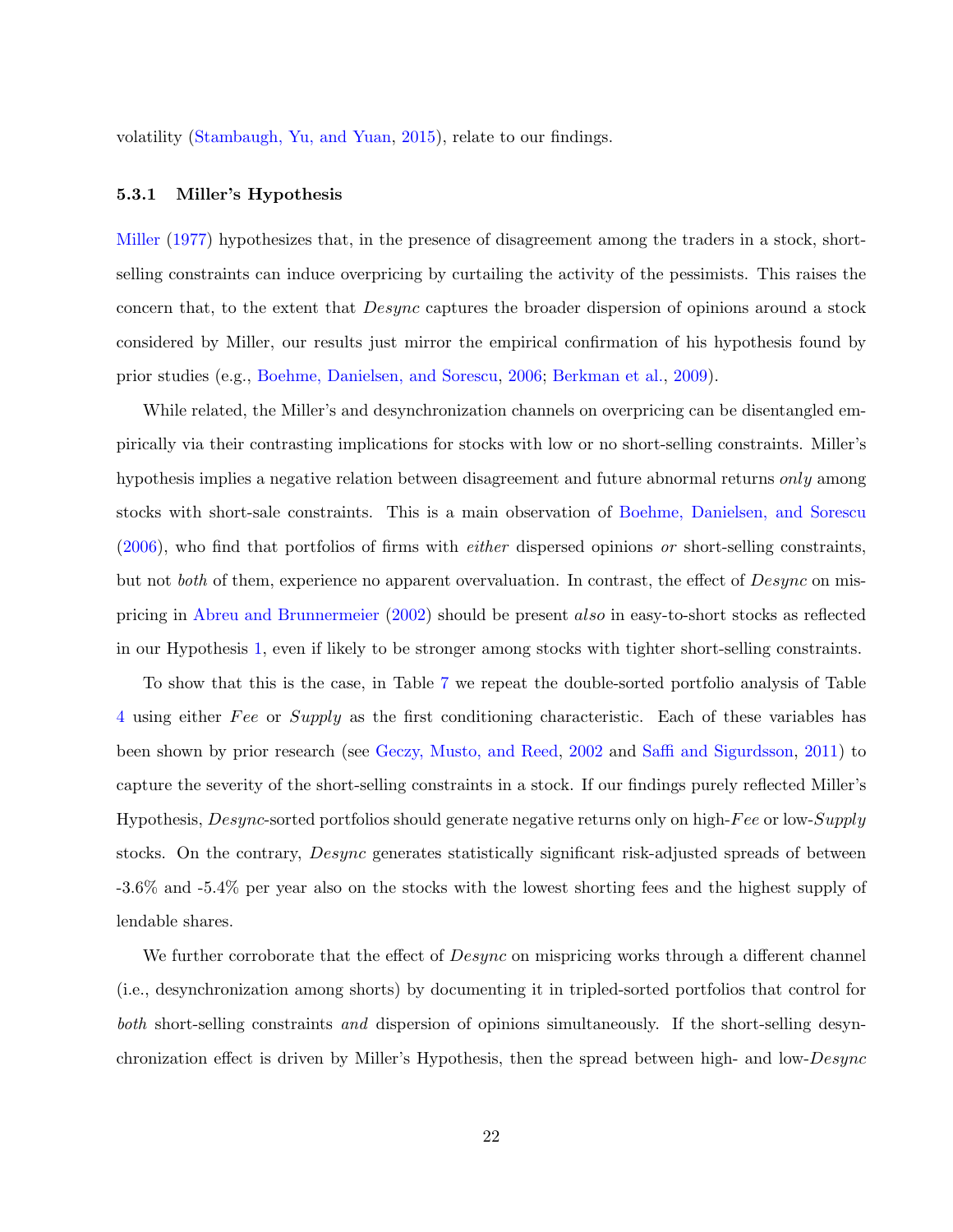stocks should not be meaningfully different from zero. The results in Table [A.3](#page-54-0) offer clear evidence that this is not the case. The high-minus-low *Desync* portfolio yields significantly negative (and no significantly positive) and sizable abnormal returns across several dispersion in beliefs and short-selling constraints levels. These are particularly striking among stocks with little dispersion in beliefs, low short-selling constraints, or both. Given that the triple sort keeps fixed both of the characteristics resulting in stock overvaluation according to Miller, the negative Desync spread across these stocks provides strong indication of a different effect at play.

#### 5.3.2 Noise-Trader Risk

Short sellers could delay attacking the overpricing in a stock not only because they face uncertainty about the information of other short sellers (synchronization risk), but also because they risk that noise traders move prices against their positions [\(De Long et al.,](#page-34-0) [1990,](#page-34-0) and [Shleifer and Vishny,](#page-37-1) [1997\)](#page-37-1). Empirically, several sentiment-based variables have been used to proxy for the excess optimism of noise traders about a stock [\(Baker and Wurgler,](#page-32-10) [2007\)](#page-32-10). If Desync is simply capturing the overpricing induced by over-optimistic noise traders, the high-minus-low Desync portfolio of Section [5.1.1](#page-17-0) should generate no alpha once we condition on sentiment. Moreover, conditioning on Desync should lead to no significant spread among larger and low-idiosyncratic volatility stocks, for which arbitrage risk, hence the effect of noise-trader risk on prices, should be smaller [\(Baker and Wurgler,](#page-32-8) [2006\)](#page-32-8). We confirm that these predictions do not hold in our analysis. First, using two different proxies for sentiment [\(Baker](#page-32-8) [and Wurgler,](#page-32-8) [2006,](#page-32-8) and [Jiang et al.,](#page-35-11) [2019\)](#page-35-11) in Table [7,](#page-47-0) we find a strong negative impact of Desync on risk-adjusted returns across both high- and low-sentiment periods. Second, we find that the effect is present even among large-cap in Table [4](#page-44-0) and low-idiosyncratic volatility stocks (see below). Both results highlight the importance of considering additional factors to noise-trader risk to understand our findings.

#### 5.3.3 Short-selling Risk

Short-selling fees can be highly volatile and curtail short sellers' profits. [Engelberg, Reed, and Ringgen](#page-34-2)[berg](#page-34-2) [\(2018\)](#page-34-2) find support for a "short-selling risk" channel on stock returns according to which, following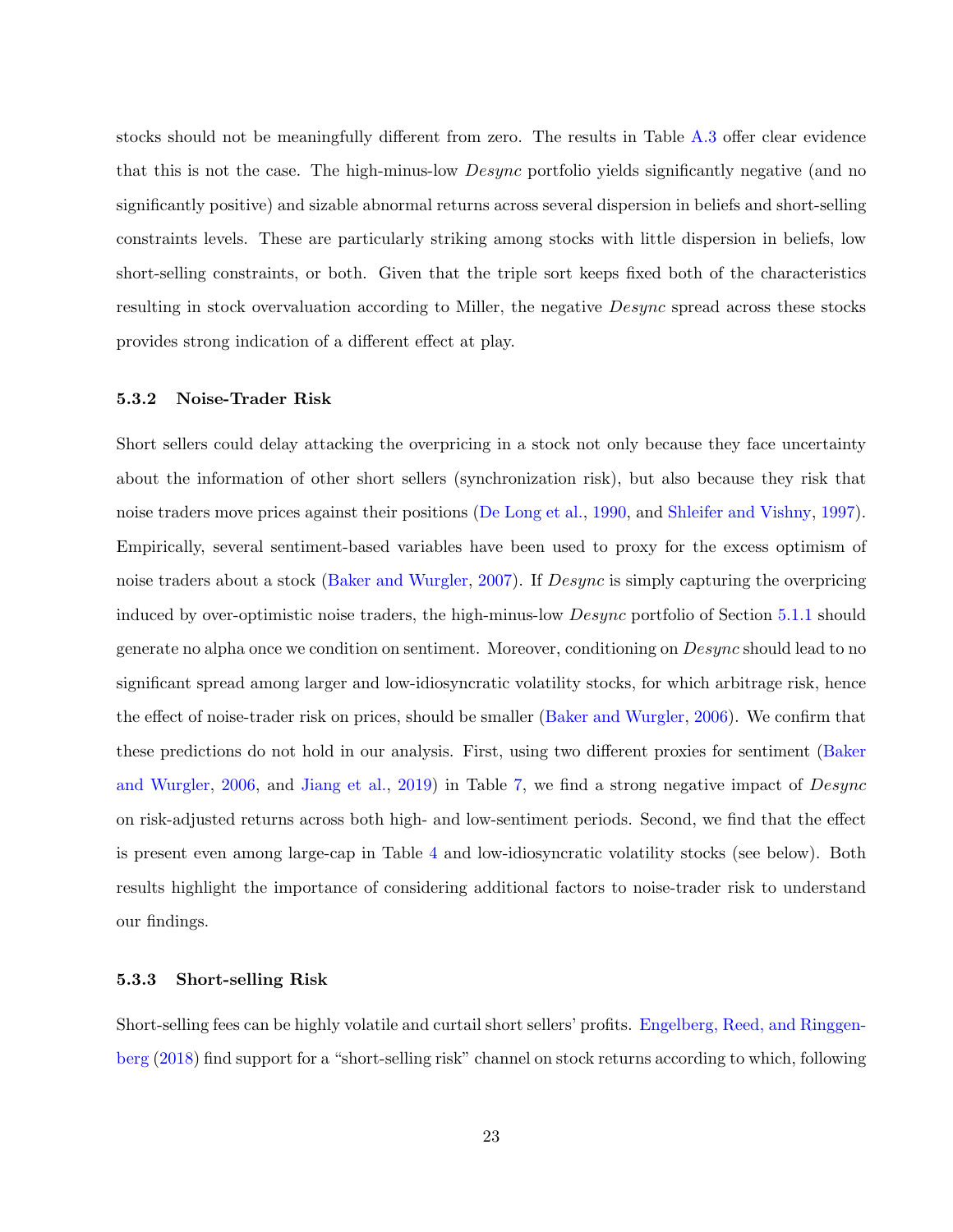the prediction of [D'Avolio](#page-34-1) [\(2002\)](#page-34-1), uncertainty about future fees might deter short sellers from attacking mispricing. The uncertainty behind synchronization problems originates from an information channel, i.e., the sequential arrival of information about a common mispricing opportunity. However, [D'Avolio](#page-34-1) [\(2002\)](#page-34-1) finds that shorting costs, while generally low, increase in the dispersion of opinions about a stock. Thus, it could be the case that the desynchronization in short selling captured by *Desync* is highly correlated with short-selling risk, and that our results are driven by the effect of the latter on stock prices. Our estimates of regression Eqs. [\(2\)](#page-19-0) and [\(3\)](#page-21-1) already indicate that this is not the case, as Desync preserves its significance when controlling for the variance of fees (short-selling risk). If short-selling risk subsumed our results,  $Desync$  should further fail to generate a negative spread once we condition on the stocks' fee volatility. The results reported in the third row of Table [7](#page-47-0) indicate otherwise: Desync predicts negative spreads across all short-selling risk quintiles in both equal- and value-weighted portfolios.

#### <span id="page-24-0"></span>5.3.4 Arbitrage Asymmetries and Idiosyncratic Volatility

[Baker and Wurgler](#page-32-8) [\(2006\)](#page-32-8) argue that stocks with high idiosyncratic volatility are riskier to arbitrage. Because they are also harder to value, these stocks potentially create greater dispersion of opinions and synchronization risk among their traders. The possibility then arises that what we are capturing is the effect of arbitrage asymmetries and idiosyncratic volatility on overpricing, as proposed by [Stambaugh,](#page-37-0) [Yu, and Yuan](#page-37-0) [\(2015\)](#page-37-0). If this is the case, the relation between *Desync* and overpricing should be weak or nonexistent once we control for idiosyncratic volatility in our tests. The results in the fourth row of Table [7](#page-47-0) rule out this possibility. The high-minus-low *Desync* conditional portfolios generate significant spreads across different idiosyncratic volatility quintiles. In particular, the desynchronization effect is strong and significant on stocks with low (bottom two quintiles) idiosyncratic volatility, for which arbitrage asymmetries should be less pronounced. Moreover, in our regression analyses of sections [5.1](#page-16-1) and [5.2](#page-20-0) the effect of *Desync* on overpricing is robust to controlling for idiosyncratic volatility—which, as expected, turns up highly statistically significant.

To further clarify the relation between our results and idiosyncratic volatility, in Table [A.1](#page-52-0) we re-estimate Equations [2](#page-19-0) and [3](#page-21-1) replacing *Desync* with its orthogonalized version relative to Idio V ol (i.e.,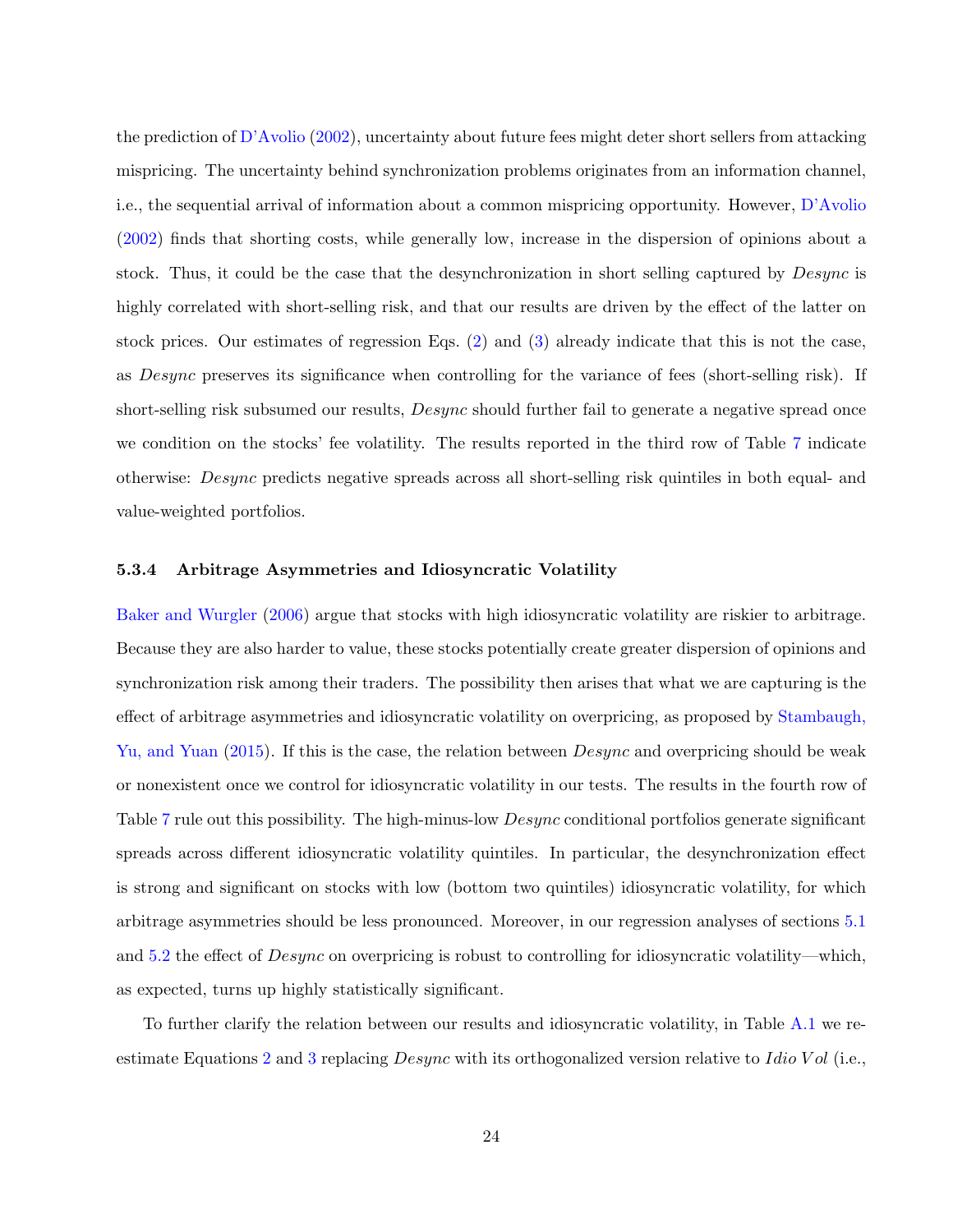the residuals from a regression of  $Desync$  on Idio Vol). The first two columns refer to Fama-MacBeth regressions including adjusted returns as dependent variable, and either excluding or including Idio Vol in the controls. The last two columns refer to logit regressions modeling the probability of a stock becoming relatively overpriced, where the columns differ depending on whether we exclude or include Idio Vol. Compared to their corresponding results in the last columns of Tables [5](#page-45-0) and [6,](#page-46-0) the coefficients on the orthogonalized Desync variable are slightly smaller (in absolute value) but still strongly statistically significant.

Altogether, our results in this section support the role of synchronization risk among short sellers, consistent with Hypothesis [1,](#page-6-1) as a distinctive and economically relevant driver of overpricing in the cross-section of stocks.

# <span id="page-25-0"></span>6 Short Sellers' Desynchronization and Overpricing Duration

In this section we analyze whether, following Hypothesis [2,](#page-7-1) short-sellers' desynchronization delays the arbitrage activity in a stock and its price correction. We focus on two types of overpricing events. The first follows our approach in Section [5.2](#page-20-0) and identifies overpricing with high values of the relative mispricing score, MISP. The second follows [Ofek, Richardson, and Whitelaw](#page-36-2) [\(2004\)](#page-36-2) in identifying overpricing events from failures of the put-call parity no-arbitrage relation in the stock option market. An advantage of the first approach is that it focuses on relatively longer-lived overpricing events around which there is arguably more uncertainty and thus room for desynchronization among traders. An advantage of the second approach is that violations of put-call parity offer an objective—albeit shorter lived— measure of mispricing [\(Engelberg, Reed, and Ringgenberg,](#page-34-2) [2018\)](#page-34-2).

# <span id="page-25-1"></span>6.1 Relative Mispricing Correction

We use a two-step approach to quantify the duration of the stock overpricing captured by MISP. For each stock i, we identify overpricing events as the months t in which the stock's  $MISP$  rises to the top tercile of the cross-sectional distribution of  $MISP$ . We then compute the length of each of these events as the number of months elapsed before MISP drops back below the top tercile. Using this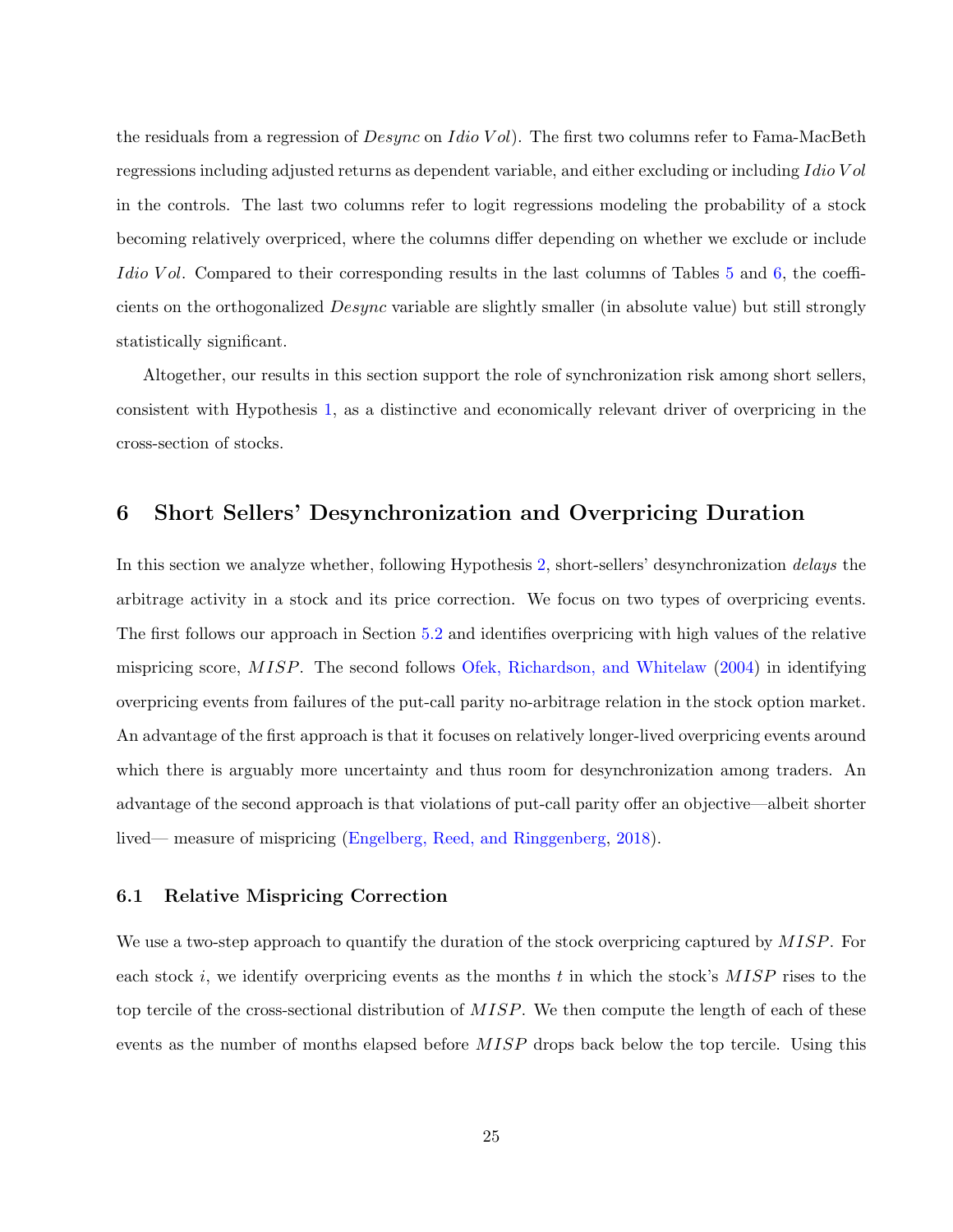delay measure, we examine the relation between  $Desync$  and  $Delay$  within the following regression:

<span id="page-26-0"></span>
$$
Delay_{i,t} = \alpha_i + \tau_t + \beta \times Desync_{i,t} + \gamma' \mathbf{x}_{i,t} + \epsilon_{i,t},
$$
\n
$$
\tag{4}
$$

where  $\alpha_i$  and  $\tau_t$  denote firm and time fixed-effects, and  $\mathbf{x}_{i,t}$  denotes a vector of controls.

We consider two groups of controls. Our first group follows directly from the analysis of [Abreu and](#page-32-0) [Brunnermeier](#page-32-0) [\(2002\)](#page-32-0). Their model explains the delay in price correction for a *given* level of mispricing. To account for the initial size of the stock overpricing, we thus include the relative mispricing score  $R$  (=  $MISP$ ) at the start of the event among our controls. Arbitrageurs' holding costs are a main ingredient in the model, and an exogenous parameter that they keep fixed throughout the analysis. In particular, they consider shorting fees to be the most important holding cost among short sellers. Accordingly, we also include a stock's borrowing fees, Fee, among our first group of controls. Similarly, the number of arbitrageurs is kept constant in their analysis. To isolate the effect of synchronization risk on Delay from the effect of the short sellers' aggregate position in the stock, we thus include short interest, SI, within this first set of controls.

Our second group of controls comprises relevant stock characteristics. To account for the fact that the mispricing of more illiquid stocks could be harder to arbitrage, we include  $Stock Bid - Ask$ , the percentage bid-ask spread in the stock market. The other two controls we consider, Size and Market to Book, are standard.

We report our estimates in Table [8](#page-48-0) across three specifications.<sup>[21](#page-0-0)</sup> Following hypothesis [2,](#page-7-1) we expect the sign of  $\beta$  in [\(4\)](#page-26-0) to be positive, consistent with poorer synchronization among short sellers being associated with greater delays in the correction of a stock's price  $(Delay)$ . In line with this prior, we find a positive and statistically significant coefficient  $\beta$  across all specifications.  $\beta$  equals 3.35, 2.89 and 3.71 (all statistically significant at the 5% level), respectively, in the specifications with no additional controls, with the first set of controls, and with both sets of controls. The size of this coefficient indicates that the relationship between *Desync* and *Delay* is economically meaningful. In particular, the full model implies that a one standard deviation increase  $(0.145)$  in  $Desync$  requires 16 additional

 $21$ We cluster standard errors in the time dimension to control for the cross-sectional dependency in relative overpricing events induced by their clustering on certain months. Clustering also in the firm dimension has virtually no impact on standard errors due to the lack of time-series dependence in these events.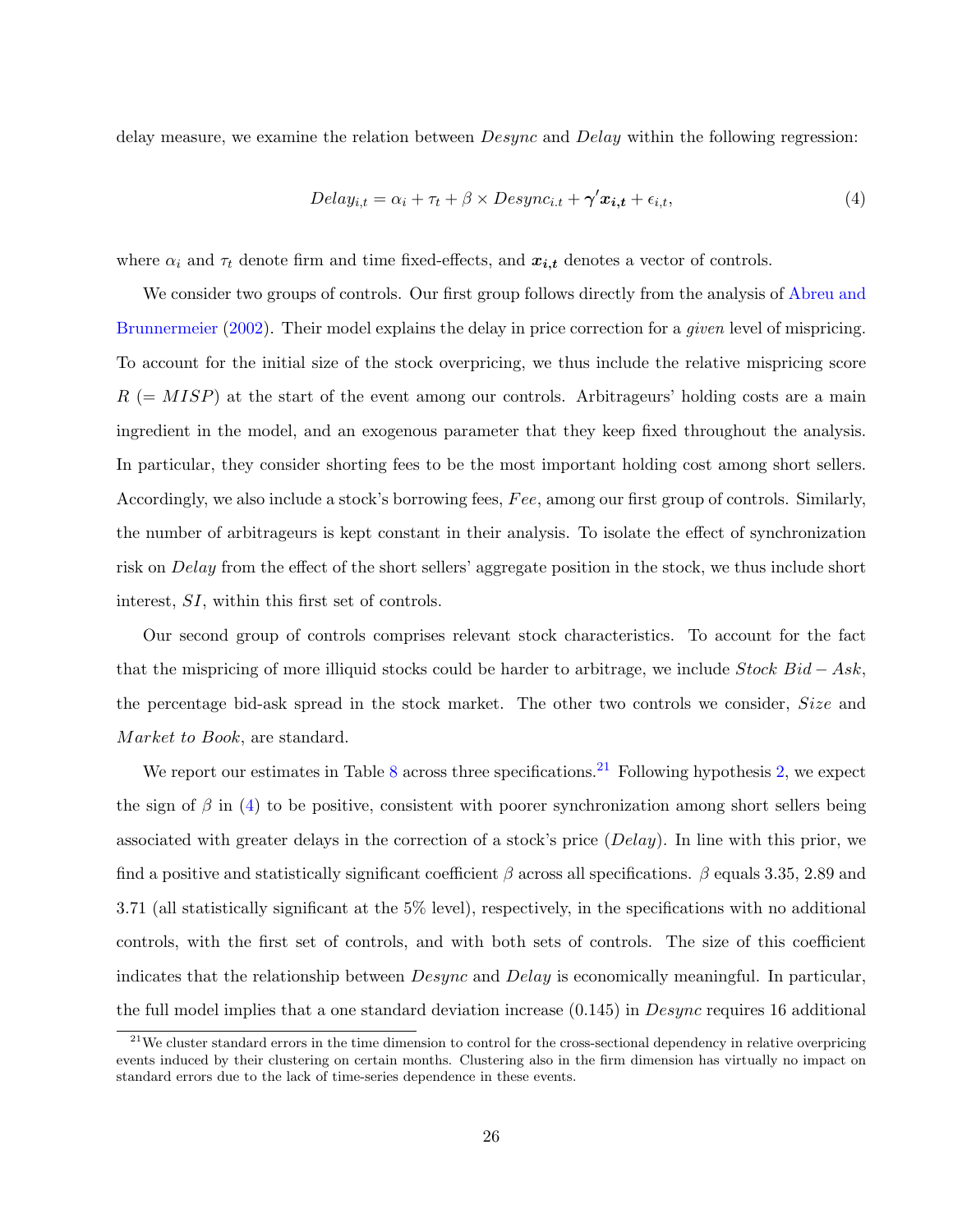days for the score to drop below the top tercile.<sup>[22](#page-0-0)</sup> Intuitively, we also find that overpricing events tend to last longer when the initial overpricing  $(R)$  is higher.

### 6.2 Violations of Put-call parity

To identify violations of put-call parity we compare a stock's observed price to the synthetic price implied by this no-arbitrage relationship in the stock option market.<sup>[23](#page-0-0)</sup> We account for transaction costs in the options market by computing an upper bound for the synthetic price using the ask price for calls and the bid price for puts. We associate stock overpricing with a positive difference between the stock's observed price and the synthetic price upper bound. Using the number of consecutive days over which this difference remains positive as our measure of the *delay* in price correction  $(Delay)$ , we re-estimate Equation [\(4\)](#page-26-0) and report our estimates in Table [9](#page-49-0) across six specifications that differ depending on the controls included.

We consider several option characteristics as additional controls to the ones described in Sec-tion [6.1.](#page-25-1)<sup>[24](#page-0-0)</sup> These include *Option Bid* – Ask, the percentage bid-ask spread averaged across the call and put options on the stock, and *Option Volume*, the (log) option volume averaged across the stock's calls and puts. These variables account for the fact that violations of put-call parity might be harder to arbitrage if the corresponding options are illiquid. Other relevant option characteristics are Option Maturity, the number of days until maturity; Option Moneyness, the moneyness of the option; Option Open Interest, the (log) open interest averaged across the stock's calls and puts; and Option Implied Volatility, the implied volatility of calls. We restrict our attention to put-call parity violation that last at least two days to avoid apparent one-day violations that are the result of misreporting. Table [A.2](#page-53-0) in the Appendix presents summary statistics for our dependent variable  $(Delay_{i,t})$  and the options in our sample.<sup>[25](#page-0-0)</sup>

 $22$ This calculation is based on the assumption of 30 days per month.

 $^{23}$ [Battalio and Schultz](#page-32-11) [\(2006\)](#page-32-11) show that most of the violations of put-call parity during the Internet bubble are due to the asynchronicity between the option and underlying stock price quotes in the OptionMetrics database. However, our sample is not affected by this problem since, starting from 2008, OptionMetrics has reportedly corrected it.

<sup>&</sup>lt;sup>24</sup>For the analysis in this section, the initial overpricing R corresponds to the size of the stock overpricing on the first day of the parity violation, and is measured as the log of the ratio between the closing stock price and the put-call parity-implied synthetic stock price.

<sup>&</sup>lt;sup>25</sup>Following [Ofek, Richardson, and Whitelaw](#page-36-2) [\(2004\)](#page-36-2), (i) we exclude stocks paying dividends and we require that both the put and call have positive open interest; (ii) we focus on the option pairs that are at-the-money (−10% <  $ln(Price/Strike) < 10\%$  and have intermediate maturity (between 91 and 182 days). When there are multiple option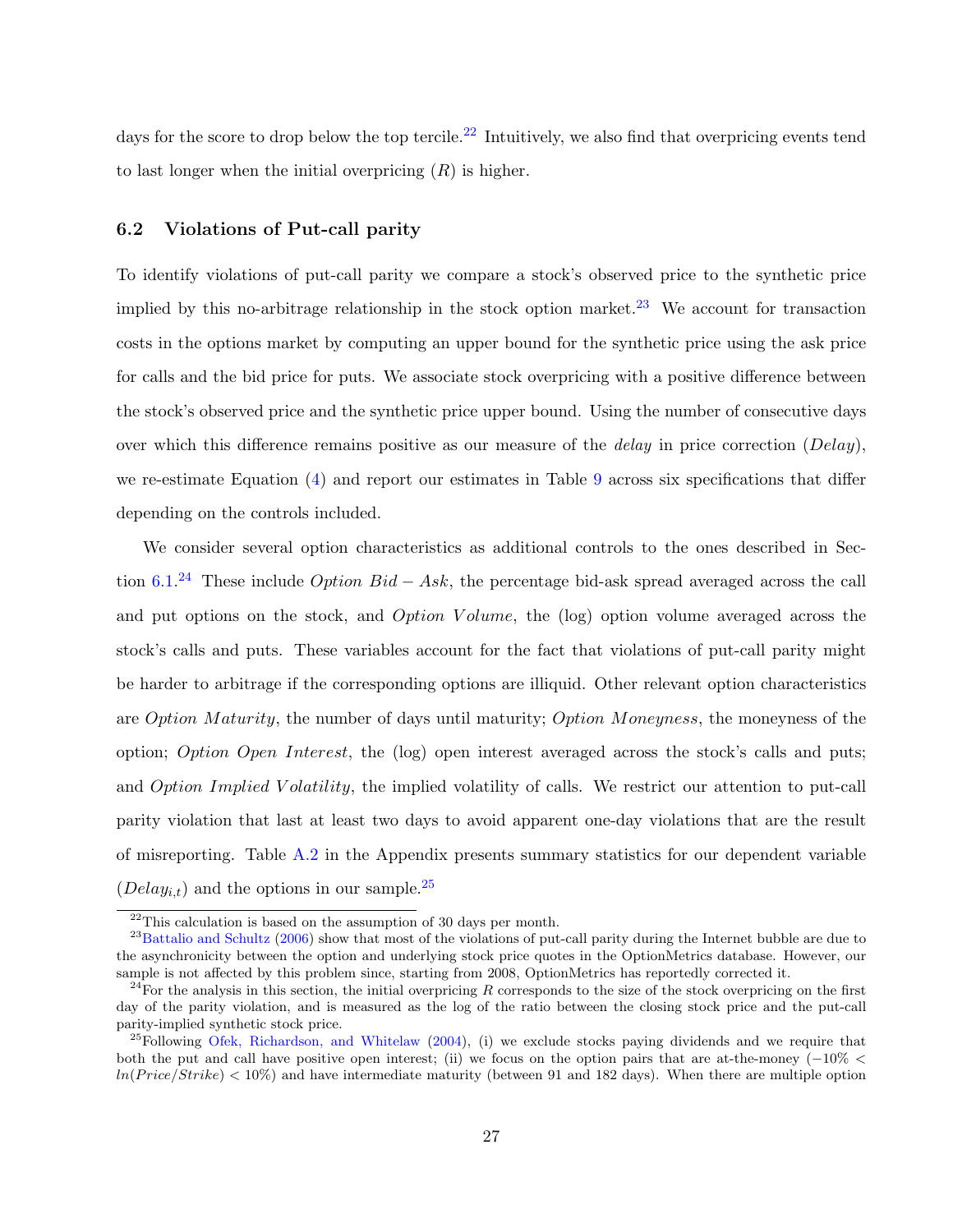The results are strikingly consistent with those of Table [8.](#page-48-0) Desync shows up with a positive and highly statistically significant (at the  $1\%$  level) coefficient of 14.38 in the first specification. This coefficient drops to 9.38 (significant at the 5% level) when we include the first set of controls in columns (2). Nevertheless, it remains positive and significant (at the 5% level) when we also include either stock or option controls (columns 3 to 5), or the full set of controls (column 6). The estimates remain consistent with economic intuition and with prior studies, as violations tend to last longer when initial overpricing R or the holding costs of short sellers Fee are higher. The effect of  $Desync$  on the duration of put-call parity-related overpricing is economically relevant. The coefficient estimate in the full model, 8.63, implies that a one standard deviation increase in  $Desync$  requires 1.38 additional days for the put-call parity violation to close. This corresponds to a 15.5% increase relative to the mean of Delay. By comparison, a one standard deviation increase in Fee—a key determinant of put-call parity violations according to [Ofek, Richardson, and Whitelaw](#page-36-2) [\(2004\)](#page-36-2)—is associated with an increase in Delay of 1.25 days (13.6% relative to the mean of Delay).

In sum, the evidence around the short- and longer-lived mispricing events that we examine in this subsection and the previous one support the role of synchronization risk as a first-order limit to arbitrage among short sellers.

# <span id="page-28-0"></span>7 Additional Results and Robustness

In this section we investigate the role of negative news releases as synchronizing events (see Section [3\)](#page-43-0) that speed up the correction of mispricing. We then show that our results do not hinge on the specific measure of dispersion in short seller's profits that we employ. Finally, we provide additional support for the limiting role of short-selling desynchronization on the correction of mispricing using a placebo test of the relation between *Desync* and the duration of *underpricing* events.

pairs per stock on a given day that match the relevant maturity and moneyness criteria, we restrict our attention to the option pairs that are closest to the middle of the range. This provides us with a maximum of one option pair per stock per date. We also apply the filters described in the Appendix of [Ofek, Richardson, and Whitelaw](#page-36-2) [\(2004\)](#page-36-2).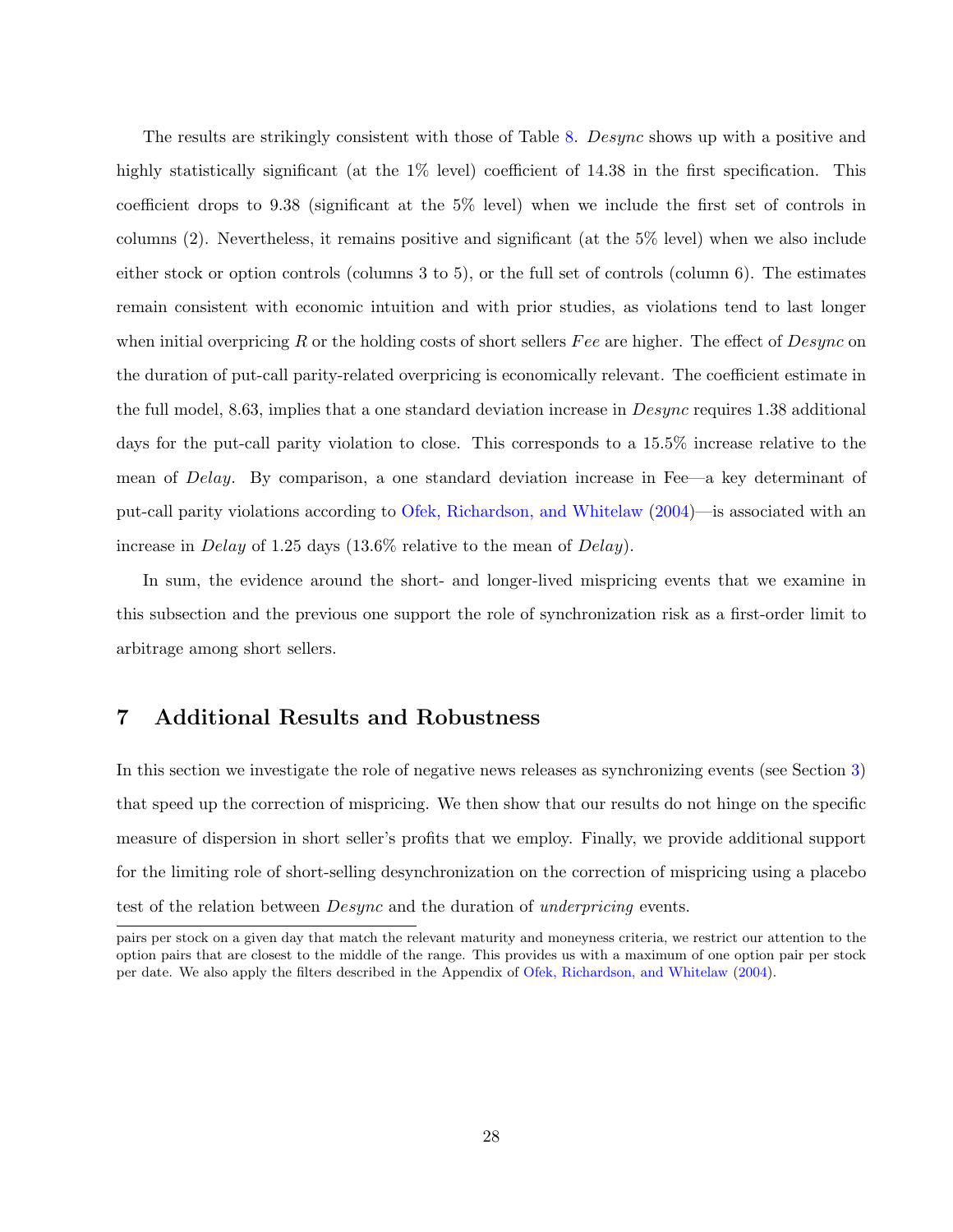### 7.1 Synchronizing Events and Synchronization Risk

If desynchronization in short selling is a main force behind the duration of stock overpricing, we should further find that the correction of a given overpricing should take longer among stocks with fewer synchronizing news releases. Indeed, the existence of news events surrounding a firm facilitates synchronization and accelerates the correction of mispricing in [Abreu and Brunnermeier](#page-32-1) [\(2003\)](#page-32-1). To examine this prediction, we use the number of negative news releases related to the firm over the previous month (News) as a proxy for the number of synchronizing news that facilitate a stock sell out. We then repeat the analysis in Section  $6$  but using the following specification:

<span id="page-29-0"></span>
$$
Delay_{i,t} = \alpha_i + \tau_t + \beta_0 \times Desync_{i,t} + \beta_1 \times DummyNews_{i,t} + \beta_2 \times Desync_{i,t} \times DummyNews_{i,t} + \gamma' x_{i,t} + \epsilon_{i,t},
$$
\n(5)

where  $DummyNews_{i,t}$  is a dummy variable that equals one for stocks in the highest News decile in a particular day and zero otherwise.<sup>[26](#page-0-0)</sup> The rest of the variables and controls are as in Section [6.](#page-25-0) According to the synchronization-risk argument, we expect  $\beta_2 < 0$ .

Consistent with this implication, in non-tabulated results we find an estimate for  $\beta_2$  in [\(5\)](#page-29-0) of -15.47 with a t-statistic of  $-2.45$  (statistically significant at the 5% level) when measuring Delay based on MISP. Given an estimate of 9.10 for  $\beta_0$  in the same regression (t-statistic of 2.45), the results imply that negative news releases surrounding the firm act as a synchronizing event that effectively speeds up the correction of mispricing. We find similar results when measuring Delay from violations of put-call parity, where our estimates for  $\beta_2$  and  $\beta_0$  are  $-15.91$  and 9.63, respectively, with t-statistics of −1.74 and 2.26 (statistically significant at the 10% and 5% levels).

### 7.2 Alternative Measure of Short-Selling Profit Dispersion

Our results do not hinge on the specific measure of dispersion in short seller's profits that we employ. In Table [10,](#page-50-0) we reproduce the analysis of Tables [4–](#page-44-0)[6](#page-46-0) and [8–](#page-48-0)[9](#page-49-0) using the standard deviation of short sellers' cumulated returns as our measure of profit dispersion. More precisely, for each stock and day

 $^{26}$ On average, stocks outside of the top 10% decile of News have very few or no negative news releases over the previous month in our sample.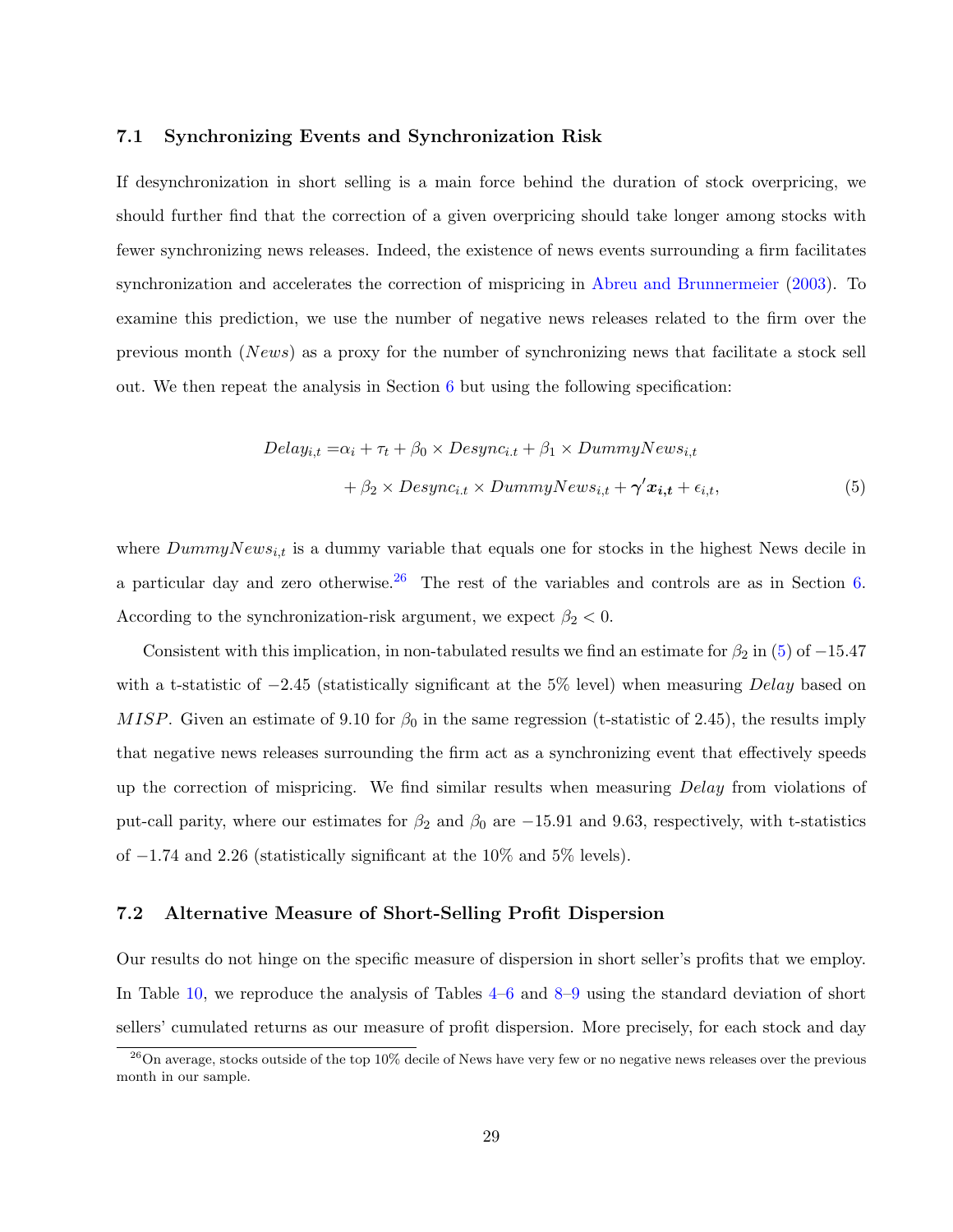we compute the (bin-)weighted sum of the squared distance of each bin's midpoint from the mean. The square root of the resulting value,  $Desync\_SD$ , is our alternative measure of short-selling profit dispersion:

<span id="page-30-0"></span>
$$
Desync.SD_{i,t} = \sqrt{\sum_{n=1}^{N} bin_{i,t}^{(n)} \times \left( PnL_{i,t} - \frac{\lfloor n+n \rfloor}{2} \right)^2}
$$
\n
$$
= \sqrt{bin_{i,t}^{(-100,-75]} \times \left( PnL_{i,t} + 87.5 \right)^2 + \ldots + bin_{i,t}^{(75,100]} \left( PnL_{i,t} - 87.5 \right)^2},
$$
\n(6)

where  $PnL_{i,t}$  is the mean of the distribution:

$$
PnL_{i,t} = \sum_{n=1}^{N} bin_{i,t}^{\lfloor n \rfloor} \times \frac{\lfloor n+n \rfloor}{2}
$$
  
=  $bin_{i,t}^{(-100,-75)} \times (-87.5) + bin_{i,t}^{(-75,-50)} \times (-62.5) + ... + bin_{i,t}^{(50,75)} \times 62.5 + bin_{i,t}^{(75,100)} \times 87.5.$ 

Panel A shows that, in line with our results in Section [5,](#page-16-0) both single and double portfolio sorts produce negative abnormal spreads between high- and low- $Desync\_SD$  groups.<sup>[27](#page-0-0)</sup> Panel B shows that Desync SD is also negatively related to 21-day ahead factor-adjusted returns and positively related to the likelihood that the stock rises to the top tercile of MISP. In line with our findings in Section [6,](#page-25-0) Panel C shows that higher Desync SD leads to longer delays in the correction of stock overpricing.

### 7.3 Placebo Test

Desynchronization in short selling should play no role in the correction of underpricing, which requires traders to establish long positions instead. To test whether this is indeed the case, we apply our analysis of Section [6](#page-25-0) to the duration of underpricing events. In the analysis of relative mispricing as captured by the MISP measure of [Stambaugh, Yu, and Yuan](#page-37-0) [\(2015\)](#page-37-0), we identify the start of an underpricing event with the month in which MISP falls in the bottom tercile of the cross-sectional distribution of MISP. In the analysis of put-call parity violations, we associate stock underpricing with a negative difference between the stock's observed price and the synthetic price lower bound.<sup>[28](#page-0-0)</sup> Our estimates,

 $27$ As in Table [4,](#page-44-0) the double-sorted portfolio analysis first conditions, alternatively, on size, market to book, short interest, bid-ask spread, or turnover.

<sup>&</sup>lt;sup>28</sup>We account for transaction costs in the options market using the ask price for calls and the bid price for puts.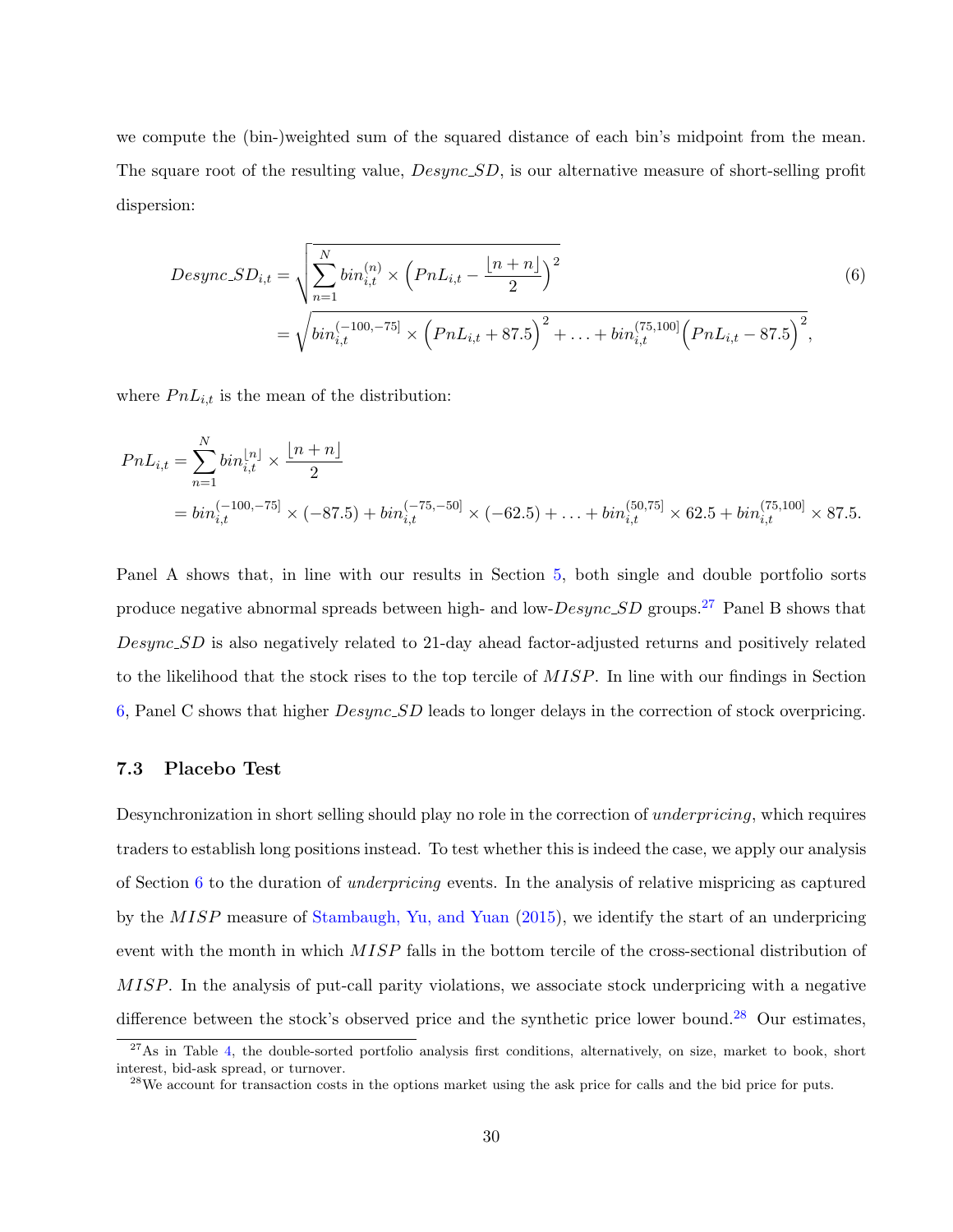reported in Table [11,](#page-51-0) show that in contrast to our findings of Section [6,](#page-25-0) there is no relation between Desync and the delay in the correction of underpricing as gauged by either measure. The results confirm the importance of short selling-related synchronization problems in driving overpricing (and not underpricing) across stocks.

# <span id="page-31-0"></span>8 Conclusions

In this paper, we use a unique dataset containing information on the dispersion in mark-to-market profits across the short positions in U.S. stocks to study i) the extent to which short sellers synchronize their timing decisions, and ii) whether any observed desynchronization among them can affect the cross-section of stock prices even in the absence of binding financial constraints or other explicit frictions limiting arbitrage activity.

Based on the observation that differences in profits across a stock's short positions must map to differences in their initiations, we infer short-selling desynchronization from the dispersion in profits across a stock's short sellers. Contrary to the view that short sellers are a homogeneous group of investors who act in a synchronous fashion, we document substantial desynchronization across their positions. Consistent with this desynchronization arising from disagreement, we find it to be strongly related to various measures of differences in opinions and information asymmetries surrounding the stock, and to substantially drop following information-related synchronizing events.

In line with the theory of [Abreu and Brunnermeier](#page-32-0) [\(2002,](#page-32-0) [2003\)](#page-32-1), we provide comprehensive evidence of the asset pricing implications of coordination problems among arbitrageurs on the cross-section of stocks. First, we find a strong positive association between the desynchronization in a stock's short selling and its overpricing. Second, we document significantly longer delays in the correction of overpricing for stocks with less synchronized short selling. We show that these effects are prevalent even among stocks facing low short-selling costs or other explicit constraints. Overall, our findings highlight the empirical relevance of synchronization risk as a distinct limit of arbitrage among short sellers.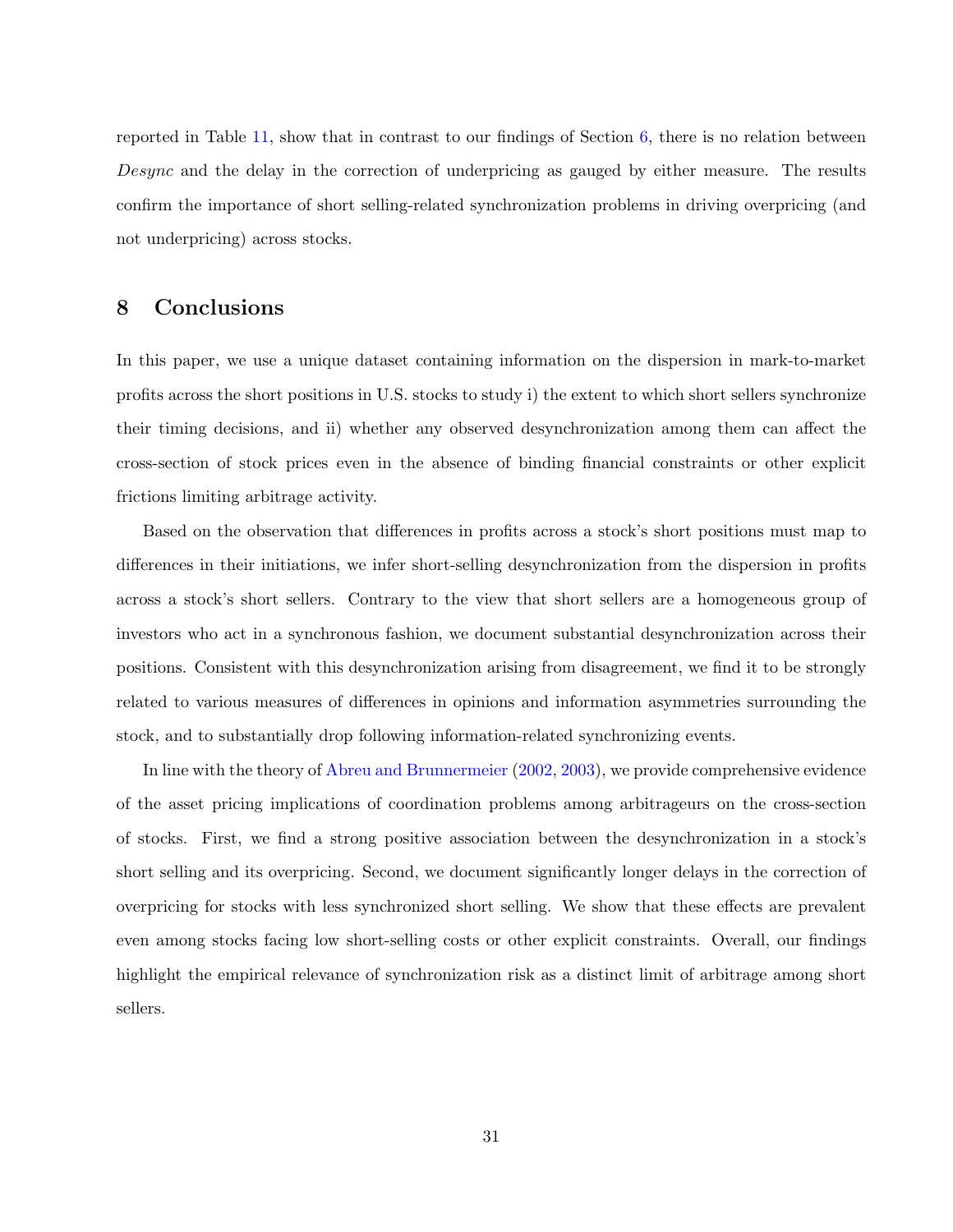# References

- <span id="page-32-0"></span>Abreu, D., and M. Brunnermeier. 2002. Synchronization risk and delayed arbitrage. Journal of Financial Economics 66:341–60.
- <span id="page-32-1"></span>Abreu, D., and M. K. Brunnermeier. 2003. Bubbles and crashes. Econometrica 71:173–204.
- <span id="page-32-5"></span>Aggarwal, R., P. A. C. Saffi, and J. Sturgess. 2016. The role of institutional investors in voting: Evidence from the securities lending market. Journal of Finance 70:2309–46.
- <span id="page-32-2"></span>Aitken, M. J., M. A. Frino, S. McCorry, and P. L. Swan. 1998. Short sales are almost instantaneously bad news: Evidence from the Australian stock exchange. Journal of Finance 53:2205–23.
- <span id="page-32-3"></span>Asquith, P., P. A. Pathak, and J. R. Ritter. 2005. Short interest, institutional ownership, and stock returns. Journal of Financial Economics 78:243–376.
- <span id="page-32-10"></span>Baker, M., and Wurgler. 2007. Investor sentiment in the stock market. Journal of Economic Perspectives 21:129–51.
- <span id="page-32-8"></span>Baker, M., and J. Wurgler. 2006. Investor sentiment and the cross-section of stock returns. Journal of Finance 61:1645–80.
- <span id="page-32-11"></span>Battalio, R., and P. Schultz. 2006. Options and the bubble. Journal of Finance 61:2071–210.
- <span id="page-32-6"></span>———. 2011. Regulatory uncertainty and market liquidity: The 2008 short sale ban's impact on equity option markets. Journal of Finance 66:2013–53.
- <span id="page-32-4"></span>Beneish, M., C. Lee, and D. Nichols. 2015. In short of supply: Short-sellers and stock returns. Journal of Accounting and Economics 60:33–57.
- <span id="page-32-9"></span>Berkman, H., V. Dimitrov, P. C. Jain, P. D. Koch, and T. Sheri. 2009. Sell on the news: Differences of opinion, short-sales constraints, and returns around earnings announcements. Journal of Financial Economics 92:376–99.
- <span id="page-32-7"></span>Berkman, H., M. McKenzie, and P. Verwijmeren. 2017. Hole in the wall: Informed short selling ahead of private placements. Review of Finance 21:1047–91.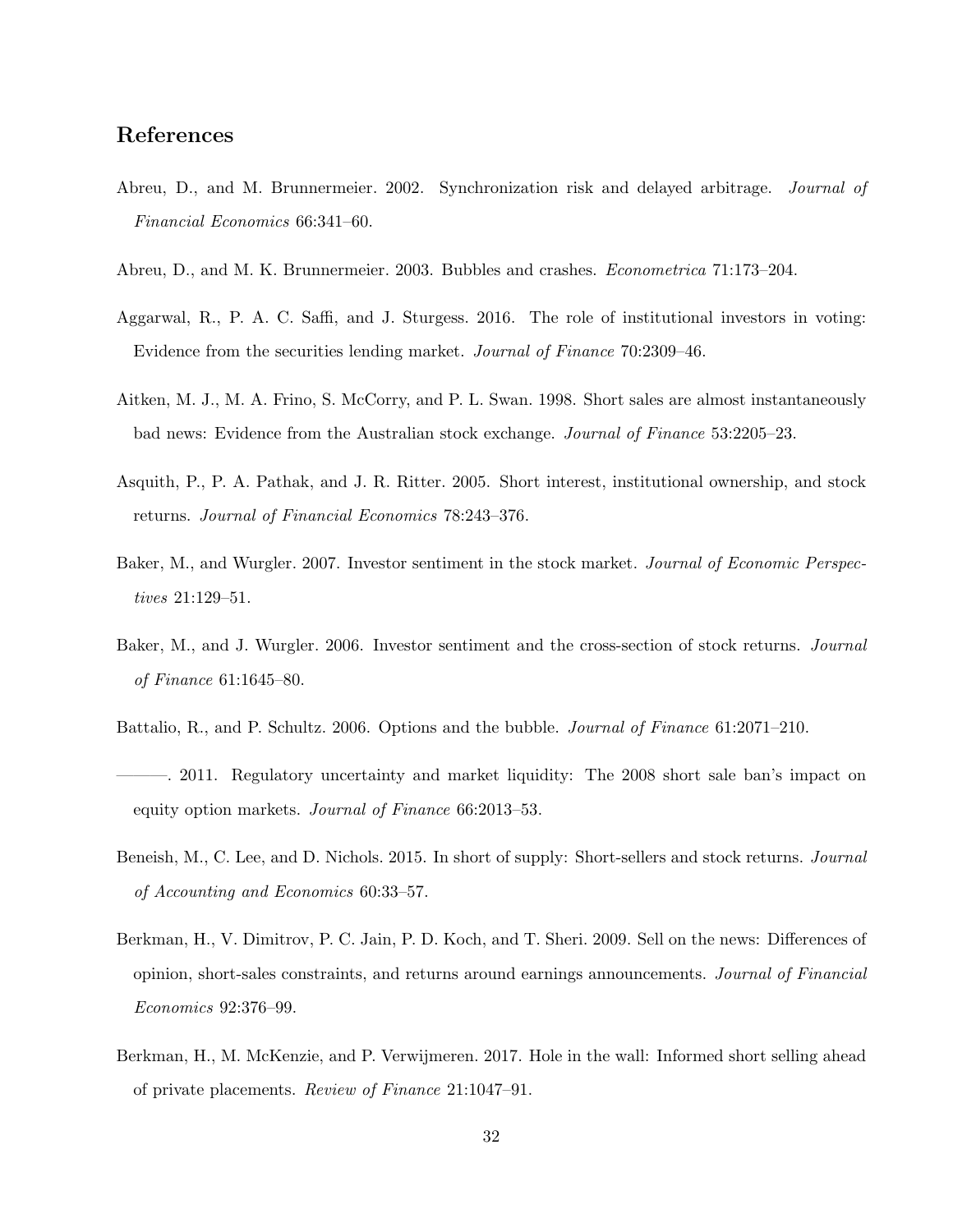- <span id="page-33-0"></span>Boehme, R. D., B. R. Danielsen, and S. M. Sorescu. 2006. Short-sale constraints, differences of opinion, and overvaluation. Journal of Financial and Quantitative Analysis 41:455–87.
- <span id="page-33-6"></span>Boehmer, E., T. X. Duong, and Z. R. Huzar. 2018. Short covering trades. *Journal of Financial and* Quantitative Analysis 53:723–48.
- <span id="page-33-5"></span>Boehmer, E., Z. R. Huzar, Y. Wang, and X. Zhang. 2020a. Are shorts equally informed? A global perspective. Working Paper.
- <span id="page-33-11"></span>Boehmer, E., M. C. Jones, J. J. Wu, and X. Zhang. 2020b. What do short sellers know? Review of Finance (forthcoming).
- <span id="page-33-4"></span>Boehmer, E., M. C. Jones, and X. Zhang. 2008. Which shorts are informed? Journal of Finance 63:491–527.
- <span id="page-33-8"></span>Brown, J. S., B. D. Grundy, C. M. Lewis, and P. Verwijmeren. 2012. Convertibles and hedge funds as distributors of equity exposure. Review Financial Studies 25:3077–112.
- <span id="page-33-3"></span>Brunnermeier, M., and S. Nagel. 2004. Hedge funds and the technology bubble. *Journal of Finance* 59:2013–40.
- <span id="page-33-1"></span>Brunnermeier, M., and L. Pedersen. 2009. Market liquidity and funding liquidity. Review of Financial Studies 22:2201–38.
- <span id="page-33-9"></span>Chae, J. 2005. Trading volume, information asymmetry, and timing information. Journal of Finance 60:413–42.
- <span id="page-33-2"></span>Chague, F., R. De-Losso, A. De Genaro, and B. Giovannetti. 2017. Well-connected short-sellers pay lower loan fees: A market-wide analysis. Journal of Financial Economics 123:646–70.
- <span id="page-33-7"></span>Choi, J., J. M. Park, N. D. Pearson, and S. Sandy. 2017. A first glimpse into the short side of hedge funds. Working Paper.
- <span id="page-33-10"></span>Christophe, S. E., M. G. Ferri, and J. Hsieh. 2010. Informed trading before analyst downgrades: Evidence from short sellers. Journal of Financial Economics 95:85–106.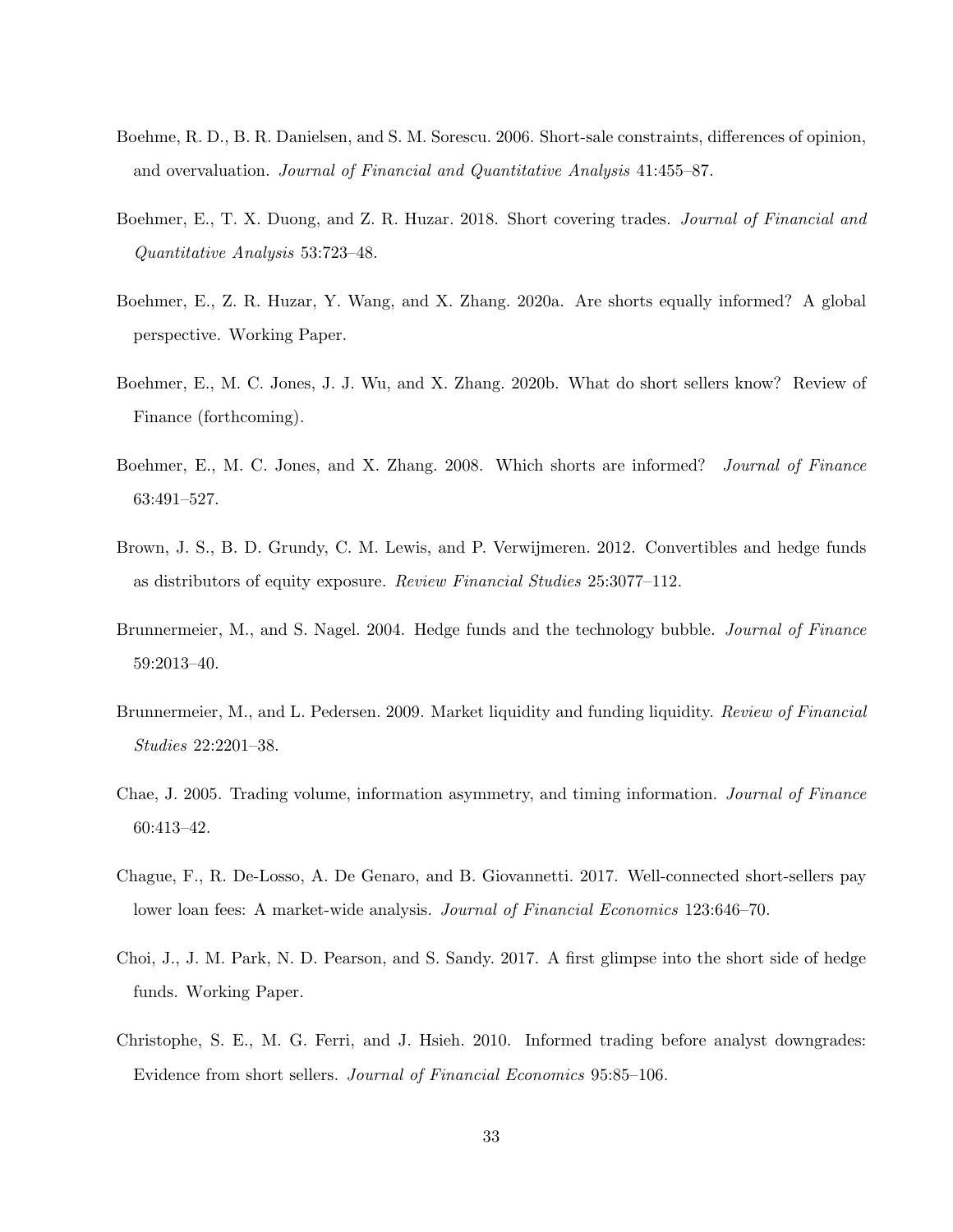- <span id="page-34-9"></span>Cohen, L., K. B. Diether, and C. J. Malloy. 2007. Supply and demand shifts in the shorting market. Journal of Finance 62:2061–96.
- <span id="page-34-6"></span>Comerton-Forde, C., M. C. Jones, and T. Putnins. 2016. Shorting at close range: A tale of two types. Journal of Financial Economics 121:546–68.
- <span id="page-34-1"></span>D'Avolio, G. 2002. The market for borrowing stock. Journal of Financial Economics 66:271–306.
- <span id="page-34-0"></span>De Long, J. B., A. Shleifer, L. Summers, and R. Waldmann. 1990. Noise trader risk in financial markets. Journal of Political Economy 98:703–38.
- <span id="page-34-8"></span>Desai, H., K. Ramesh, S. R. Thiagarajan, and B. V. Balachandran. 2002. An investigation of the informational role of short interest in the Nasdaq market. Journal of Finance 57:2264–87.
- <span id="page-34-3"></span>Diamond, D. W., and R. E. Verrecchia. 1987. Constraints on short-selling and asset price adjustment to private information. Journal of Financial Economics 18:277–311.
- <span id="page-34-7"></span>Diether, K. B., K.-H. Lee, and I. M. Werner. 2009. Short-sale strategies and return predictability. Review Financial Studies 22:575–607.
- <span id="page-34-10"></span>Diether, K. B., C. Malloy, and A. Scherbina. 2002. Differences of opinion and the cross section of stock returns. Journal of Finance 57:2113–41.
- <span id="page-34-5"></span>Duan, Y., G. Hu, and D. R. McLean. 2010. Costly arbitrage and idiosyncratic risk: Evidence from short sellers. Journal of Financial Intermediation 19:564–79.
- <span id="page-34-4"></span>Duffie, D., N. Garleanu, and L. H. Pedersen. 2002. Securities lending, shorting and pricing. Journal of Financial Economics 66:307–39.
- <span id="page-34-11"></span>Easley, D., and M. O'Hara. 1986. Price, trade size, and information in securities markets. Journal of Financial Economics 19:69–90.
- <span id="page-34-12"></span>Engelberg, J. E., A. V. Reed, and M. C. Ringgenberg. 2012. How are shorts informed? Short sellers, news, and information processing. Journal of Financial Economics 105:260–78.

<span id="page-34-2"></span> $-$ . 2018. Short-selling risk. *Journal of Finance* 73:755–86.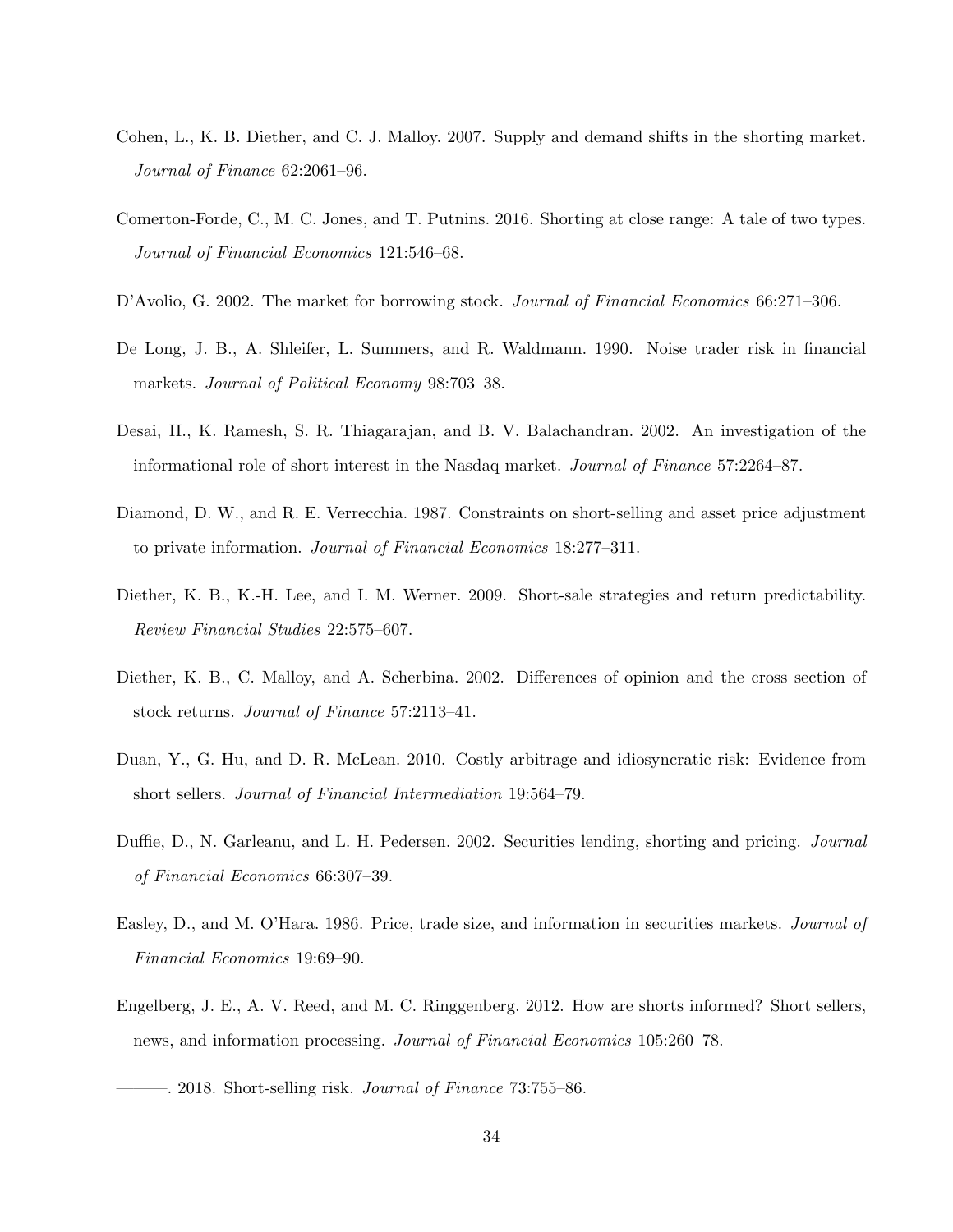- <span id="page-35-8"></span>Fama, E., and K. French. 1992. The cross-section of expected stock returns. Journal of Finance 47:427–65.
- <span id="page-35-4"></span>Gargano, A., J. M. Sotes-Paladino, and P. Verwijmeren. 2019. Short of capital: Stock market implications of short sellers' losses. Working Paper.
- <span id="page-35-1"></span>Garleau, N., and L. H. Pedersen. 2011. Margin-based asset pricing and deviations from the law of one price. Review of Financial Studies 24:1980–2022.
- <span id="page-35-10"></span>Geczy, C. C., D. K. Musto, and A. V. Reed. 2002. Stocks are special too: an analysis of the equity lending market. Journal of Financial Economics 66:241–69.
- <span id="page-35-3"></span>Giannetti, M., and B. Kahraman. 2018. Open-end organizational structures and limits to arbitrage. Review of Financial Studies 31:773–810.
- <span id="page-35-7"></span>Glosten, L. R., and P. R. Milgrom. 1985. Bid, ask and transaction prices in a specialist market with heterogenously informed traders. Journal of Financial Economics 14:71–100.
- <span id="page-35-0"></span>Gromb, D., and D. Vayanos. 2002. Equilibrium and welfare in markets with financially constrained arbitrageurs. Journal of Financial Economics 66:361–407.
- <span id="page-35-6"></span>Harris, M., and A. Raviv. 1993. Differences of opinion make a horse race. Review of Financial Studies 6:473–506.
- <span id="page-35-5"></span>Jank, D., and E. Smajlbegovic. 2017. Dissecting short-sale performance: Evidence from large position disclosures. Working Paper.
- <span id="page-35-9"></span>Jegadeesh, N., and S. Titman. 1993. Returns to buying winners and selling losers: Implications for stock market efficiency. Jorunal of Finance 48:65–91.
- <span id="page-35-11"></span>Jiang, F., J. Lee, X. Martin, and G. Zhou. 2019. Manager sentiment and stock returns. Journal of Financial Economics 132:126–49.
- <span id="page-35-2"></span>Jones, M. C., and O. A. Lamont. 2002. Short sale constraints and stock returns. Journal of Financial Economics 66:207–39.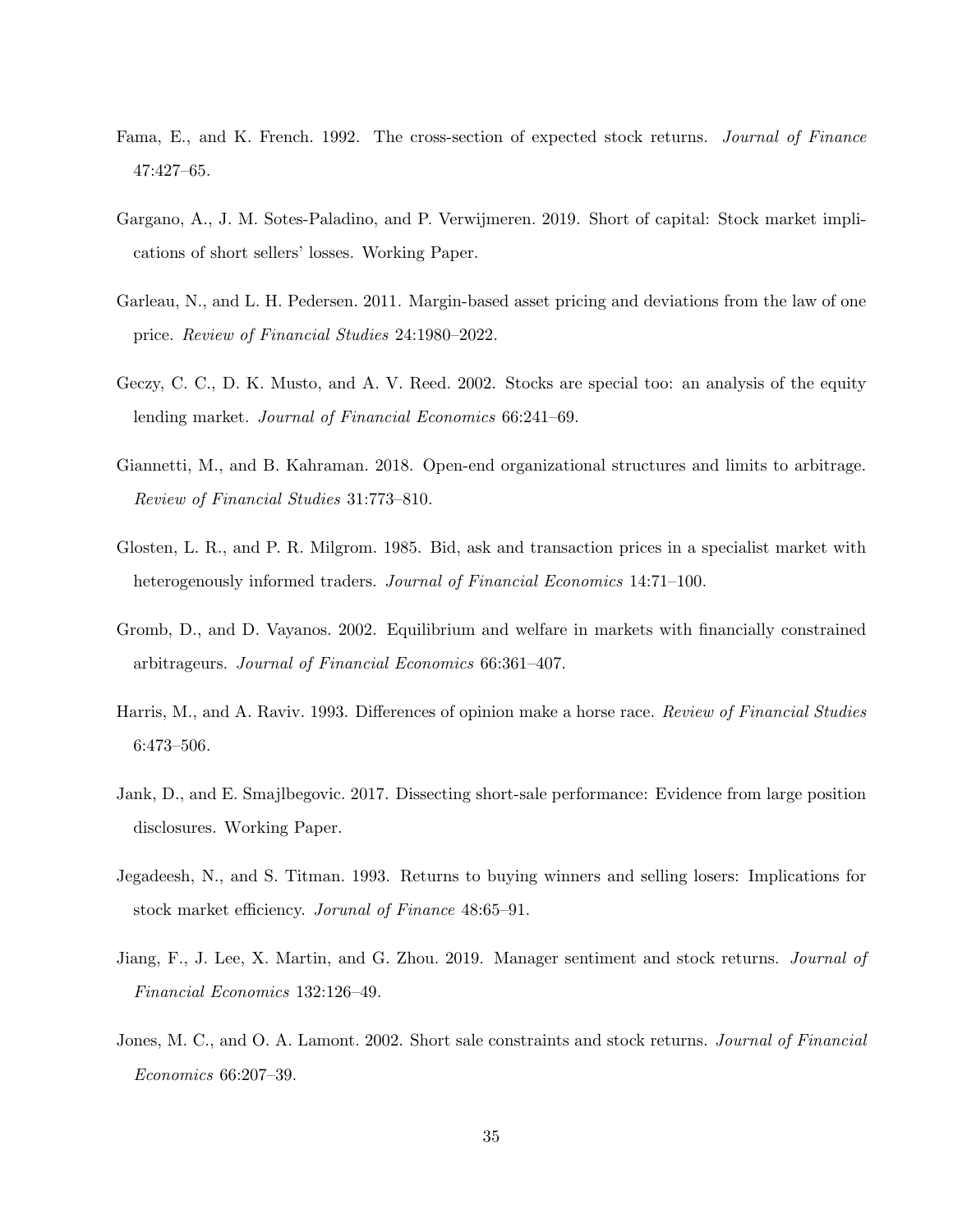- <span id="page-36-10"></span>Kandel, E., and N. D. Pearson. 1995. Differential interpretation of public signals and trade in speculative markets. Journal of Political Economy 103:831–72.
- <span id="page-36-11"></span>Kartapanis, A. 2020. Activist short-sellers and accounting fraud allegations. Working Paper.
- <span id="page-36-4"></span>Kolasinksi, A. C., A. V. Reed, and M. C. Ringgenberg. 2013. A multiple lender approach to understanding supply and search in the equity lending market. Journal of Finance 68:559–95.
- <span id="page-36-7"></span>Kovbasyuk, S., and M. Pagano. 2020. Advertising arbitrage. Working Paper.
- <span id="page-36-0"></span>Lamont, O. A., and J. C. Stein. 2004. Aggregate short interest and market valuations. American Economic Review 94:29–32.
- <span id="page-36-5"></span>Liu, X., and A. S. Mello. 2011. The fragile capital structure of hedge funds and the limits to arbitrage. Journal of Financial Economics 102:491–506.
- <span id="page-36-6"></span>Ljungqvist, A., and W. Qian. 2016. How constraining are limits to arbitrage? Review of Financial Studies 29:1975–2028.
- <span id="page-36-1"></span>Miller, E. M. 1977. Risk, uncertainty, and divergence of opinion. Journal of Finance 32:1151–68.
- <span id="page-36-8"></span>Muravyev, D., N. D. Pearson, and J. M. Pollet. 2021. Understanding returns to short selling using option-implied stock borrowing fees. Journal of Finance (Forthcoming) .
- <span id="page-36-3"></span>Nagel, S. 2005. Short sales, institutional investors and the cross-section of stock returns. Journal of Financial Economics 78:277–309.
- <span id="page-36-12"></span>Newey, W. K., and K. D. West. 1987. A simple, positive semi-definite, heteroskedasticity and autocorrelation consistent covariance matrix. Econometrica 55:703–8.
- <span id="page-36-2"></span>Ofek, E., M. Richardson, and R. F. Whitelaw. 2004. Limited arbitrage and short sales restrictions: evidence from the options markets. Journal of Financial Economics 74:305-42.
- <span id="page-36-9"></span>Prado, M. P. 2015. Future lending income and security value. Journal of Financial and Quantitative Analysis 50:869–902.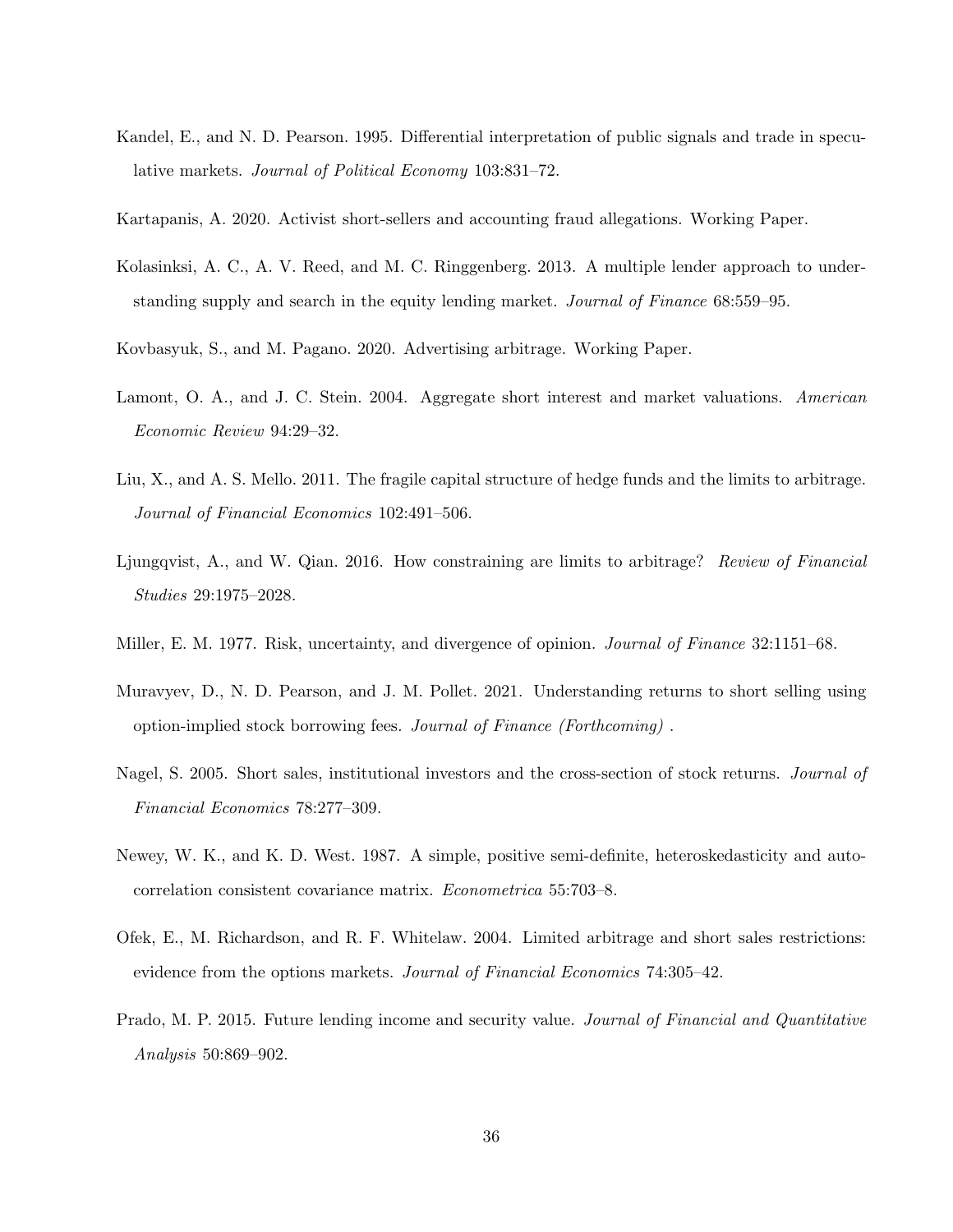- <span id="page-37-3"></span>Prado, M. P., P. A. C. Saffi, and J. Sturgess. 2016. Ownership structure, limits to arbitrage, and stock returns: Evidence from equity lending markets. Review of Financial Studies 29:3211–44.
- <span id="page-37-5"></span>Rapach, D. E., M. C. Ringgenberg, and G. Zhou. 2016. Short interest and aggregate stock returns. Journal of Financial Economics 121:46–65.
- <span id="page-37-11"></span>Reed, A. V. 2013. Short selling. Annual Review of Financial Economics 5:245–58.
- <span id="page-37-8"></span>Richardson, S., P. A. C. Saffi, and K. Sigurdsson. 2017. Deleveraging risk. Journal of Financial and Quantitative Analysis 52:2491–522.
- <span id="page-37-2"></span>Saffi, P. A. C., and K. Sigurdsson. 2011. Price efficiency and short selling. Review of Financial Studies 24:821–52.
- <span id="page-37-9"></span>Shalen, C. T. 1993. Volume, volatility, and the dispersion of beliefs. Review of Financial Studies 6:405–34.
- <span id="page-37-1"></span>Shleifer, A., and R. W. Vishny. 1997. The limits of arbitrage. Journal of Finance 52:35–56.
- <span id="page-37-0"></span>Stambaugh, R. F., J. Yu, and Y. Yuan. 2015. Arbitrage asymmetry and the idiosyncratic volatility puzzle. Journal of Finance 70:1903–48.
- <span id="page-37-4"></span>Temin, P., and H.-J. Voth. 2004. Riding the south sea bubble. American Economic Review 94:1654–68.
- <span id="page-37-7"></span>von Beschwitz, B., S. Lunghi, and D. Schmidt. 2017. Limits of arbitrage under the microscope: Evidence from detailed hedge fund transaction data. Working Paper.
- <span id="page-37-6"></span>Wang, X., S. Y. Xuemin, and L. Zheng. 2019. Shorting flows, public disclosure, and market efficiency. Journal of Financial Economics forthcoming.
- <span id="page-37-10"></span>Zhang, X. F. 2006. Information uncertainty and stock returns. Journal of Finance 61:105–37.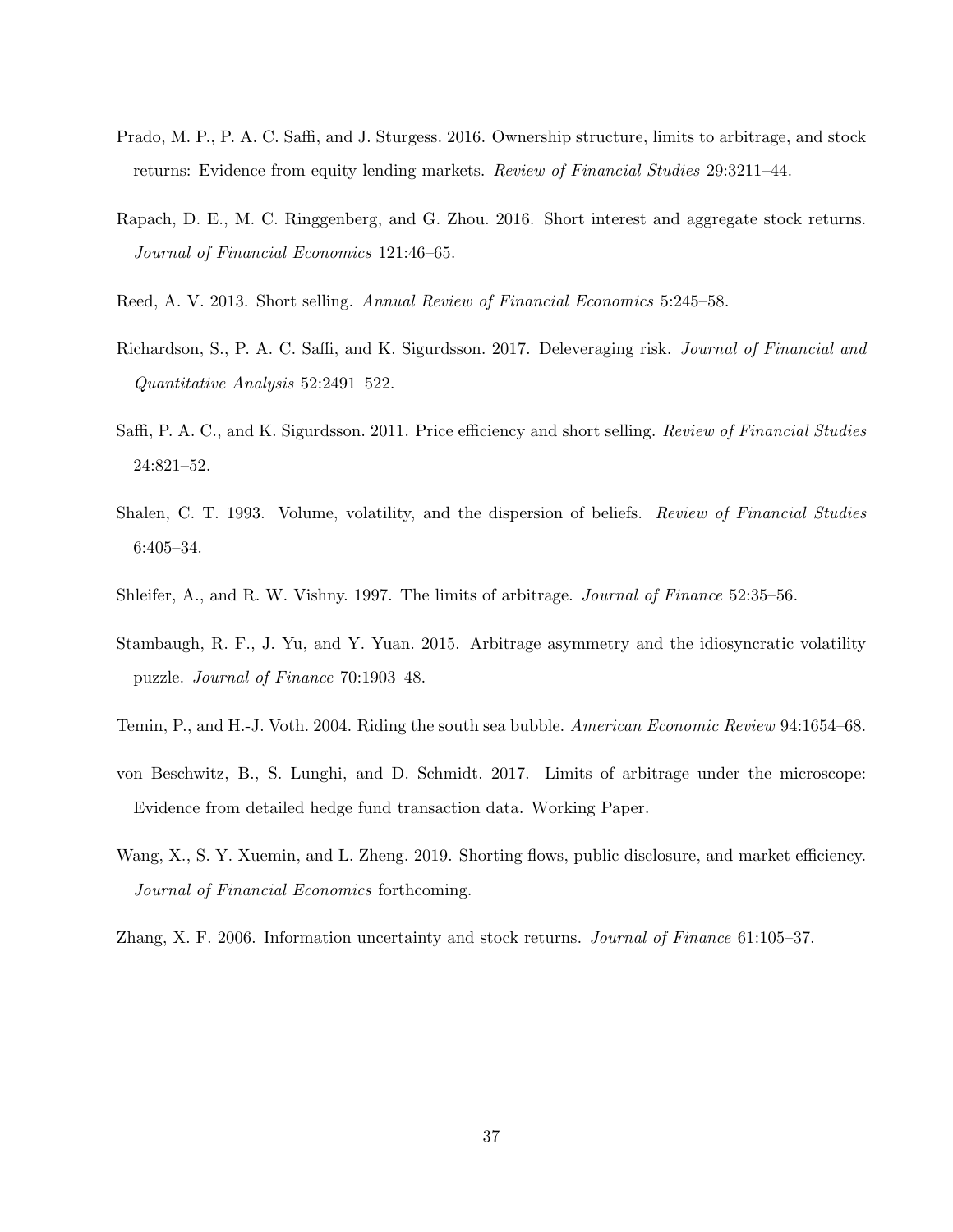<span id="page-38-0"></span>

Figure 1. Shorting Tesla

The upper plot displays the distribution of profits (in %) experienced by short sellers with positions in Tesla Inc on September 11 of 2015. Each bar denotes the fraction of shares on loan experiencing a cumulated return in its associated interval, as displayed on the x-axis. Bars in red depict losses (i.e. cumulated returns in the  $-(100, 75)\%$  to  $-(5, 0)\%$  ranges), while bars in blue depict gains (i.e. cumulated returns in the  $(0, 5)\%$  to (75, 100]% ranges). The lower plot displays the time-series evolution of Tesla's stock price (blue solid line, left y-axis) and level of short interest (red dashed line, right y-axis) over the period January 2, 2015, to April 29, 2016.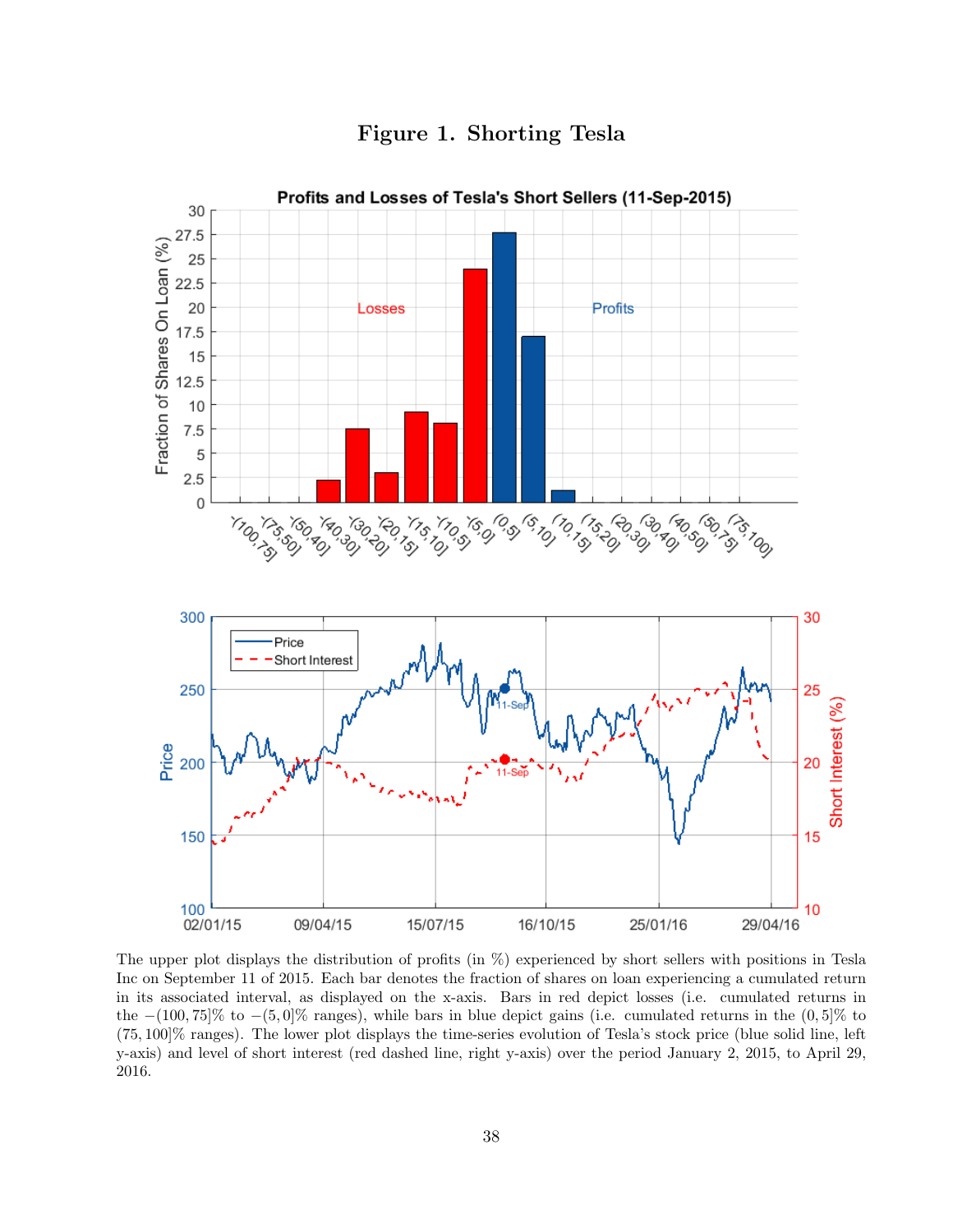

<span id="page-39-0"></span>Figure 2. Desync and future returns: non-parametric evidence

This figure shows the binned scatterplot of the 21-day ahead Fama-French-Carhart adjusted returns (in percentages) on Desync. We first group Desync into 100 equally sized bins and compute the mean of Desync and of future Fama-French-Carhart factor-adjusted returns within each bin. We then represent these data points with a scatterplot: each blue circle denotes a combination of the mean Desync and the mean future adjusted return across the stocks in a particular bin. The red solid line depicts the fitted line using Ordinary Least Squares.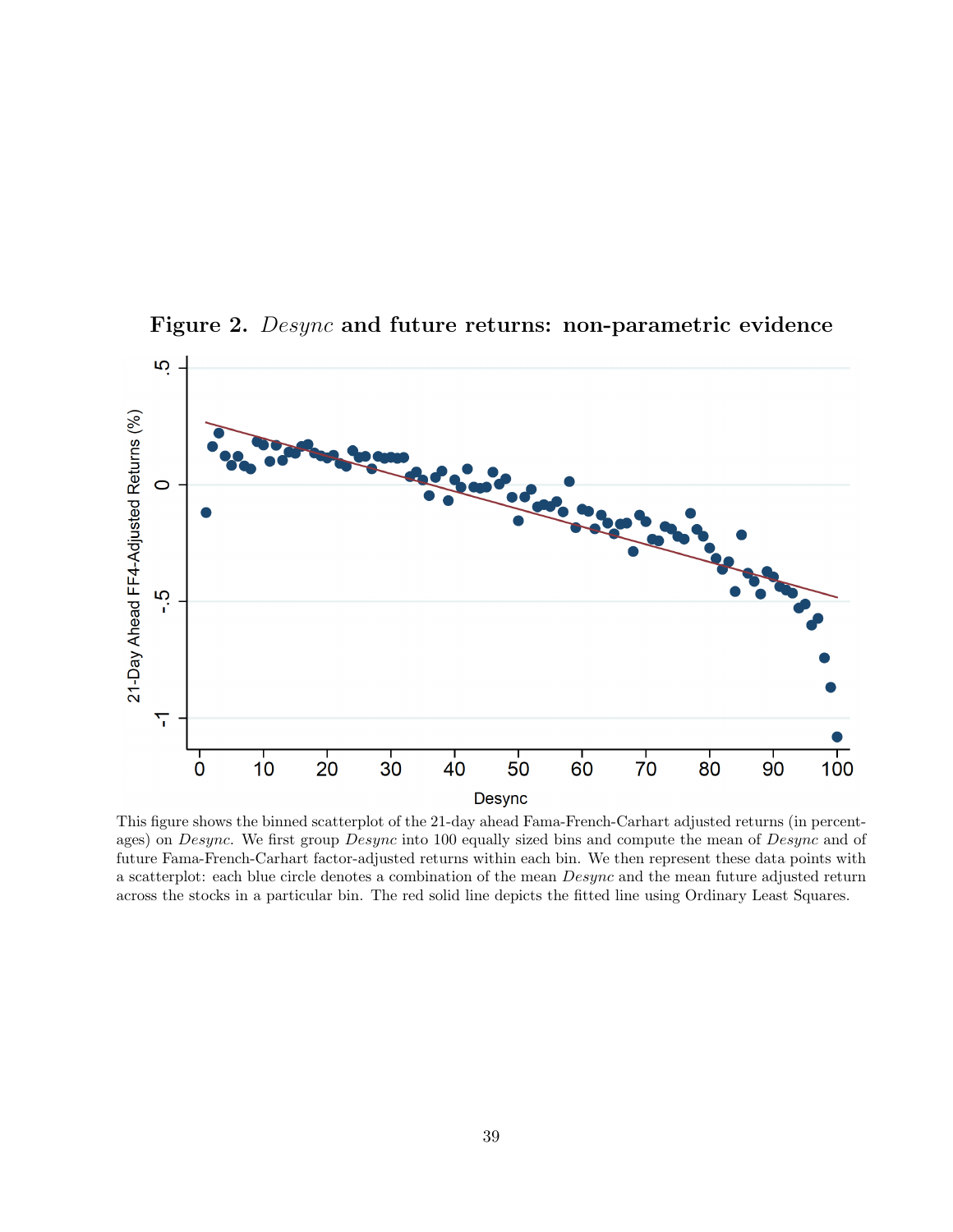<span id="page-40-0"></span>

|                               |       |                                                | Panel A: Short Selling Profits |          |          |       |        |
|-------------------------------|-------|------------------------------------------------|--------------------------------|----------|----------|-------|--------|
|                               | Mean  | Median                                         | St.Dev.                        | pc5      | pc25     | pc75  | pc95   |
| Desync                        | 0.631 | 0.679                                          | 0.186                          | 0.230    | 0.546    | 0.766 | 0.840  |
|                               |       |                                                |                                |          |          |       |        |
|                               |       | Panel B: Stock and Fundamental Characteristics |                                |          |          |       |        |
|                               | Mean  | Median                                         | St.Dev.                        | pc5      | pc25     | pc75  | pc95   |
| Return $(\%$ per month)       | 1.075 | 0.433                                          | 10.69                          | $-61.39$ | $-18.48$ | 19.41 | 64.65  |
| Volatility $(\%$ per month)   | 10.02 | 8.429                                          | 6.563                          | 4.029    | 6.181    | 12.03 | 20.86  |
| Bid-Ask Spread $(\%)$         | 0.148 | 0.0693                                         | 0.232                          | 0.0141   | 0.0326   | 0.159 | 0.552  |
| Turnover $(\%)$               | 0.873 | 0.592                                          | 0.994                          | 0.107    | 0.333    | 1.031 | 2.543  |
| Analysts' Forecast Dispersion | 18.55 | 8.594                                          | 29.25                          | 1.792    | 4.328    | 19.43 | 71.33  |
| Market Equity $(\text{\$m})$  | 6,847 | 1,377                                          | 21,552                         | 170.3    | 480.3    | 4,319 | 28,588 |
|                               |       |                                                |                                |          |          |       |        |

|                       | Panel C: Equity Lending Market |       |                |       |       |       |       |  |  |
|-----------------------|--------------------------------|-------|----------------|-------|-------|-------|-------|--|--|
|                       | Mean                           |       | Median St.Dev. | pc5   | pc25  | pc75  | pc95  |  |  |
| Short Interest $(\%)$ | 3.916                          | 1.856 | 5.231          | 0.144 | 0.759 | 4.833 | 15.09 |  |  |
| Supply $(\%)$         | 21.61                          | 23.00 | 10.56          | 2.102 | 13.83 | 29.63 | 36.97 |  |  |
| Fee $(\%$ per annum)  | 1.244                          | 0.375 | 3.677          | 0.373 | 0.375 | 0.464 | 5.041 |  |  |

[Continues on the next page]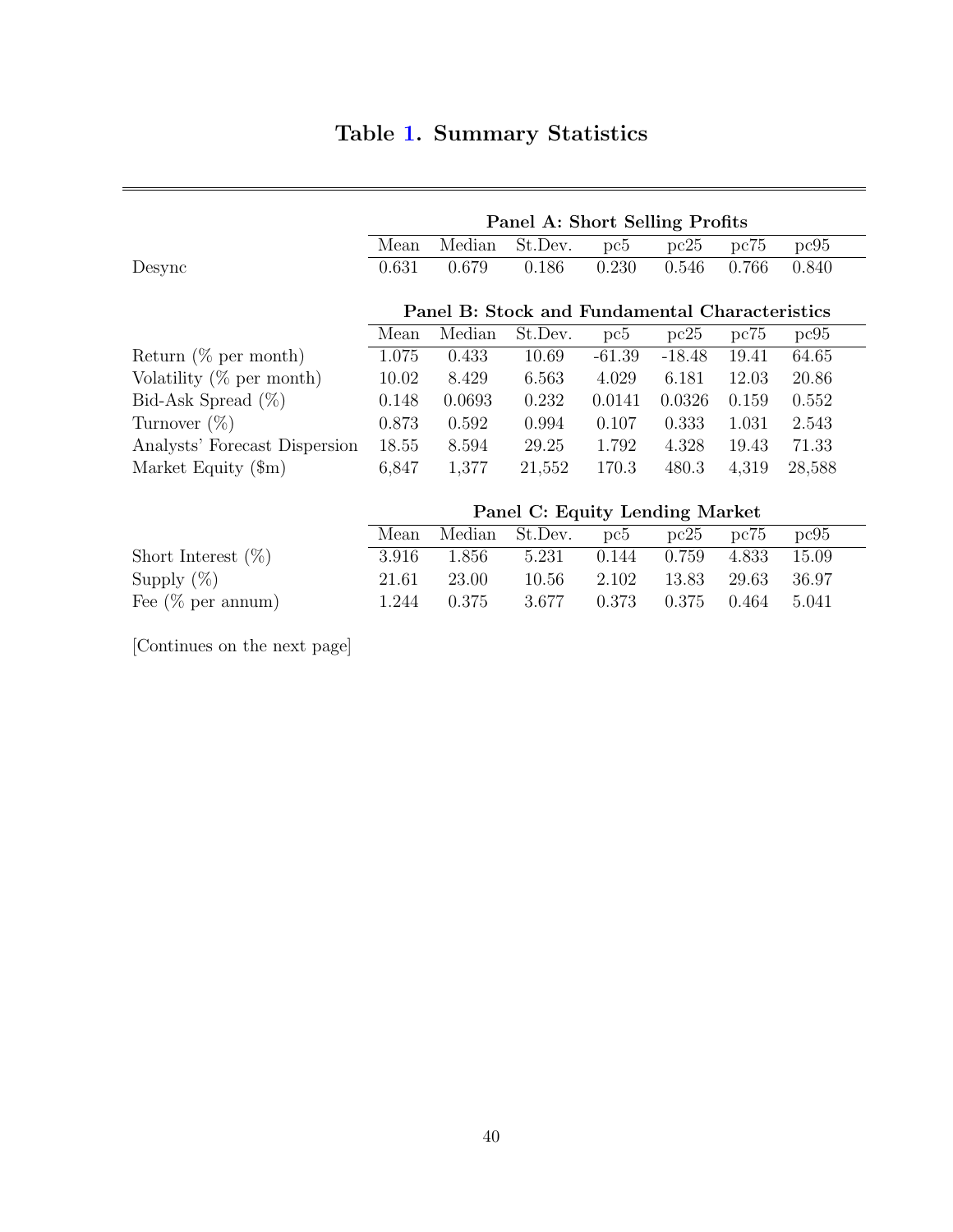|                |         |          |         |         |         | Corrent what is |          |          |         |      |
|----------------|---------|----------|---------|---------|---------|-----------------|----------|----------|---------|------|
|                | Desync  | Short    | Supply  | Fee     | Return  | Bid-Ask         | Idio Vol | Turnover | Market  | Size |
|                |         | Interest |         |         |         | Spread          |          |          | to Book |      |
| Desync         | 1.00    |          |         |         |         |                 |          |          |         |      |
| Short-Interest | 0.39    | 1.00     |         |         |         |                 |          |          |         |      |
| Supply         | $-0.03$ | $-0.18$  | 1.00    |         |         |                 |          |          |         |      |
| Fee            | 0.10    | 0.26     | $-0.37$ | 1.00    |         |                 |          |          |         |      |
| Return         | 0.04    | $-0.03$  | 0.04    | $-0.04$ | 1.00    |                 |          |          |         |      |
| Bid-Ask Spread | 0.09    | $-0.05$  | $-0.40$ | 0.22    | $-0.06$ | 1.00            |          |          |         |      |
| Idio Vol       | 0.26    | 0.26     | $-0.29$ | 0.28    | $-0.01$ | 0.30            | 1.00     |          |         |      |
| Turnover       | 0.20    | 0.50     | 0.03    | 0.12    | $-0.01$ | $-0.18$         | 0.43     | 1.00     |         |      |
| Market-to-Book | 0.12    | 0.13     | $-0.01$ | 0.10    | 0.10    | $-0.09$         | 0.11     | 0.10     | 1.00    |      |
| <b>Size</b>    | $-0.27$ | $-0.15$  | 0.30    | $-0.17$ | 0.07    | $-0.55$         | $-0.39$  | 0.04     | 0.11    | 1.00 |
|                |         |          |         |         |         |                 |          |          |         |      |

Panel D: Correlation Matrix

This table presents summary statistics for the main variables in our analysis. For each variable we first compute daily cross-sectional summary statistics (mean, median, standard deviation, the 5th, 25th, 75th and 95th percentiles) and report the time-series mean of each statistic. PanelA displays summary statistics relative to  $Desync$  computed as in equation [\(1\)](#page-10-1). Panel B displays summary statistics relative to stock and firm fundamental characteristics. Return is the stock return expressed in percentage per month, Volatility is the stock volatility expressed in percentage per month, *Bid-Ask Spread* is the daily bid-ask spread as percentage of mid-price,  $Turnover$  is total number of shares sold on a day as a percentage of shares outstanding, *Analyst Dispersion*, is the ratio between the standard-deviation and the average of a quarter-ahead EPS forecasts and *Market Equity* is the market value of equity in millions. Panel C displays summary statistics relative to equity lending variables. *Short Interest* is the total quantity of shares loaned out as a percentage of shares outstanding,  $Supply$  is the active quantity of shares available to be borrowed expressed as a percentage of shares outstanding, and  $Fee$  is the borrowing fee (in  $%$  per annum). Panel D presents the correlation matrix, where *Idio V ol* is the idiosyncratic volatility over the previous month. We first compute cross-sectional correlations on each day, and then report the time-series mean.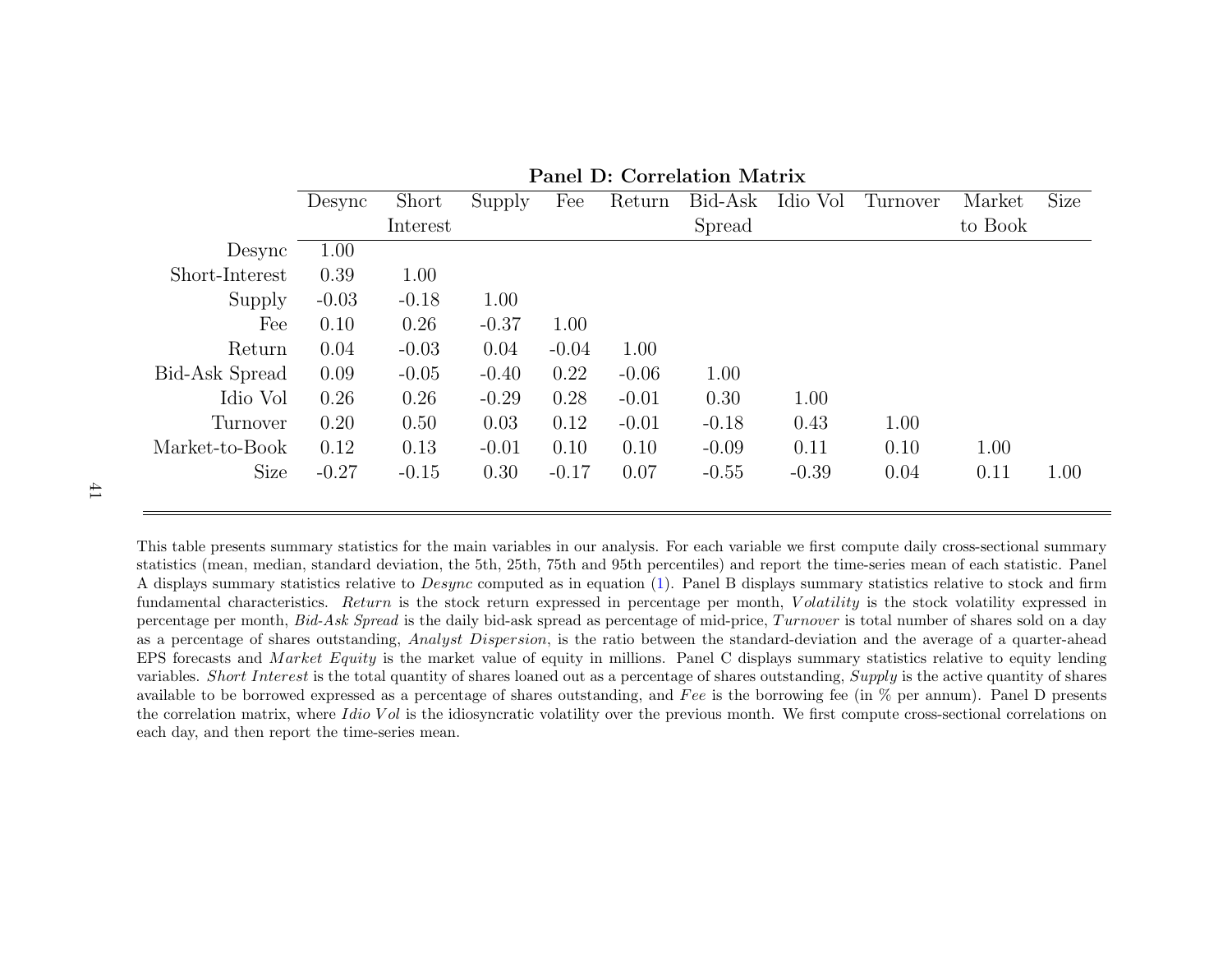<span id="page-42-0"></span>

|                             | $\left( 1\right)$ | $\left( 2\right)$ | (3)             | (4)         |
|-----------------------------|-------------------|-------------------|-----------------|-------------|
| Turnover                    | $0.011***$        |                   | $0.011***$      | $-0.009***$ |
|                             | (12.80)           |                   | (13.08)         | $(-6.95)$   |
| Analyst Dispersion          | $0.006***$        |                   | $0.005^{***}\,$ | $0.004***$  |
|                             | (9.78)            |                   | (7.57)          | (7.33)      |
| Bid-Ask                     |                   | $0.004**$         | $0.004***$      | $0.009***$  |
|                             |                   | (2.42)            | (2.68)          | (5.65)      |
| Size                        |                   | $-0.036***$       | $-0.035***$     | $-0.021***$ |
|                             |                   | $(-10.88)$        | $(-9.48)$       | $(-6.28)$   |
| Open Interest               |                   |                   |                 | $0.005***$  |
|                             |                   |                   |                 | (2.61)      |
| Convertible                 |                   |                   |                 | $-0.004***$ |
|                             |                   |                   |                 | $(-5.31)$   |
| Idio-Vol                    |                   |                   |                 | $0.011***$  |
|                             |                   |                   |                 | (6.77)      |
| Short_interest              |                   |                   |                 | $0.051***$  |
|                             |                   |                   |                 | (41.13)     |
| Supply                      |                   |                   |                 | $0.024***$  |
|                             |                   |                   |                 | (12.30)     |
| Fee                         |                   |                   |                 | 0.001       |
|                             |                   |                   |                 | (0.65)      |
| $\overline{R^2_{adjusted}}$ | 0.378             | 0.380             | 0.380           | $0.405\,$   |
| <b>Nobs</b>                 | 4,652,322         | 5,589,080         | 4,652,278       | 4,627,854   |

Table [2.](#page-42-0) Desync and Firms' Information Environment

This table reports coefficient estimates and associated t-statistics (in parentheses) of the following panel regression

 $Desync_{i,t} = \alpha_i + \tau_t + \beta' \mathbf{x_{i,t}} + \epsilon_{i,t},$ 

where  $Desync_{i,t}$  denotes the dispersion in profits across the short positions in stock i on day t (computed as in equation [1\)](#page-10-0),  $\alpha_i$  and  $\tau_t$  are stock- and time-fixed effects, and  $x_{i,t}$  represents the set of covariates, which includes Turnover, the average turnover over the previous three months; Analyst Dispersion, the ratio between the standard deviation and the average of a quarter-ahead EPS forecasts; Bid-Ask, the average bid-ask spread over the previous three months; Size, the  $(log)$  product of the price and the number of shares outstanding; Open Interest, the (log) of the call and put open interest; Convertible, the ratio between COMPUSTAT item DCTV and total assets; *Idio Vol*, the idiosyncratic volatility over the previous three months; *Short Interest*, the total quantity of shares loaned out as a percentage of shares outstanding; Supply, the active quantity of shares available to be borrowed expressed as a percentage of shares outstanding; and Fee, the borrowing fee. Regressors are standardized to have zero mean and unit standard deviation. t-statistics are based on doubleclustered standard errors. Coefficients marked with \*\*\*, \*\*, and \* are significant at the 1%, 5%, and 10% levels.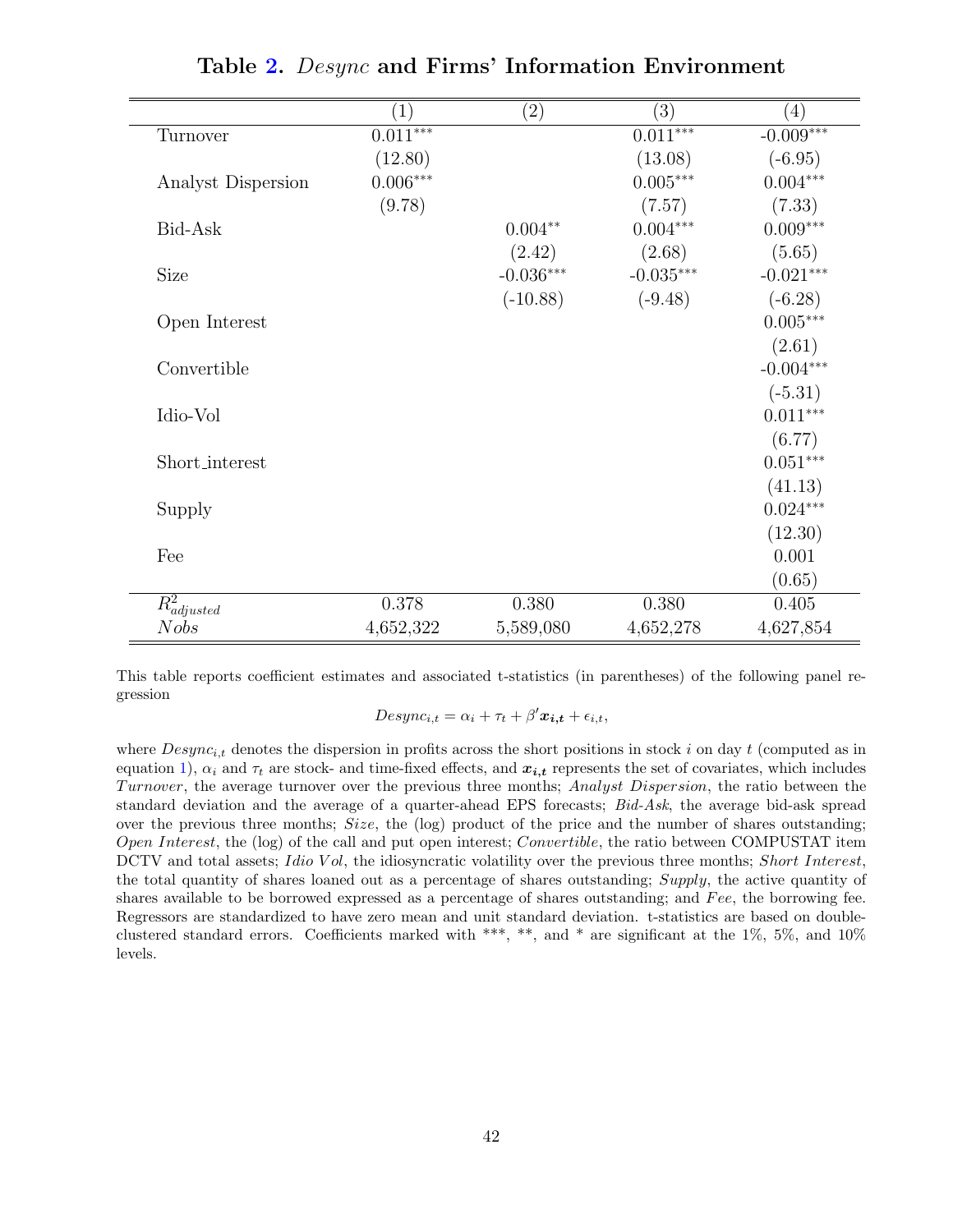|                  | $\perp$     | $\left( 2\right)$ | $\left[3\right]$ |
|------------------|-------------|-------------------|------------------|
|                  | Analyst     | Negative          | Short            |
|                  | Downgrades  | <b>News</b>       | Reports          |
| Post_Event       | $-0.018***$ | $-0.006**$        | 0.023            |
|                  | $(-4.05)$   | $(-2.52)$         | (1.41)           |
| $R^2_{adjusted}$ | 0.589       | 0.540             | 0.506            |
| Nobs             | 84,497      | 337,256           | 4,148            |

<span id="page-43-0"></span>Table [3.](#page-43-0) Dynamics of Desync Around Information Events

This table reports coefficient estimates and associated t-statistics (in parentheses) of the following regression

 $Desync_{i,t} = \alpha_i + Post\_Event_t + \epsilon_{i,t},$ 

where  $Desync_{i,t}$  denotes the dispersion in profits across the short positions in stock i on day t (computed as in equation [1\)](#page-10-0),  $\alpha_i$  is a stock fixed effects, and  $Post\_Event_t$  is a dummy variable equal to 1 (0) the fifty days after (before) the information event. Information events are defined by analyst downgrades to "sell" or "strong sell" (column  $(1)$ ), the release of negative news about the firm (column  $(2)$ ), and the release of activist short sellers' report (column(3)). t-statistics are based on double-clustered standard errors. Coefficients marked with \*\*\*, \*\*, and \* are significant at the  $1\%$ ,  $5\%$ , and  $10\%$  levels.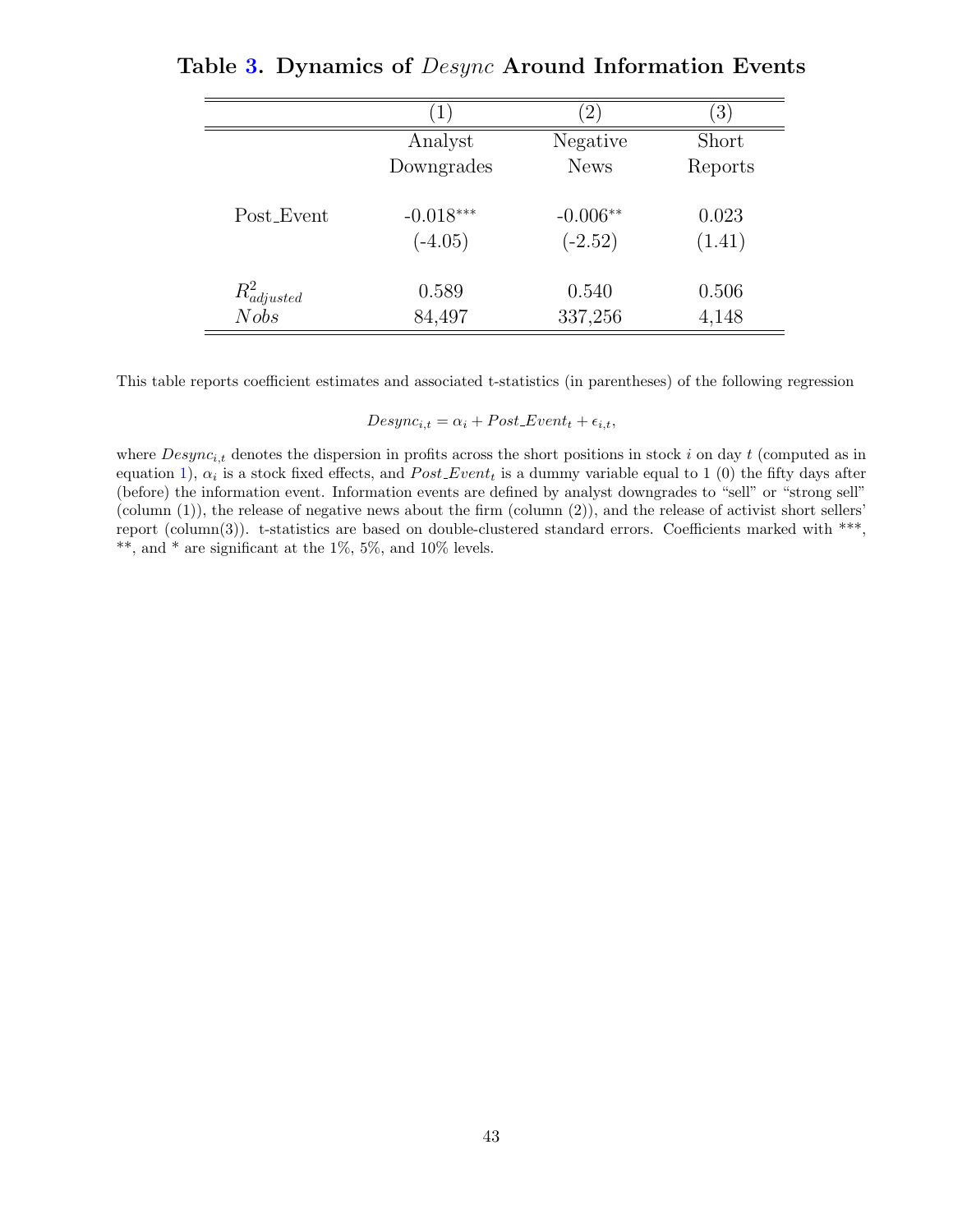<span id="page-44-0"></span>

|                |                                  |                                                  | <b>Equal-Weighted Portfolios</b>    |                                    |                          |            |  |  |  |
|----------------|----------------------------------|--------------------------------------------------|-------------------------------------|------------------------------------|--------------------------|------------|--|--|--|
|                |                                  |                                                  |                                     |                                    |                          |            |  |  |  |
|                |                                  |                                                  | A.1: Single Sort                    |                                    |                          |            |  |  |  |
|                | Q1                               | $\overline{Q2}$                                  | Q3                                  | Q4                                 | Q5                       | $Q5-Q1$    |  |  |  |
| Desync         | $0.17***$                        | 0.07                                             | $-0.02$                             | $-0.15***$                         | $-0.46***$               | $-0.63***$ |  |  |  |
|                | (2.82)                           | $(-1.63)$                                        | $(-0.55)$                           | $(-2.84)$                          | $(-4.27)$                | $(-5.41)$  |  |  |  |
|                |                                  |                                                  |                                     |                                    |                          |            |  |  |  |
|                |                                  |                                                  | Panel A.2: Conditional Double Sorts |                                    |                          |            |  |  |  |
|                | $\overline{Q5-Q1}$<br>$-1.33***$ | $\overline{Q10}$ - $\overline{Q6}$<br>$-0.63***$ | $\overline{Q15-Q11}$<br>$-0.35***$  | $\overline{Q20-Q16}$<br>$-0.61***$ | $Q25-Q21$<br>$-0.48***$  |            |  |  |  |
| Size           |                                  |                                                  |                                     |                                    |                          |            |  |  |  |
|                | $(-6.13)$                        | $(-3.89)$                                        | $(-2.78)$                           | $(-4.89)$                          | $(-4.88)$                |            |  |  |  |
| Market To Book | $-1.26***$                       | $-0.53***$                                       | $-0.62***$                          | $-0.19$                            | $-0.49*$                 |            |  |  |  |
|                | $(-5.45)$                        | $(-3.88)$                                        | $(-5.47)$                           | $(-1.56)$                          | $(-1.90)$                |            |  |  |  |
| $Ret_{6M}$     | $-1.04***$                       | $-0.41***$                                       | $-0.50***$                          | $-0.45***$                         | $-0.29*$                 |            |  |  |  |
|                | $(-6.05)$                        | $(-2.68)$                                        | $(-4.61)$                           | $(-4.56)$                          | $(-1.84)$                |            |  |  |  |
| Short Interest | $-0.32***$                       | $-0.08$                                          | $-0.10$                             | $-0.46***$                         | $-0.46**$                |            |  |  |  |
|                | $(-2.61)$<br>$-0.52***$          | $(-0.60)$<br>$-0.34***$                          | $(-0.69)$<br>$-0.30**$              | $(-2.80)$<br>$-0.65***$            | $(-2.30)$<br>$-1.32***$  |            |  |  |  |
| Bid-Ask        |                                  |                                                  |                                     |                                    |                          |            |  |  |  |
|                | $(-5.35)$                        | $(-3.19)$                                        | $(-2.34)$                           | $(-3.76)$                          | $(-6.45)$                |            |  |  |  |
| Turnover       | $-0.44**$                        | $-0.50***$                                       | $-0.19$                             | $-0.40***$                         | $-0.97***$               |            |  |  |  |
|                | $(-2.52)$                        | $(-4.28)$                                        | $(-1.41)$                           | $(-2.90)$                          | $(-5.74)$                |            |  |  |  |
|                |                                  |                                                  |                                     |                                    |                          |            |  |  |  |
|                |                                  |                                                  | Value-Weighted Portfolios           |                                    |                          |            |  |  |  |
|                |                                  |                                                  |                                     |                                    |                          |            |  |  |  |
|                |                                  |                                                  | <b>B.1: Single Sort</b>             |                                    |                          |            |  |  |  |
|                | $\overline{Q1}$                  | $\overline{Q2}$                                  | Q3                                  | Q4                                 | $\overline{\mathrm{Q5}}$ | Q5-Q1      |  |  |  |
| Desync         | $0.09**$                         | $-0.06*$                                         | $-0.21***$                          | $-0.29***$                         | $-0.27**$                | $-0.36***$ |  |  |  |
|                | (2.24)                           | $(-1.91)$                                        | $(-4.53)$                           | $(-4.08)$                          | $(-2.53)$                | $(-2.97)$  |  |  |  |
|                |                                  |                                                  |                                     |                                    |                          |            |  |  |  |
|                |                                  |                                                  | Panel B.2: Conditional Double Sorts |                                    |                          |            |  |  |  |
|                | $Q5-Q1$                          | $\rm Q10\text{-}Q6$                              | $\overline{Q15-Q11}$                | $Q20-Q16$                          | $Q25-Q21$                |            |  |  |  |
| Size           | $-1.09***$                       | $-0.48***$                                       | $-0.33***$                          | $-0.61***$                         | $-0.37***$               |            |  |  |  |
|                | $(-5.11)$                        | $(-2.98)$                                        | $(-2.73)$                           | $(-4.61)$                          | $(-2.98)$                |            |  |  |  |
| Market To Book | $-0.74***$                       | $-0.74***$                                       | $-0.45***$                          | $-0.18$                            | $-0.38$                  |            |  |  |  |
|                | $(-3.24)$                        | $(-4.65)$                                        | $(-3.17)$                           | $(-1.21)$                          | $(-1.64)$                |            |  |  |  |
| $Ret_{6M}$     | $-0.86***$                       | $-0.64***$                                       | $-0.52***$                          | $-0.24*$                           | $-0.12$                  |            |  |  |  |
|                | $(-4.00)$                        | $(-3.94)$                                        | $(-4.44)$                           | $(-1.65)$                          | $(-0.57)$                |            |  |  |  |
| Short Interest | $-0.21$                          | $-0.41**$                                        | $-0.32**$                           | $-0.40**$                          | $-0.39$                  |            |  |  |  |
|                | $(-1.44)$                        | $(-2.48)$                                        | $(-2.10)$                           | $(-2.02)$                          | $(-1.63)$                |            |  |  |  |
| Bid-Ask        | $-0.36***$                       | $-0.27*$                                         | $-0.20$                             | $-0.81***$                         | $-0.67**$                |            |  |  |  |
|                | $(-2.95)$                        | $(-1.90)$                                        | $(-1.39)$                           | $(-3.75)$                          | $(-2.43)$                |            |  |  |  |
| Turnover       | $-0.42**$                        | $-0.26$                                          | $-0.29**$                           | $-0.25$                            | $-0.60***$               |            |  |  |  |
|                | $(-2.38)$                        | $(-1.51)$                                        | $(-2.20)$                           | $(-1.61)$                          | $(-2.92)$                |            |  |  |  |

# Table [4.](#page-44-0) Calendar Portfolios

This table presents monthly Fama-French-Carhart four-factor alphas (in percent) for equal-weighted (Panel A) and value-weighted portfolios (Panel B). Portfolios are rebalanced daily, and are held for 21 days. Results in Panels A.1 and B.1 refer to portfolios formed by sorting into quintiles using the level of Desync; the last column in these panels  $(Q5-Q1)$  shows returns to a portfolio long (short) in the stocks in the highest (lowest) quintile. Results in Panel A.2 and B.2 refer to portfolios formed by first sorting by the level of one of the variables in the first column into quintiles, then sorting Desync into sub-quintiles. Each column shows returns to a long-short portfolio where firms with Desync in the highest (lowest) sub-quintile are assigned to the long (short) portfolio. Desync is the dispersion in profits across the short positions (computed as in equation [1\)](#page-10-0); Size is the market capitalization; Market to Book is the market-to-book ratio;  $Return_{6M}$  is the stock return cumulated over the previous six months; Short Interest is the total quantity of shares loaned out as a percentage of shares outstanding;  $Bid-Ask$  is the average bid-ask spread over the previous month; and Turnover is the average turnover over the previous month. The reported alphas are the intercept from regressing portfolio returns in excess of the riskfree rate on the excess market return (MKT), size (SMB), book-to-market (HML), and momentum (MOM) factors. t-statistics are based on adjusted standard errors using [Newey and West](#page-36-12) [\(1987\)](#page-36-12) methodology to correct for autocorrelation, with a number of lags equal to the length of the holding period. Coefficients marked with \*\*\*, \*\*, and \* are significant at the  $1\%$ ,  $5\%$ , and  $10\%$  levels.

 $=$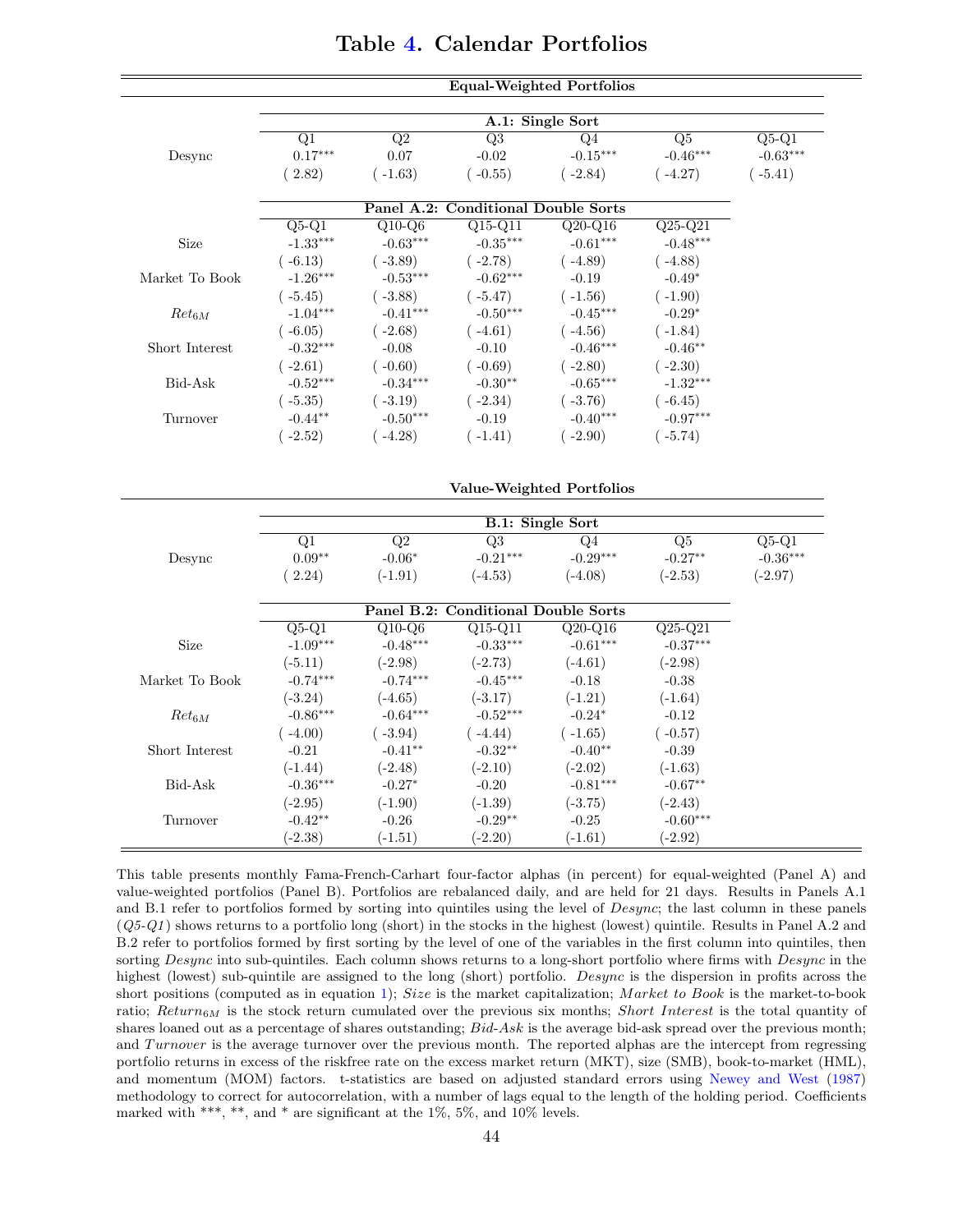<span id="page-45-0"></span>

|                | (1)         | $\left( 2\right)$ | (3)          |  |
|----------------|-------------|-------------------|--------------|--|
| Desync         | $-0.659***$ | $-0.530***$       | $-0.739***$  |  |
|                | $(-4.021)$  | $(-3.288)$        | $(-4.910)$   |  |
| Short Interest | $-5.360***$ | $-3.902***$       | $-1.178$     |  |
|                | $(-4.718)$  | $(-3.841)$        | $(-1.085)$   |  |
| Market To Book | $-0.065$    | 0.012             | 0.087        |  |
|                | $(-0.645)$  | (0.126)           | (0.920)      |  |
| Size           | $-0.079*$   | $-0.168***$       | $-0.153***$  |  |
|                | $(-1.950)$  | $(-4.810)$        | $(-4.416)$   |  |
| $Ret_{1M}$     | $-0.248$    | $-0.040$          | $-0.102$     |  |
|                | $(-0.349)$  | $(-0.058)$        | $(-0.152)$   |  |
| $Ret_{6M}$     | $0.963***$  | $0.696***$        | $0.625***$   |  |
|                | (3.580)     | (2.692)           | (2.464)      |  |
| Bid-Ask        |             | $-74.272***$      | $-13.190$    |  |
|                |             | $(-3.344)$        | $(-0.636)$   |  |
| Idio Vol       |             | $-21.376***$      | $-14.316***$ |  |
|                |             | $(-3.679)$        | $(-2.769)$   |  |
| Turnover       |             | $-16.141$         | $-22.637**$  |  |
|                |             | $(-1.588)$        | $(-1.982)$   |  |
| Supply         |             |                   | 0.876        |  |
|                |             |                   | (1.495)      |  |
| Fee            |             |                   | $-9.434***$  |  |
|                |             |                   | $(-5.737)$   |  |
| Var Fee        |             |                   | $-33.075*$   |  |
|                |             |                   | $-1.756)$    |  |
| $Average-R^2$  | 0.02        | 0.03              | 0.04         |  |
| <b>Nobs</b>    | 4,915,663   | 4,915,663         | 4,759,986    |  |

Table [5.](#page-45-0) Desync and Future Returns: Fama-MacBeth Regressions

This table reports Fama and MacBeth (1973) estimates and associated t-statistics (in parentheses) from the following daily regressions

 $ar_{i,t+21} = \alpha + \beta \times Desync_{i.t} + \theta' \mathbf{x_{i,t}} + \epsilon_{i,t+21},$ 

where  $ar_{i,t+21}$  is the factor-adjusted (abnormal) future return of stock i cumulated over 21 days,  $Desync_{i,t}$  denotes the dispersion in profits across the short positions in stock i on day t (computed as in equation [1\)](#page-10-0), and  $x_{i,t}$  is a vector of control variables. Abnormal returns are calculated as the difference between the raw and the Fama-French-Carhart four-factor model-implied returns for the corresponding period. Model-implied returns are equal to the riskfree rate plus the sum of the products of the estimated betas from the previous quarter and the current value of the factors. Our set of controls includes: Short Interest, the short interest in stock i at time t; Market to Book, the (log) market-to-book ratio; Size, the (log) market value of equity;  $Ret_{1M}$ , the stock returns cumulated over the previous month;  $Ret_{6M}$ , the stock return cumulated over the previous six months excluding the first month; Bid-Ask, the average bid-ask spread over the previous month; Idio Vol, the idiosyncratic volatility over the previous month; Turnover, the average turnover over the previous month; Supply, the active quantity of shares available to be borrowed expressed as a percentage of shares outstanding; Fee, the borrowing fee; and  $Var$  Fee, the variance of the borrowing fees. We report the time-series mean of the parameter estimates and t-statistics based on adjusted standard errors using [Newey and West](#page-36-12) [\(1987\)](#page-36-12) methodology to correct for autocorrelation, with a number of lags equal to the length of the holding period. Coefficients marked with \*\*\*, \*\*, and \* are significant at the  $1\%$ , 5%, and  $10\%$  levels.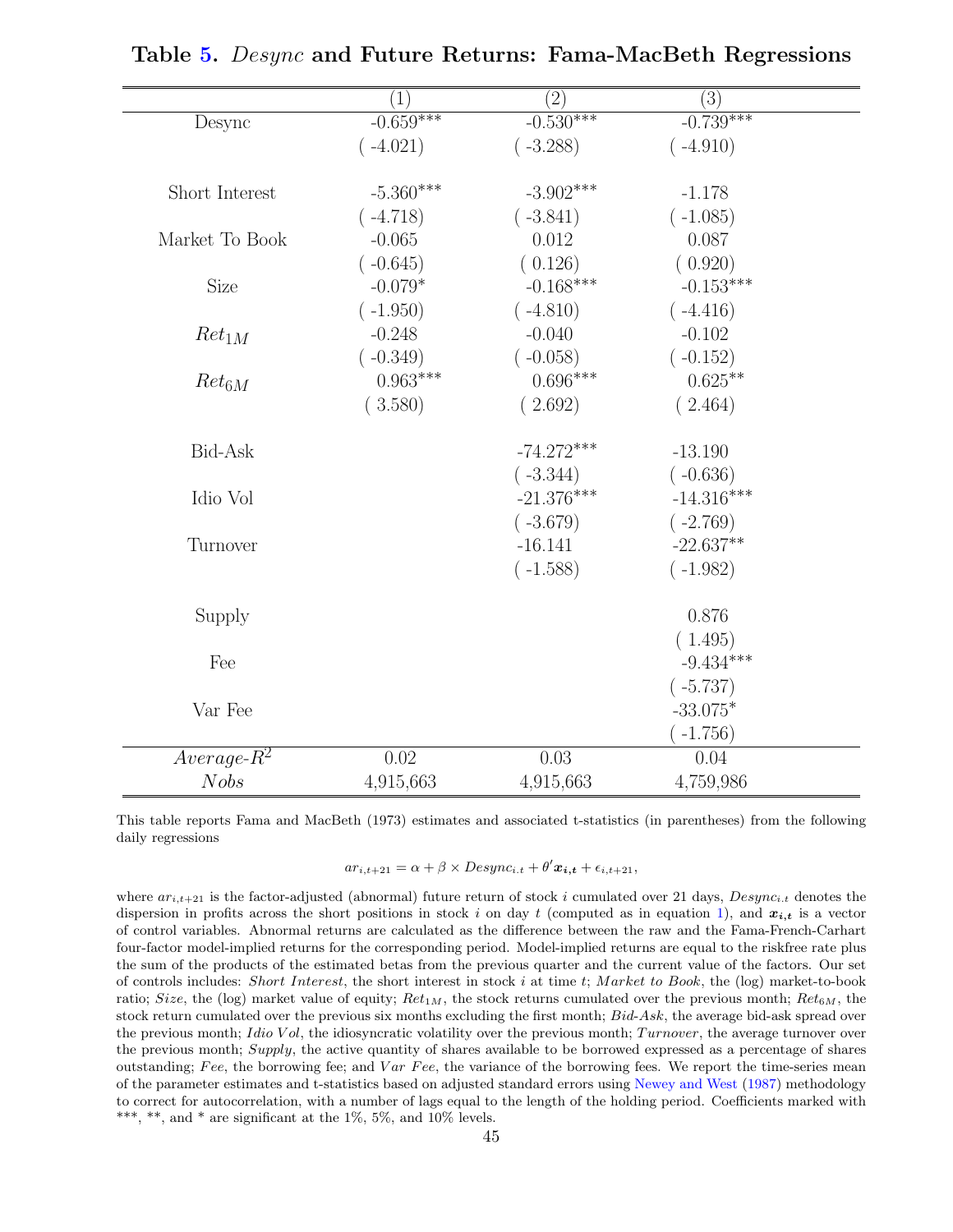<span id="page-46-0"></span>

|                | $\left( 1\right)$ | $\rm(2)$       |
|----------------|-------------------|----------------|
| Desync         | $2.228***$        | $1.087***$     |
|                | (16.22)           | (7.91)         |
|                | [0.48]            | [0.21]         |
| Short Interest |                   | $-0.205$       |
|                |                   | $(-0.32)$      |
| Market-to-Book |                   | $-0.108***$    |
|                |                   | $(-4.19)$      |
| Size           |                   | $-0.224***$    |
|                |                   | $(-9.89)$      |
| $Ret_{1M}$     |                   | $0.096^{\ast}$ |
|                |                   | (1.81)         |
| $Ret_{6M}$     |                   | $-0.813***$    |
|                |                   | $(-14.45)$     |
| Bid-Ask        |                   | $-98.382***$   |
|                |                   | $(-5.44)$      |
| Idio Vol       |                   | $21.025***$    |
|                |                   | (12.91)        |
| Turnover       |                   | $18.378***$    |
|                |                   | (4.82)         |
| Supply         |                   | $-3.850***$    |
|                |                   | $(-11.18)$     |
| Fee            |                   | 0.587          |
|                |                   | (0.56)         |
| Var Fee        |                   | 15.544         |
|                |                   | (1.10)         |
| Pseudo $R^2$   | 0.02              | 0.09           |
| <b>Nobs</b>    | 163,416           | 146,244        |

Table [6.](#page-46-0) Desync and Relative Mispricing

This table reports coefficient estimates and associated t-statistics (in parentheses) from the following Logit regression

$$
Pr(y_{i,m} = 1 | \bm{x}_{i,m-1}) = \frac{\exp(\bm{x}_{i,m-1}'\bm{\beta})}{1 + \exp(\bm{x}_{i,m-1}'\bm{\beta})},
$$

where  $y_{i,m}$  is a binary variable equal to 1 if stock i rises to the top tercile of the MISP (the mispricing score proposed by [Stambaugh, Yu, and Yuan,](#page-37-0) [2015\)](#page-37-0) distribution in month m. The vector of covariates  $x$  includes: Desync, the dispersion in profits across the short positions (computed as in equation [1\)](#page-10-0); Short Interest, the short interest in the stock; Market to Book, the (log) market-to-book ratio; Size, the (log) market value of equity;  $Ret_{1M}$ , the stock returns cumulated over a month;  $Ret_{6M}$ , the stock return cumulated over six months excluding the first month;  $Bid - Ask$ , the average bid-ask spread over the previous month; Idio Vol, the idiosyncratic volatility over the previous month; Turnover, the average turnover over the previous month; Supply, the active quantity of shares available to be borrowed expressed as a percentage of shares outstanding; Fee, the borrowing fee; and Var Fee, the variance of the borrowing fees. The mean marginal effect for  $Desync$ is reported in squared brackets. Coefficients marked with \*\*\*, \*\*, and \* are significant at the 1%, 5%, and 10% levels.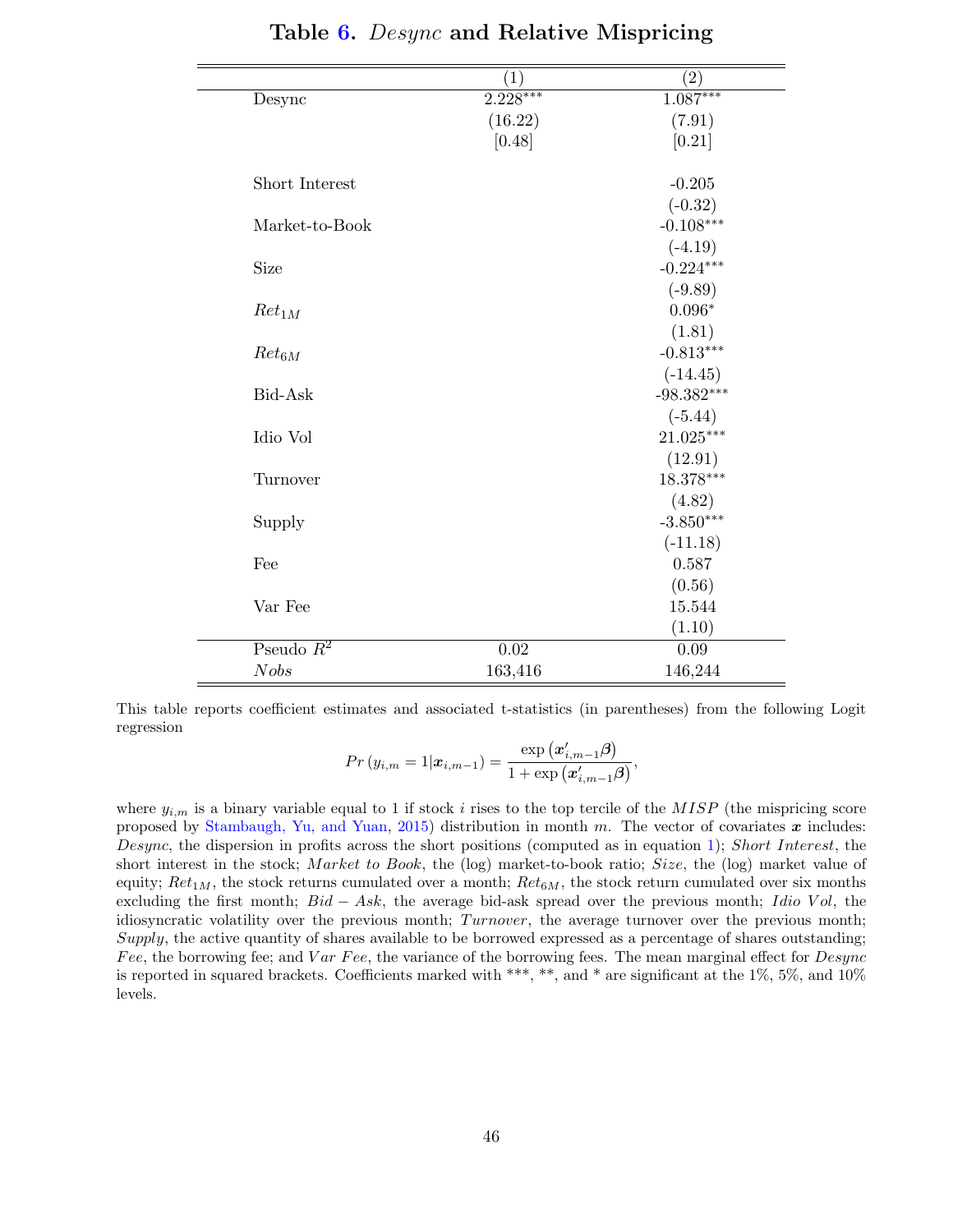<span id="page-47-0"></span>

|                  |            |            | Panel A: Equal-Weighted Portfolios |            |            |
|------------------|------------|------------|------------------------------------|------------|------------|
|                  | $Q5-Q1$    | $Q10-Q6$   | $\overline{Q15-Q11}$               | $Q20-Q16$  | $Q25-Q21$  |
| Supply           | $-1.35***$ | $-0.70***$ | $-0.28***$                         | $-0.34***$ | $-0.26***$ |
|                  | $-6.65)$   | $-3.97)$   | $(-2.45)$                          | $-2.90)$   | $-2.51)$   |
| Fee              | $-0.38***$ | $-0.14$    | $-0.37***$                         | $-0.24$    | $-0.96***$ |
|                  | $-4.82)$   | $-0.70)$   | $(-3.70)$                          | $(-1.21)$  | $-4.55)$   |
| Var Fee          | $-0.54***$ | $-0.41***$ | $-0.32***$                         | $-0.54***$ | $-0.99***$ |
|                  | $-5.42)$   | $(-3.78)$  | $(-3.10)$                          | $(-3.19)$  | $-4.94)$   |
| Idio Vol         | $-0.20**$  | $-0.30***$ | $-0.12$                            | $-0.09$    | $-0.70***$ |
|                  | $-2.54)$   | $-3.44)$   | $(-1.08)$                          | $(-0.70)$  | $-3.18)$   |
| Sentiment (BW)   | $-0.15*$   | $-0.43***$ | $-0.72***$                         | $-0.18$    | $-0.29**$  |
|                  | $(-1.70)$  | $-2.99$    | $(-6.21)$                          | $(-1.38)$  | $-2.18)$   |
| Sentiment (JLMZ) | $-0.42***$ | $-0.25***$ | $-0.88***$                         | $-0.73***$ | $-0.91***$ |
|                  | $-4.18)$   | $-2.18)$   | $-7.44)$                           | $-5.87)$   | $-7.87)$   |

Table [7.](#page-47-0) Desync and Alternative Overpricing Drivers

|                  |            |            | Panel B: Value-Weighted Portfolios |           |            |
|------------------|------------|------------|------------------------------------|-----------|------------|
|                  | $Q5-Q1$    | $Q10-Q6$   | $Q15-Q11$                          | $Q20-Q16$ | $Q25-Q21$  |
| Supply           | $-1.10***$ | $-0.44**$  | $-0.31*$                           | $-0.11$   | $-0.45***$ |
|                  | $(-4.60)$  | $(-2.07)$  | $(-1.65)$                          | $(-0.81)$ | $-3.34)$   |
| Fee              | $-0.29**$  | $-0.01$    | $-0.27*$                           | 0.04      | $-0.89***$ |
|                  | $(-2.38)$  | $(-0.03)$  | $(-1.79)$                          | (0.17)    | $-4.30)$   |
| Var Fee          | $-0.40***$ | $-0.36***$ | $-0.09$                            | $-0.20$   | $-0.85***$ |
|                  | $(-2.63)$  | $(-2.61)$  | $(-0.6)$                           | $(-1.17)$ | $-4.24)$   |
| Idio Vol         | $-0.21**$  | $-0.21*$   | $-0.08$                            | 0.04      | $-0.52*$   |
|                  | $(-2.16)$  | $(-1.74)$  | $(-0.49)$                          | (0.26)    | $-1.85)$   |
| Sentiment (BW)   | $-0.62***$ | $-0.53***$ | $-1.1***$                          | $-0.15$   | $-0.61***$ |
|                  | $(-4.87)$  | $-4.91)$   | $(-7.72)$                          | $(-1.27)$ | $-5.97)$   |
| Sentiment (JLMZ) | 0.13       | $-0.41***$ | $-0.97***$                         | $-0.26*$  | $-0.39***$ |
|                  | 1.35)      | $-3.40)$   | $-6.72)$                           | $-1.84)$  | $-2.64)$   |

This table presents monthly Fama-French-Carhart four-factor alphas (in percent) for equal-weighted (Panel A) and value-weighted (Panel B) portfolios. Portfolios are rebalanced daily, and are held for 21 days. Results refer to portfolios formed by first sorting on the level of one of the variables in the first column into quintiles, then sorting Desync into sub-quintiles. Each column shows returns to a long-short portfolio where firms with Desync in the highest (lowest) sub-quintile are assigned to the long (short) portfolio. Supply is the active quantity of shares available to be borrowed expressed as a percentage of shares outstanding;  $\text{Fe}$  is the borrowing fee;  $Var$  Fee is the variance of the borrowing fees over the previous month; Idio Vol is the idiosyncratic volatility over the previous month; Sentiment (BW) is the sentiment measure from [Baker and Wurgler](#page-32-8) [\(2006\)](#page-32-8); and Sentiment (JLMZ) is the sentiment measure from [Jiang et al.](#page-35-11) [\(2019\)](#page-35-11). The reported alphas are the intercept from regressing portfolio returns in excess of the riskfree rate on the excess market return (MKT), size (SMB), book-to-market (HML), and momentum (MOM) factors. t-statistics are based on adjusted standard errors using [Newey and West](#page-36-12) [\(1987\)](#page-36-12) methodology to correct for autocorrelation, with a number of lags equal to the length of the holding period. Coefficients marked with \*\*\*, \*\*, and \* are significant at the 1%, 5%, and 10% levels.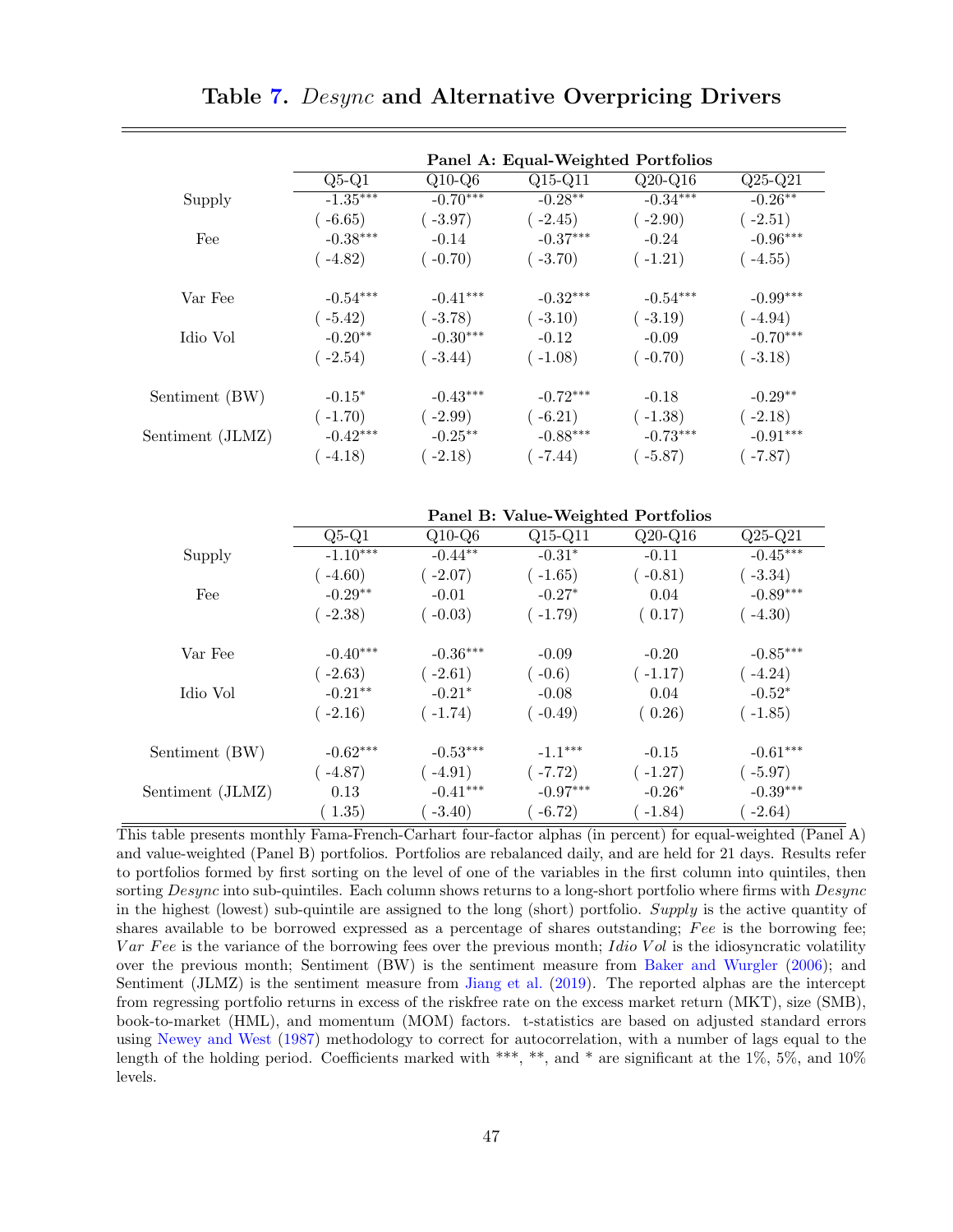<span id="page-48-0"></span>

|                  | $ 1\rangle$ | $\left( 2\right)$ | $\left( 3\right)$ |
|------------------|-------------|-------------------|-------------------|
| Desync           | $3.349**$   | $2.889**$         | $3.711***$        |
|                  | (2.25)      | (2.00)            | (2.48)            |
| $\mathbf R$      |             | $0.771***$        | $0.777***$        |
|                  |             | (12.50)           | (12.53)           |
| Fee              |             | $-0.052$          | 3.351             |
|                  |             | $(-0.00)$         | (0.36)            |
| Short Interest   |             | $-0.271$          | 2.494             |
|                  |             | $(-0.04)$         | (0.43)            |
| Bid-Ask          |             |                   | $-116.206$        |
|                  |             |                   | $(-0.45)$         |
| <b>Size</b>      |             |                   | $4.764***$        |
|                  |             |                   | (6.52)            |
| Market to Book   |             |                   | $-0.449*$         |
|                  |             |                   | $(-1.94)$         |
| $R^2_{adjusted}$ | 0.135       | 0.215             | 0.235             |
| <b>Nobs</b>      | 3,862       | 3,822             | 3,722             |

Table [8.](#page-48-0) Desync and Delay in Overpricing Correction

This table presents coefficient estimates and associated t-statistics (in parentheses) from the following regression:

 $Delay_{i,t} = \alpha_i + \tau_t + \beta \times Desync_{i.t} + \gamma' \mathbf{x_{i,t}} + \epsilon_{i,t},$ 

where Desync is the dispersion in profits across the short positions (computed as in equation [1\)](#page-10-0);  $\alpha_i$  and  $\tau_t$  are firm and time fixed-effects, and  $x_{i,t}$  is a vector of controls. The controls include R, the mispricing score; Fee, borrowing fee (in  $\%$  per annum); Short Interest, the total quantity of shares loaned out as a percentage of shares outstanding; Bid-Ask, the average bid-ask spread; Size the (log) market value of equity; and Market to Book, the (log) market-to-book ratio.  $Delay_{i,t}$  is constructed in two steps. For each stock i, we first identify the overpricing events, i.e. the months  $(t)$  when the mispricing score [\(Stambaugh, Yu, and Yuan,](#page-37-0) [2015\)](#page-37-0) rises to the top tercile of the distribution. We then compute the length of the events as the number of months before the score drops below the top tercile. t-statistics are based on clustered standard errors. Coefficients marked with \*\*\*, \*\*, and \* are significant at the  $1\%$ ,  $5\%$ , and  $10\%$  levels.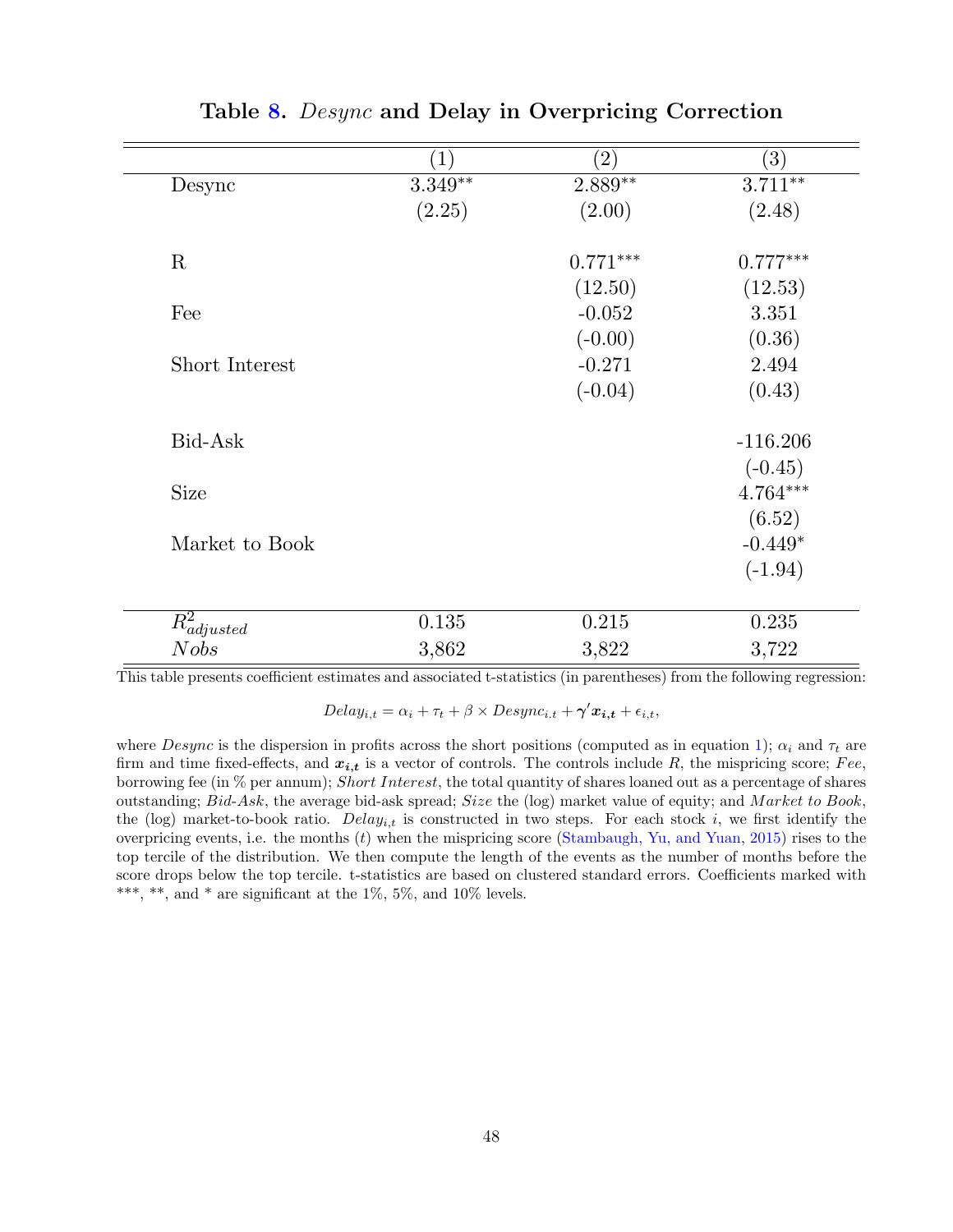<span id="page-49-0"></span>

|                           | $\overline{(1)}$ | $\overline{(2)}$        | $\overline{(3)}$ | $\overline{(4)}$ | $\overline{(5)}$ | $\overline{(6)}$ |
|---------------------------|------------------|-------------------------|------------------|------------------|------------------|------------------|
|                           | $14.385***$      | $9.375***$              | $8.882**$        | $9.617**$        | $7.790**$        | $8.630**$        |
| Desync                    |                  |                         |                  |                  |                  |                  |
|                           | (3.78)           | (2.54)                  | (2.35)           | (2.43)           | (2.03)           | (2.12)           |
| $\mathbf R$               |                  | $1.221***$              | $1.797***$       | $2.077***$       | $1.941***$       | $2.114***$       |
|                           |                  |                         |                  |                  |                  |                  |
|                           |                  | (2.87)                  | (3.53)           | (3.73)           | (3.84)           | (3.79)           |
| Fee                       |                  | 29.209***               | $26.653**$       | $30.528***$      | $27.543**$       | $30.355***$      |
|                           |                  | (2.81)                  | (2.49)           | (2.80)           | (2.54)           | (2.75)           |
| Short Interest            |                  | $43.356^{\ast\ast\ast}$ | 43.697***        | $46.046***$      | $52.438***$      | 52.206***        |
|                           |                  | (3.52)                  | (3.53)           | (3.67)           | (3.77)           | (3.73)           |
| <b>Stock Bid-Ask</b>      |                  |                         | 9.059            | 9.857            | 12.822*          | 12.718*          |
|                           |                  |                         | (1.42)           | (1.52)           | (1.82)           | (1.78)           |
|                           |                  |                         | $-0.245**$       | $-0.357***$      | $-0.213*$        | $-0.292**$       |
| Option Bid-Ask            |                  |                         |                  |                  |                  |                  |
|                           |                  |                         | $(-2.20)$        | $(-3.18)$        | $(-1.93)$        | $(-2.56)$        |
| Option Maturity           |                  |                         | $-0.017$         | $-0.024$         | $-0.019$         | $-0.023$         |
|                           |                  |                         | $(-0.77)$        | $(-1.03)$        | $(-0.85)$        | $(-0.98)$        |
| <b>Option Moneyness</b>   |                  |                         |                  | $-0.071$         |                  | $-0.086$         |
|                           |                  |                         |                  | $(-0.47)$        |                  | $(-0.56)$        |
| Option Open Interest      |                  |                         |                  | $-1.251$         |                  | $-1.003$         |
|                           |                  |                         |                  | $(-0.87)$        |                  | $(-0.71)$        |
| Option Volume             |                  |                         |                  | 1.515            |                  | 1.528            |
|                           |                  |                         |                  | (0.82)           |                  | (0.83)           |
|                           |                  |                         |                  | $-14.990**$      |                  | $-10.498$        |
| Option Implied Volatility |                  |                         |                  |                  |                  |                  |
|                           |                  |                         |                  | $(-2.51)$        |                  | $(-1.56)$        |
| Market to Book            |                  |                         |                  |                  | 0.027            | $-0.077$         |
|                           |                  |                         |                  |                  | (0.01)           | $(-0.03)$        |
| Size                      |                  |                         |                  |                  | $4.898**$        | $4.194*$         |
|                           |                  |                         |                  |                  | (2.36)           | (1.79)           |
| $R_{adjusted}^2$          | 0.057            | 0.104                   | $0.105\,$        | 0.106            | 0.108            | 0.108            |
|                           | 4,098            | 4,032                   |                  |                  |                  |                  |
| <b>Nobs</b>               |                  |                         | 4,025            | 3,981            | 4,025            | 3,981            |

|  |  |  |  |  |  | Table 9. Desync and Duration of Put-Call Disparities |
|--|--|--|--|--|--|------------------------------------------------------|
|--|--|--|--|--|--|------------------------------------------------------|

This table presents coefficient estimates and associated t-statistics (in parentheses) from the following regression:

 $Delay_{i,t} = \alpha_i + \tau_t + \beta \times Desync_{i,t} + \gamma' x_{i,t} + \epsilon_{i,t},$ 

where  $Delay_{i,t}$  is the number of days the price of stock i is above the upper-bound implied by the put-call parity, Desync is the dispersion in profits across the short positions (computed as in equation [1\)](#page-10-0);  $\alpha_i$  and  $\tau_t$ are firm and time fixed-effects, and  $x_{i,t}$  is a vector of controls. The controls include R, the log of the ratio between the closing stock price and the stock price derived from the options market using put-call parity;  $Fee$ , borrowing fee (in % per annum); Short Interest, the total quantity of shares loaned out as a percentage of shares outstanding; Stock Bid-Ask, the percentage bid-ask spread; Option Bid-Ask, the percentage bid-ask spread averaged across the call and put options for the stock; Option Maturity, the number of days until maturity; Option Moneyness, the moneyness of the option; Option Volume, the (log) option volume averaged across the stock's calls and puts; *Option Open Interest*, the (log) open interest averaged across the call and put options; Option Implied Volatility, the implied volatility of the call option; Size and Market to Book, computed as in section [5.](#page-16-0) t-statistics are based on clustered standard errors. Coefficients marked with \*\*\*, \*\*, and \* are significant at the 1%, 5%, and 10% levels.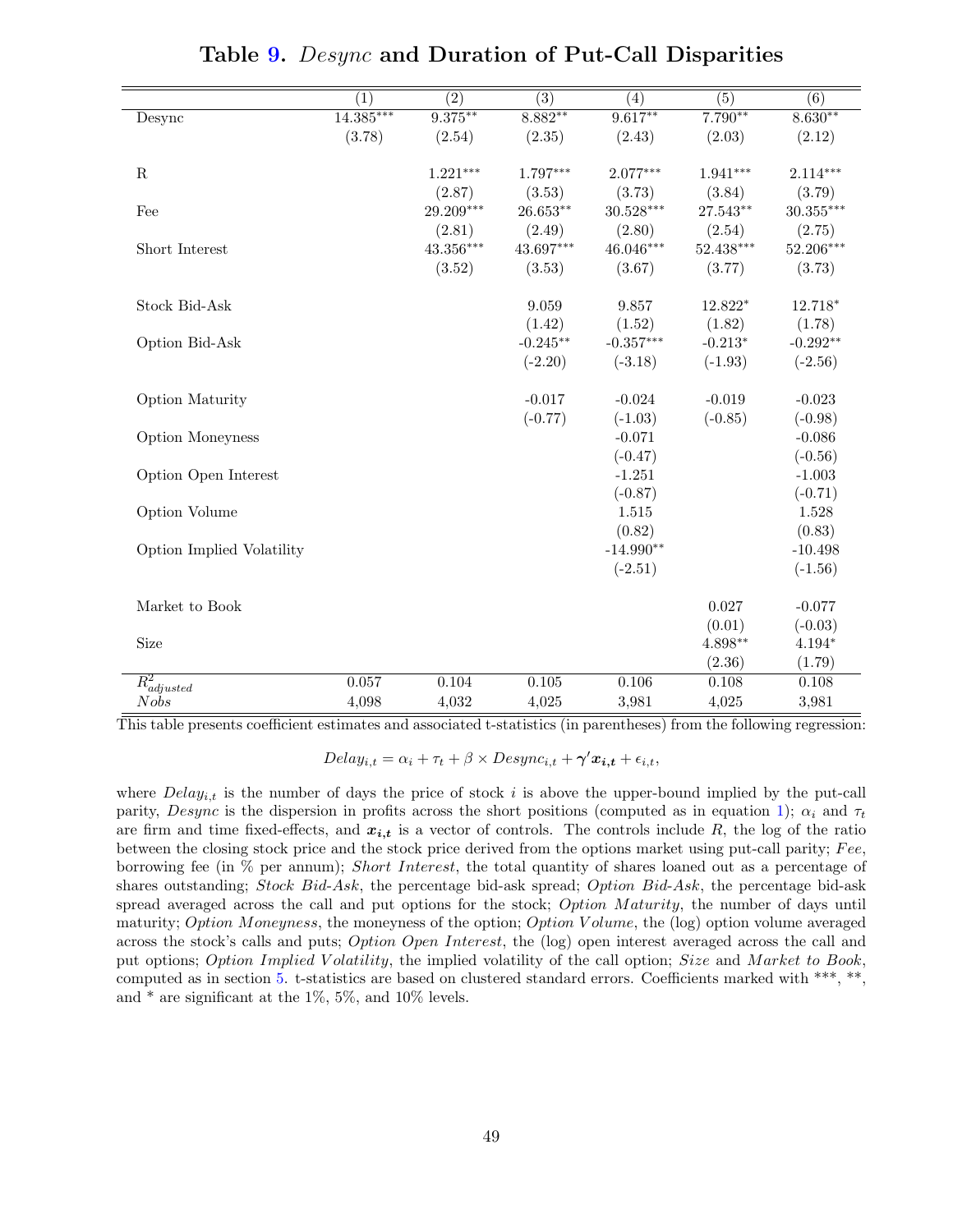|                | Q1                  | Q2               | Q3         | Q <sub>4</sub>                                  | Q5             | $Q5-Q1$         |
|----------------|---------------------|------------------|------------|-------------------------------------------------|----------------|-----------------|
| Desync_SD      | $0.18***$           | 0.04             | $-0.09**$  | $-0.24***$                                      | $-0.28*$       | $-0.46***$      |
|                | (2.93)              | (0.82)           | $(-2.14)$  | $(-2.84)$                                       | $(-1.92)$      | $(-2.78)$       |
|                |                     |                  |            |                                                 |                |                 |
|                |                     |                  |            | Panel A.2: Conditional Double Sorted Portfolios |                |                 |
|                | $Q5-Q1$             | $Q10-Q6$         | $Q15-Q11$  | $Q20-Q16$                                       | $Q25-Q21$      |                 |
| Size           | $-1.43***$          | $-1.24***$       | $-0.78***$ | $-0.52***$                                      | $-0.95***$     |                 |
|                | $(-5.71)$           | $(-7.11)$        | $(-5.36)$  | $(-3.41)$                                       | $(-4.02)$      |                 |
| Market To Book | $-0.42$             | $-0.55***$       | $-0.46***$ | $-0.08$                                         | $-0.15$        |                 |
|                | $(-1.20)$           | $(-2.85)$        | $(-2.61)$  | $(-0.43)$                                       | $(-0.59)$      |                 |
| Short Interest | $-0.91***$          | $-0.72***$       | $-0.87***$ | $-0.54***$                                      | $-0.33*$       |                 |
|                | $(-4.09)$           | $(-2.99)$        | $(-4.19)$  | $(-3.04)$                                       | $(-1.80)$      |                 |
| Bid-Ask        | $-0.77***$          | $-0.42**$        | $-0.30$    | $-0.67***$                                      | $-0.84***$     |                 |
|                | $(-3.50)$           | $(-2.08)$        | $(-1.64)$  | $(-3.44)$                                       | $(-2.66)$      |                 |
| Idio Vol       | $-0.31***$          | $-0.06$          | $-0.06$    | 0.08                                            | $-0.86**$      |                 |
|                | $(-2.59)$           | $(-0.39)$        | $(-0.40)$  | (0.30)                                          | $(-2.54)$      |                 |
|                |                     |                  |            |                                                 |                |                 |
|                | Panel B: Mispricing |                  |            |                                                 | Panel C: Delay |                 |
|                | AdjReturn           | <b>MISP</b>      |            |                                                 | MISP           | P-C Disparity   |
|                | (1)                 | $\overline{(2)}$ |            |                                                 | (1)            | (2)             |
| Desync_SD      | $-0.908*$           | $1.612***$       |            | Desync_SD                                       | 5.398*         | $14.660^{\ast}$ |
|                | $(-1.78)$           | (5.65).          |            |                                                 | (1.84)         | (1.66)          |
| Short Interest | $-1.901*$           | 0.786            |            | $\mathbf R$                                     | $0.847***$     | $2.012***$      |
|                |                     |                  |            |                                                 | (11.46)        | (3.66)          |
|                |                     |                  |            | Fee                                             | 3.086          | $31.628***$     |
|                |                     |                  |            |                                                 | (0.32)         | (2.87)          |
|                |                     |                  |            | Short Interest                                  | 1.263          | $51.044***$     |
|                |                     |                  |            |                                                 | (0.21)         | (4.14)          |
| Controls       | <b>YES</b>          | <b>YES</b>       |            | Controls                                        | <b>YES</b>     | <b>YES</b>      |
| <b>Nobs</b>    | 4,915,663           | 146,244          |            | <b>Nobs</b>                                     | 3,722          | 3,981           |
| $R^2$          | 0.03                | 0.09             |            | $\mathbf{R}^2$                                  | 0.16           | 0.10            |

# Table [10.](#page-50-0) Alternative Desynchronization Measure

<span id="page-50-0"></span> $=$ 

Panels A.1 and A.2 present monthly Fama-French-Carhart four-factor alphas (in percent) for value-weighted portfolios. Portfolios are rebalanced daily, and are held for 21 days. Results in Panel A.1 refer to portfolios formed by sorting into quintiles using the level of  $Desync\_SD$  computed following equation [\(6\)](#page-30-0); the last column in these panels ( $Q5-Q1$ ) shows returns to a portfolio long (short) in the stocks in the highest (lowest) quintile. Results in Panel A.2 refer to portfolios formed by first sorting by the level of one of the variables in the first column into quintiles, then sorting by  $Desync.SD$ into sub-quintiles. Each column shows returns to a long-short portfolio where firms with Desync SD in the highest (lowest) sub-quintile are assigned to the long (short) portfolio. t-statistics are based on adjusted standard error using [Newey and West](#page-36-12) [\(1987\)](#page-36-12) methodology to correct for autocorrelation, with a number of lags equal to the length of the holding period. Column (1) of Panel B reports estimates from the following regression

$$
ar_{i,t+21} = \alpha + \beta \times Desync\_SD_{i,t} + \theta' \mathbf{x_{i,t}} + \epsilon_{i,t+21},
$$

where  $ar_{i,t+21}$  is the factor-adjusted (abnormal) future return of stock i cumulated over 21 days,  $Desync\_SD$  is computed as in equation [\(6\)](#page-30-0), and  $x_{i,t}$  is a vector of control variables (see Table [5\)](#page-45-0). Column (2) of Panel B reports estimates from the following regression

$$
Pr(y_{i,m} = 1 | \boldsymbol{x}_{i,m-1}) = \exp\left(\boldsymbol{x}_{i,m-1}'\boldsymbol{\beta}\right) / (1 + \exp\left(\boldsymbol{x}_{i,m-1}'\boldsymbol{\beta}\right)),
$$

where  $y_{i,m}$  is a binary variable equal to 1 if stock i rises to the top tercile of the MISP distribution in month m. The vector of covariates x includes  $Desync.SD$ , (computed as in equation [6\)](#page-30-0) and the control variables in Table [6.](#page-46-0) Panel C reports estimates from the following regression:

$$
Delay_{i,t} = \alpha_i + \tau_t + \beta \times Desync.SD_{i,t} + \gamma' \mathbf{x_{i,t}} + \epsilon_{i,t},
$$

where  $\alpha_i$  and  $\tau_t$  are firm and time fixed-effects. In column (1) Delay<sub>i,t</sub> is constructed in two steps. For each stock i, we first identify the overpricing events, i.e. the months  $(t)$  when the mispricing score [\(Stambaugh, Yu, and Yuan,](#page-37-0) [2015\)](#page-37-0) exceeds the top tercile of the distribution. We then compute the length of the events as the number of months before the score drops below the top tercile. The vector of controls is the same as Table [8.](#page-48-0) In column (2)  $Delay_{i,t}$  is the number of days the price of stock i is above the upper-bound implied by the put-call parity, and  $x_{i,t}$  is the vector of controls from Table [9.](#page-49-0) Coefficients marked with \*\*\*, \*\*, and \* are significant at the 1%, 5%, and 10% levels.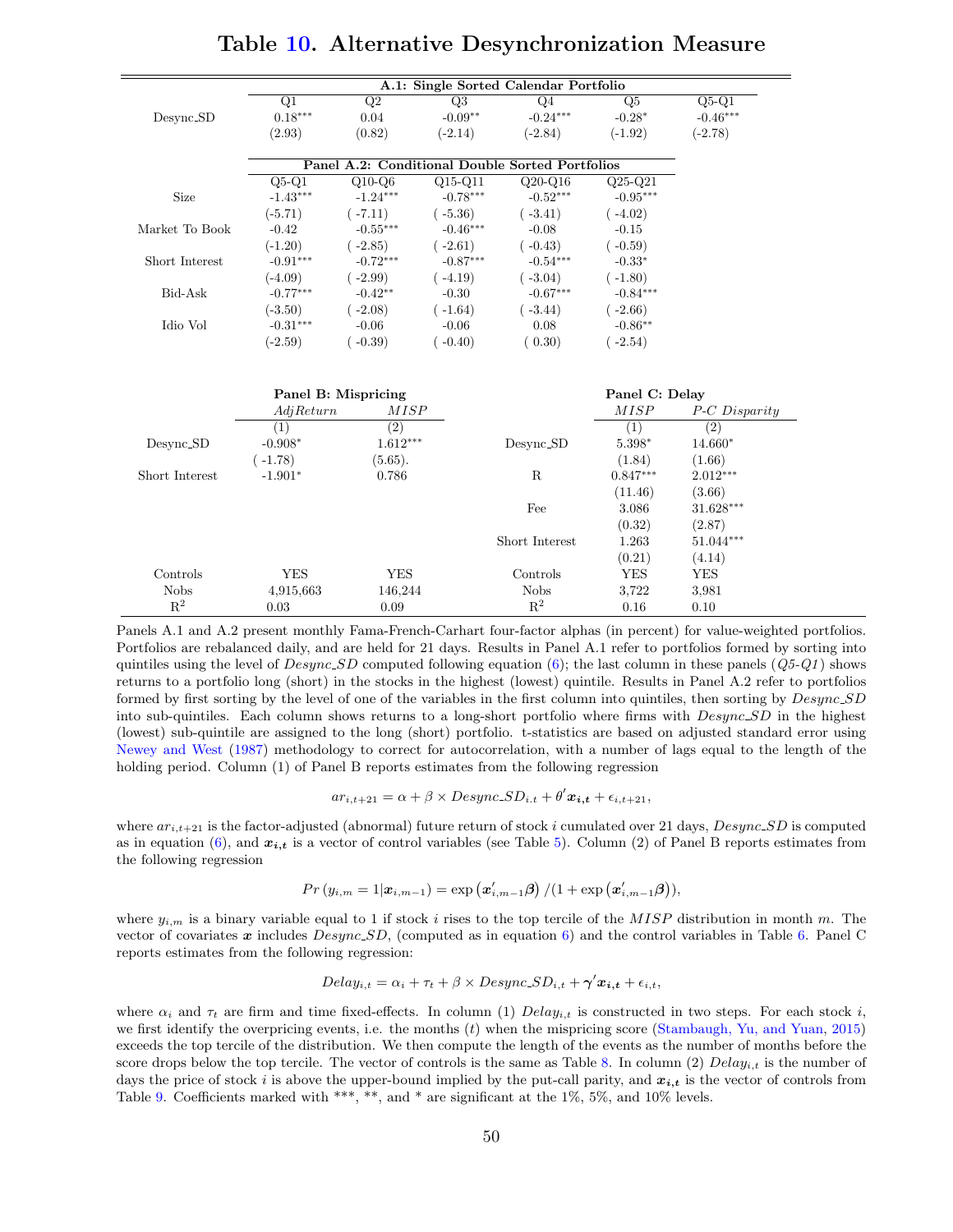<span id="page-51-0"></span>

|                  | (1)            | $\left( 2\right)$         | $^{'}4)$       | $\left(5\right)$         |
|------------------|----------------|---------------------------|----------------|--------------------------|
|                  |                | Panel A: Mispricing Score |                | Panel B: Put-Call Parity |
| Desync           | 1.011          | 0.172                     | 0.001          | 0.018                    |
|                  | (0.64)         | (0.11)                    | (0.01)         | (0.11)                   |
|                  |                |                           |                |                          |
| $\rm R$          | $-0.740***$    | $-0.769***$               | $-0.011$       | $-0.232***$              |
|                  | $(-9.65)$      | $(-10.10)$                | $(-1.22)$      | $(-3.28)$                |
| Fee              | 10.824         | 14.858                    | $-2.579$       | $-0.193$                 |
|                  | (0.66)         | (0.89)                    | $(-0.66)$      | $(-0.06)$                |
| Short Interest   | 4.511          | 4.106                     | 0.330          | $1.210*$                 |
|                  | (0.64)         | (0.59)                    | (0.49)         | (1.79)                   |
|                  |                |                           |                |                          |
| Controls         | N <sub>O</sub> | <b>YES</b>                | N <sub>O</sub> | <b>YES</b>               |
| $R^2_{adjusted}$ | 0.19           | 0.19                      | 0.10           | 0.118                    |
| <b>Nobs</b>      | 3,895          | 3,785                     | 3,477          | 3,262                    |

Table [11.](#page-51-0) *Desync* and Delay in Underpricing Correction

This table presents coefficient estimates and associated t-statistics (in parentheses) from the following regression:

 $Delay_{i,t} = \alpha_i + \tau_t + \beta \times Desync_{i,t} + \gamma' x_{i,t} + \epsilon_{i,t},$ 

where Desync is the dispersion in profits across the short positions (computed as in equation [1\)](#page-10-0);  $\alpha_i$  and  $\tau_t$  are firm and time fixed-effects, and  $x_{i,t}$  is a vector of controls. In Panel A, Delay is the number of consecutive months the mispricing score [\(Stambaugh, Yu, and Yuan,](#page-37-0) [2015\)](#page-37-0) falls below the bottom tercile of the distribution, and R is the mispricing score in the month of the underpricing event. In Panel B,  $Delay$  is the number of days the price of stock  $i$  is below the lower-bound implied by the put-call parity, and  $R$  is the log of the ratio between the closing stock price and the stock price derived from put-call parity in the options market. In both panels, the controls include: Fee, borrowing fee (in  $%$  per annum); Short Interest, the total quantity of shares loaned out as a percentage of shares outstanding; Stock Bid-Ask, the percentage bid-ask spread; Size; and Market to Book. In Panel B, we also include: Option  $Bid-Ask$ , the percentage bid-ask spread averaged across the call and put options for the stock; *Option V olume*, the (log) option volume averaged across the stock's calls and puts; Option Maturity, the number of days until maturity; Option Moneyness, the moneyness of the option; Option Open Interest, the (log) open interest averaged across the call and put options; and Option Implied V olatility, the implied volatility of the call option. t-statistics are based on clustered standard errors. Coefficients marked with \*\*\*, \*\*, and \* are significant at the 1%, 5%, and 10% levels.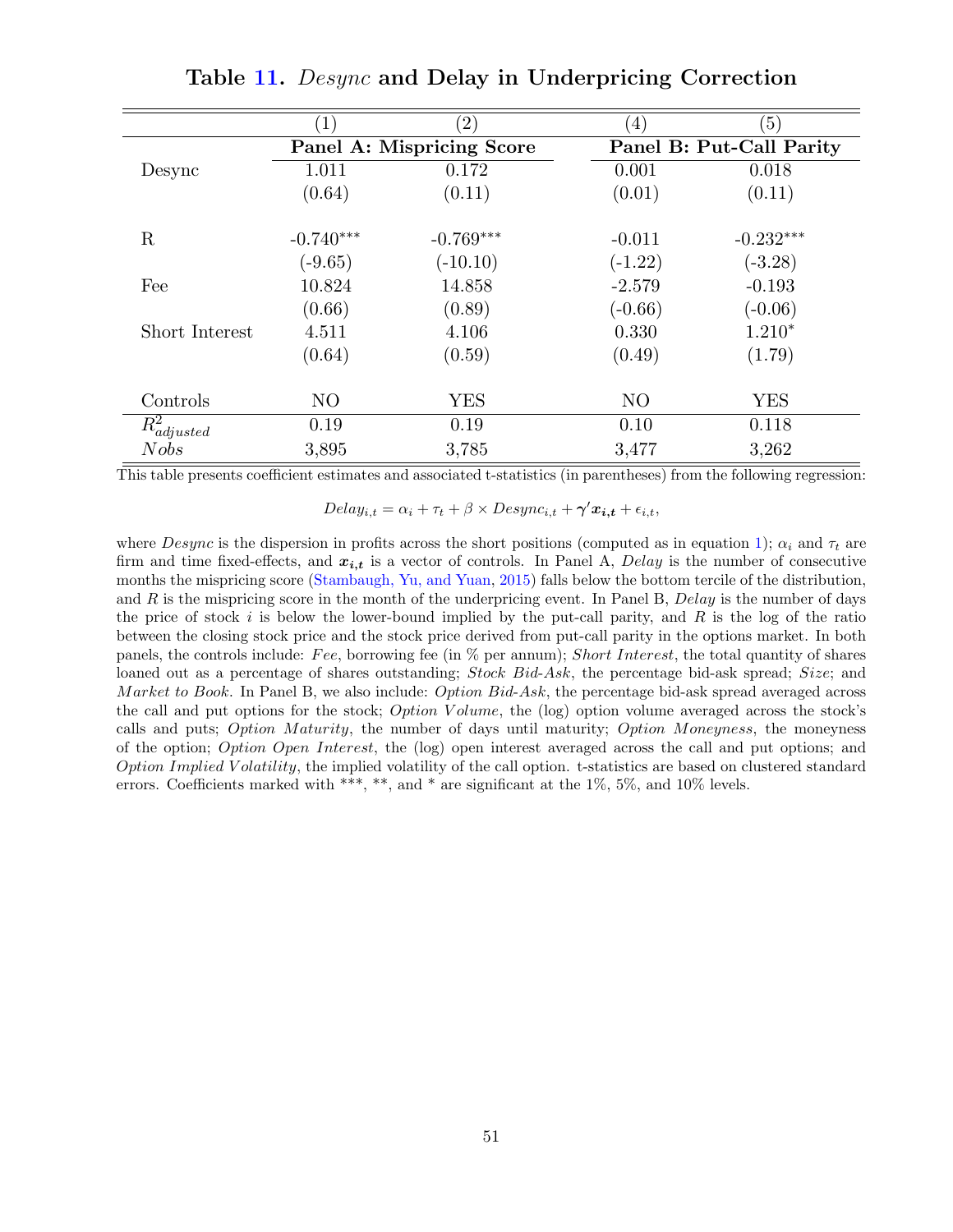|                  | Adj-Returns  |                   | <b>MISP</b>  |              |  |
|------------------|--------------|-------------------|--------------|--------------|--|
|                  | (1)          | $\left( 2\right)$ | (3)          | (4)          |  |
| $Desync^{\perp}$ | $-0.402**$   | $-0.476***$       | $0.442***$   | $0.432***$   |  |
|                  | $(-2.40)$    | $(-2.92)$         | (4.69)       | (4.52)       |  |
|                  |              |                   |              |              |  |
| Short Interest   | $-1.529$     | $-1.983*$         | 0.359        | 0.963        |  |
|                  | $(-1.36)$    | $(-1.82)$         | (0.56)       | (1.52)       |  |
| Market-to-Book   | 0.028        | 0.060             | $-0.076***$  | $-0.099***$  |  |
|                  | (0.29)       | (0.63)            | $(-3.04)$    | $(-3.88)$    |  |
| Size             | $-0.097***$  | $-0.134***$       | $-0.315***$  | $-0.248***$  |  |
|                  | $(-3.06)$    | $(-3.90)$         | $(-14.42)$   | $(-11.15)$   |  |
| $Ret_{1M}$       | $-0.283$     | $-0.117$          | $0.334***$   | $0.119**$    |  |
|                  | $(-0.42)$    | $(-0.17)$         | (6.96)       | (2.26)       |  |
| $Ret_{6M}$       | $0.707***$   | $0.618**$         | $-0.910***$  | $-0.805***$  |  |
|                  | (2.76)       | (2.44)            | $(-15.93)$   | $(-14.26)$   |  |
| Bid-Ask          | $-27.961$    | $-13.147$         | $-93.133***$ | $-99.249***$ |  |
|                  | $(-1.32)$    | $(-0.63)$         | $(-5.17)$    | $(-5.48)$    |  |
| Idio Vol         |              | $-15.909***$      |              | 23.739***    |  |
|                  |              | $(-3.08)$         |              | (13.85)      |  |
| Turnover         | $-34.019***$ | $-22.205*$        | 36.363***    | 16.905***    |  |
|                  | $(-2.65)$    | $(-1.95)$         | (10.24)      | (4.42)       |  |
| Supply           | $1.030*$     | 0.729             | $-3.933***$  | $-3.682***$  |  |
|                  | (1.65)       | (1.25)            | $(-11.37)$   | $(-10.74)$   |  |
| Fee              | $-9.877***$  | $-9.290***$       | 1.062        | 0.432        |  |
|                  | $(-5.93)$    | $(-5.65)$         | (1.06)       | (0.42)       |  |
| Var Fee          | $-33.721*$   | $-32.761*$        | 12.787       | 13.414       |  |
|                  | $(-1.80)$    | $(-1.74)$         | (0.89)       | (0.94)       |  |
| $\overline{R^2}$ | 0.03         | 0.04              | 0.08         | 0.09         |  |
| <b>Nobs</b>      | 4,759,986    | 4,759,986         | 146,232      | 146,232      |  |

<span id="page-52-0"></span>Table [A.1.](#page-52-0) Orthogonalized *Desync* and Future Returns

This table reports coefficient estimates and associated t-statistics (in parentheses) from regression Eqs. [2](#page-19-0) (Columns 1 and 2) and [3](#page-21-1) (Columns 3 and 4). In Columns 1 and 2, the left-hand variable is  $ar_{i,t+21}$ , the factor-adjusted (abnormal) future return of stock i cumulated over 21 days, while in Columns 3 and 4 is a binary variable equal to 1 if stock i rises to the top tercile of the  $MISP$  (the mispricing score proposed by [Stambaugh, Yu, and Yuan,](#page-37-0) [2015\)](#page-37-0) distribution in month m, and equal to 0 otherwise. Desync<sup>⊥</sup> denotes the residuals from regressing Desync on Idio Vol. The remaining variables are: Short Interest, the short interest in the stock; Market to Book, the (log) market-to-book ratio; Size, the (log) market value of equity;  $Ret_{1M}$ , the stock returns cumulated over a month;  $Ret_{6M}$ , the stock return cumulated over six months excluding the first month;  $Bid - Ask$ , the average bid-ask spread over the previous month; Idio Vol, the idiosyncratic volatility over the previous month;  $Turnover$ , the average turnover over the previous month;  $Supply$ , the active quantity of shares available to be borrowed expressed as a percentage of shares outstanding; Fee, the borrowing fee; and Var Fee, the variance of the borrowing fees. Coefficients marked with \*\*\*, \*\*, and \* are significant at the  $1\%$ , 5%, and 10% levels.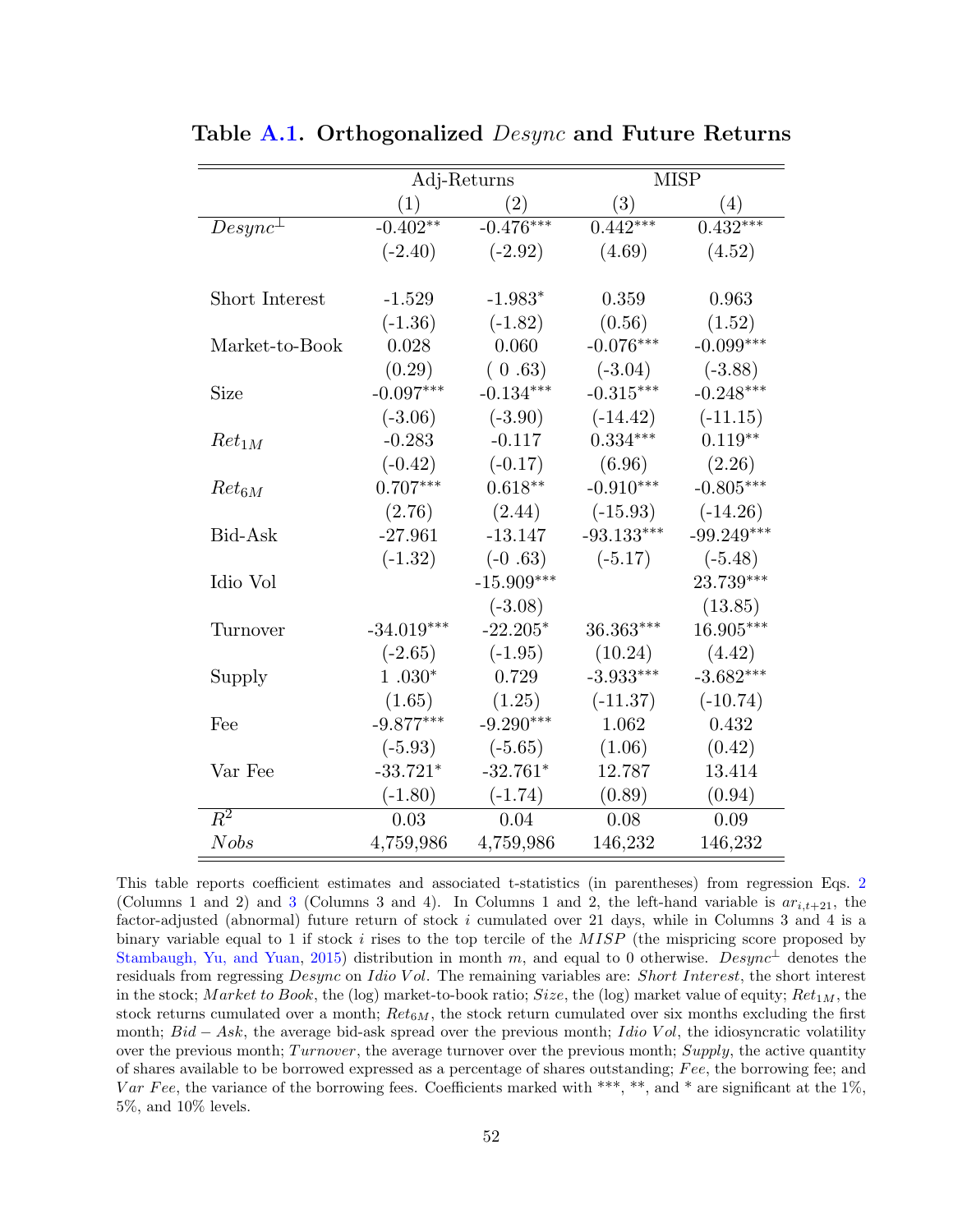|                           | mean   | p50    | sd     | $\mathrm{D}5$ | p95    |
|---------------------------|--------|--------|--------|---------------|--------|
| Maturity                  | 134.52 | 134.00 | 26.07  | 94.00         | 177.00 |
| Moneyness $(\ln(S/K)\%)$  | 0.08   | 0.04   | 3.78   | $-6.55$       | 6.77   |
| $R (\ln(S/S^*)\%)$        | 0.25   | 0.06   | 1.30   | $-0.87$       | 1.88   |
| Volume                    | 22.13  | 0.00   | 200.28 | 0.00          | 66.00  |
| Implied Volatility $(\%)$ | 44.27  | 41.14  | 17.17  | 23.92         | 74.61  |
|                           |        |        |        |               |        |
| Delay                     | 8.91   | 3.00   | 25.10  | 2.00          | 32.00  |

<span id="page-53-0"></span>Table [A.2.](#page-53-0) Sample of Put-Call Parity Violations

This table presents pooled summary statistics for the sample of options used in our empirical tests. Maturity is the number of days until maturity; Moneyness is the moneyness of the option computed as the log of the ratio between market price  $(S)$  and the options' strike price  $(K); R$  is the log of the ratio between the closing stock price and the stock price derived from the options market using put-call parity; Volume is the (log) volume averaged across the call and put options; *Implied Volatility* is the implied volatility of the call option; and Delay is the number of days the price of the stock is above the upper-bound implied by put-call parity.